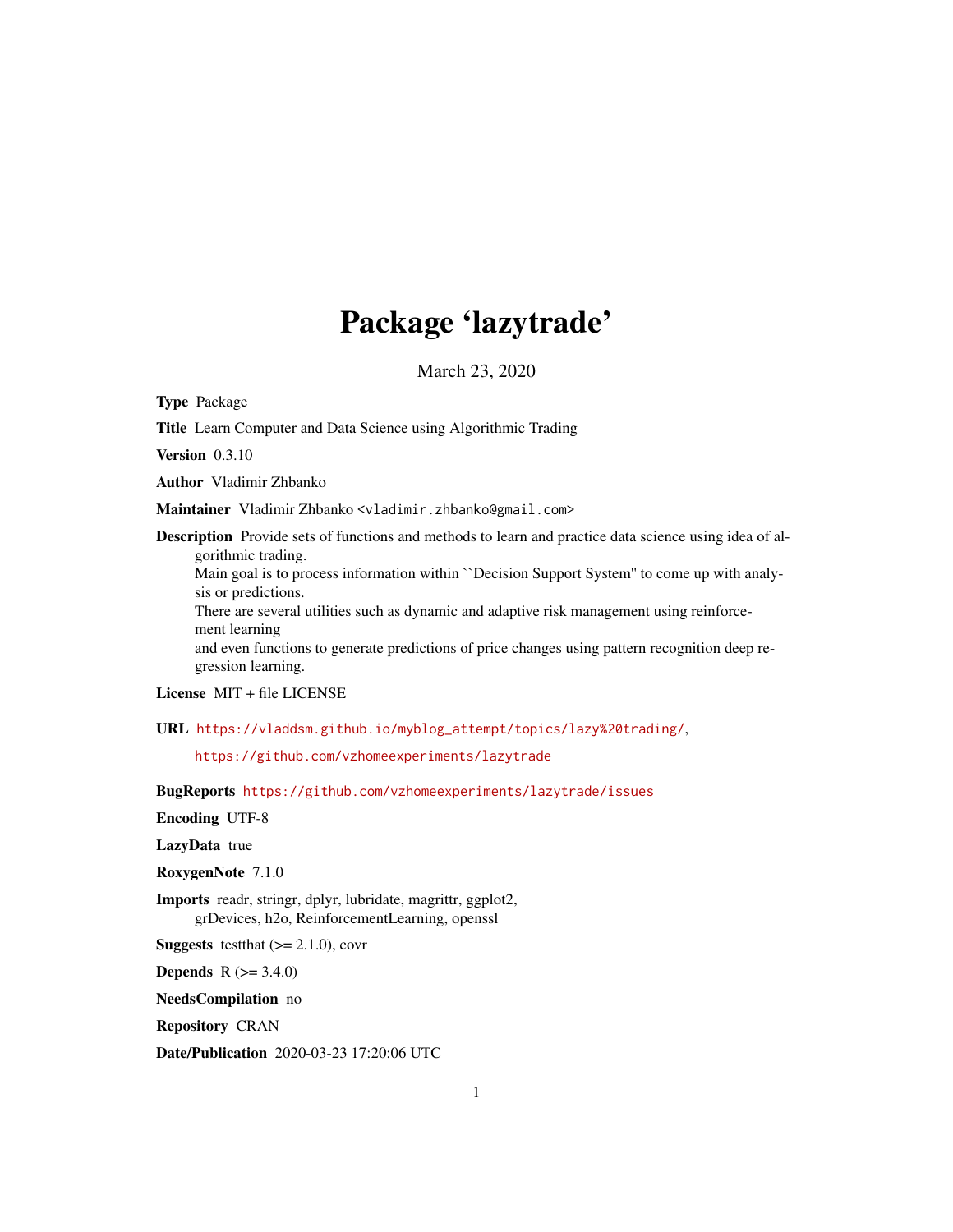# R topics documented:

|             | 3  |
|-------------|----|
|             | 5  |
|             | 6  |
|             | 8  |
|             | 10 |
|             | 12 |
|             | 13 |
|             | 14 |
|             | 15 |
|             | 16 |
|             | 16 |
|             | 18 |
|             | 18 |
|             | 20 |
|             | 21 |
|             |    |
|             |    |
|             |    |
|             |    |
|             |    |
|             |    |
|             |    |
|             |    |
|             |    |
|             |    |
|             |    |
|             |    |
|             |    |
|             |    |
|             |    |
|             |    |
|             |    |
|             |    |
|             |    |
|             |    |
|             |    |
|             | 38 |
|             | 39 |
| result_prev | 40 |
| result R    | 41 |
|             | 41 |
|             | 43 |
|             | 43 |
|             | 44 |
|             | 45 |
|             | 46 |
|             |    |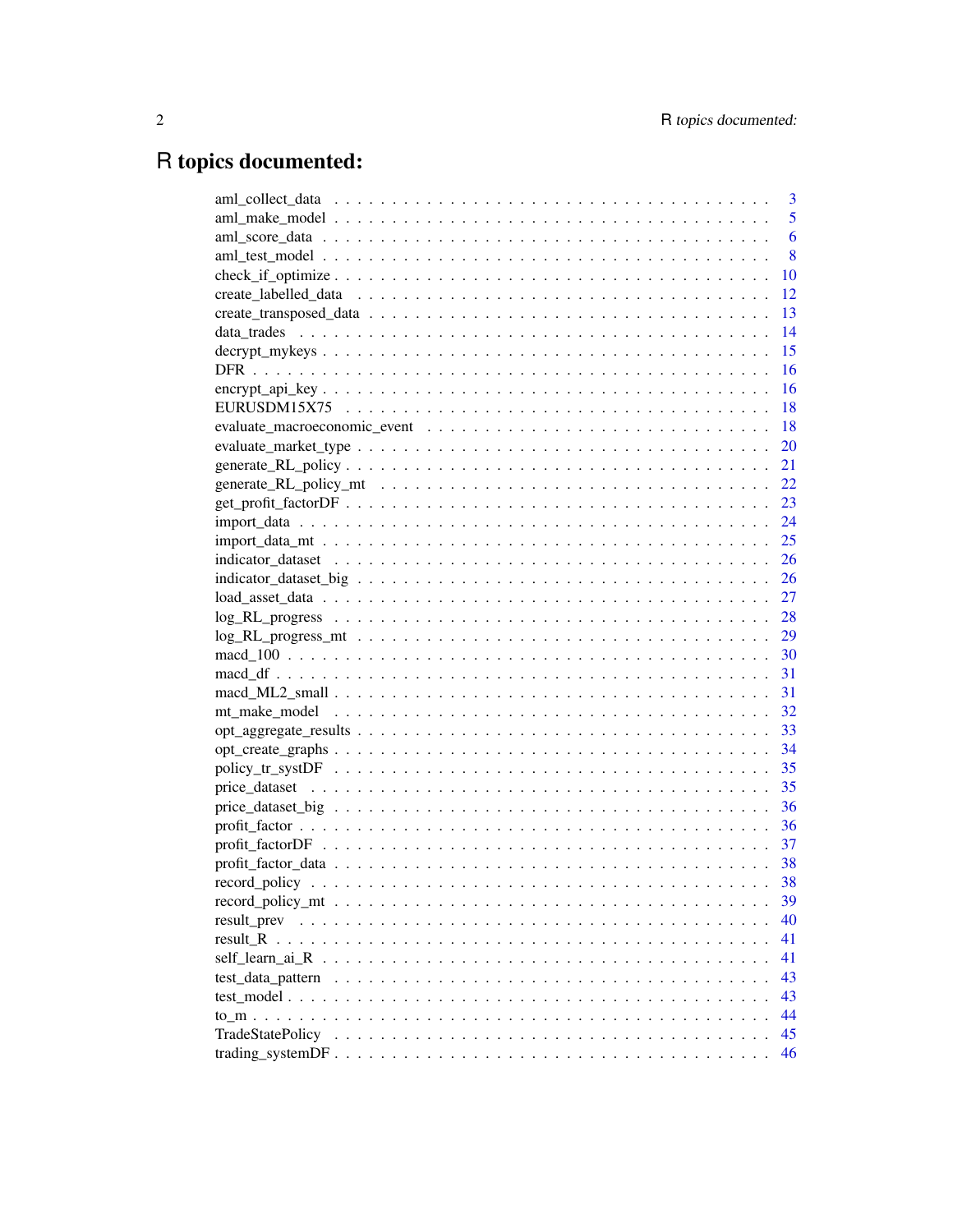#### <span id="page-2-0"></span>aml\_collect\_data 3

| Index | 57 |
|-------|----|
|       |    |
|       |    |
|       |    |
|       |    |
|       |    |
|       |    |
|       |    |

```
aml_collect_data Function to read new data, transform data, save data for further re-
                         training of regression model for a single currency pair
```
#### Description

Function is collecting data from the files using dedicated function load\_asset\_data.R. One file with a prices of the asset and another file with the corresponding indicator pattern. Both data objects are transformed to be suitable for Regression Modelling. Indicator values will be placed into the column X1-X75 and price change is in the column 'LABEL' Result would be written to new or aggregated to the existing file

Function is also checking that generated dataset is not too big. Should the dataset is too big (e.g. > 1000000 rows), then only latest 950000 rows will be used. Note: the amount 1000000 rows is not verified in practice, further testing is required.

#### Usage

```
aml_collect_data(
  price_dataset,
  indicator_dataset,
  symbol,
  num_bars,
  timeframe,
  path_data
)
```
#### **Arguments**

|                   | price_dataset Dataset containing assets prices. It will be used as a label   |
|-------------------|------------------------------------------------------------------------------|
| indicator_dataset |                                                                              |
|                   | Dataset containing assets indicator which pattern will be used as predictor  |
| symbol            | Character symbol of the asset for which to train the model                   |
| num_bars          | Number of bars used to detect pattern                                        |
| timeframe         | Data timeframe e.g. 1 min                                                    |
| path_data         | Path where the aggregated historical data is stored, if exists in rds format |
|                   |                                                                              |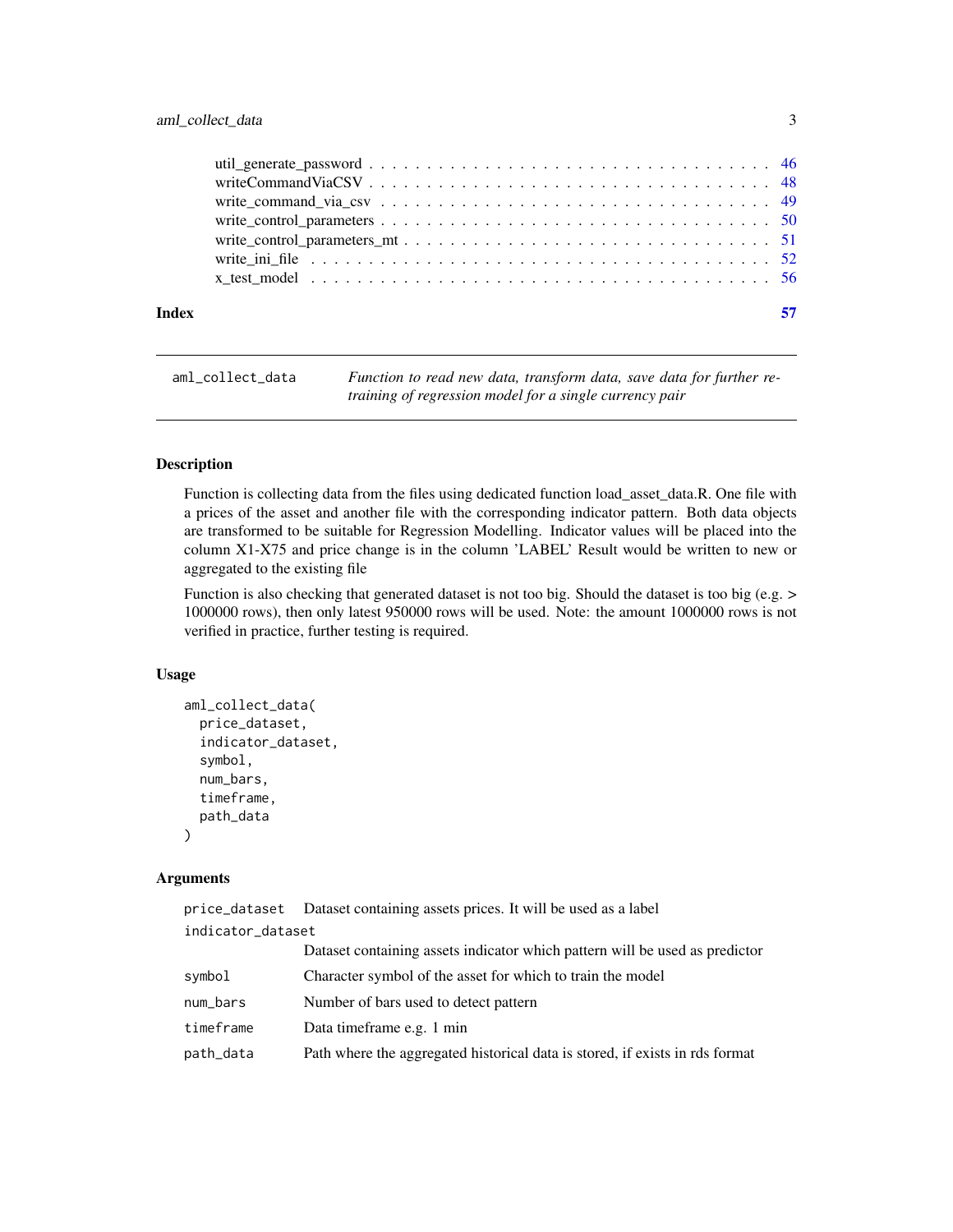#### Details

Function is handling shift of the price and indicator datasets. New data will be always on the 'bottom' of the dataset

The amount of rows is customizable however it must be selected once for the function to start working. Other 'aml\_\*' functions will rely on this selections, use the same number accordingly!

#### Value

Function is writing files into Decision Support System folder, mainly file object with the model

#### Author(s)

(C) 2019 Vladimir Zhbanko

```
# write examples for the function
library(dplyr)
library(readr)
library(lubridate)
library(lazytrade)
path_terminal <- system.file("extdata", package = "lazytrade")
macd <- load_asset_data(path_terminal = path_terminal, trade_log_file = "AI_Macd",
                        time_period = 15, data_deepth = "300")
prices <- load_asset_data(path_terminal = path_terminal, trade_log_file = "AI_CP",
                          time_period = 15, data_deepth = "300")
path_data <- normalizePath(tempdir(),winslash = "/")
# data transformation using the custom function for one symbol
aml_collect_data(price_dataset = prices,
                 indicator_dataset = macd,
                 symbol = 'EURUSD',
                 num\_bars = 75,
                 timeframe = 15,
                 path_data = path_data)
```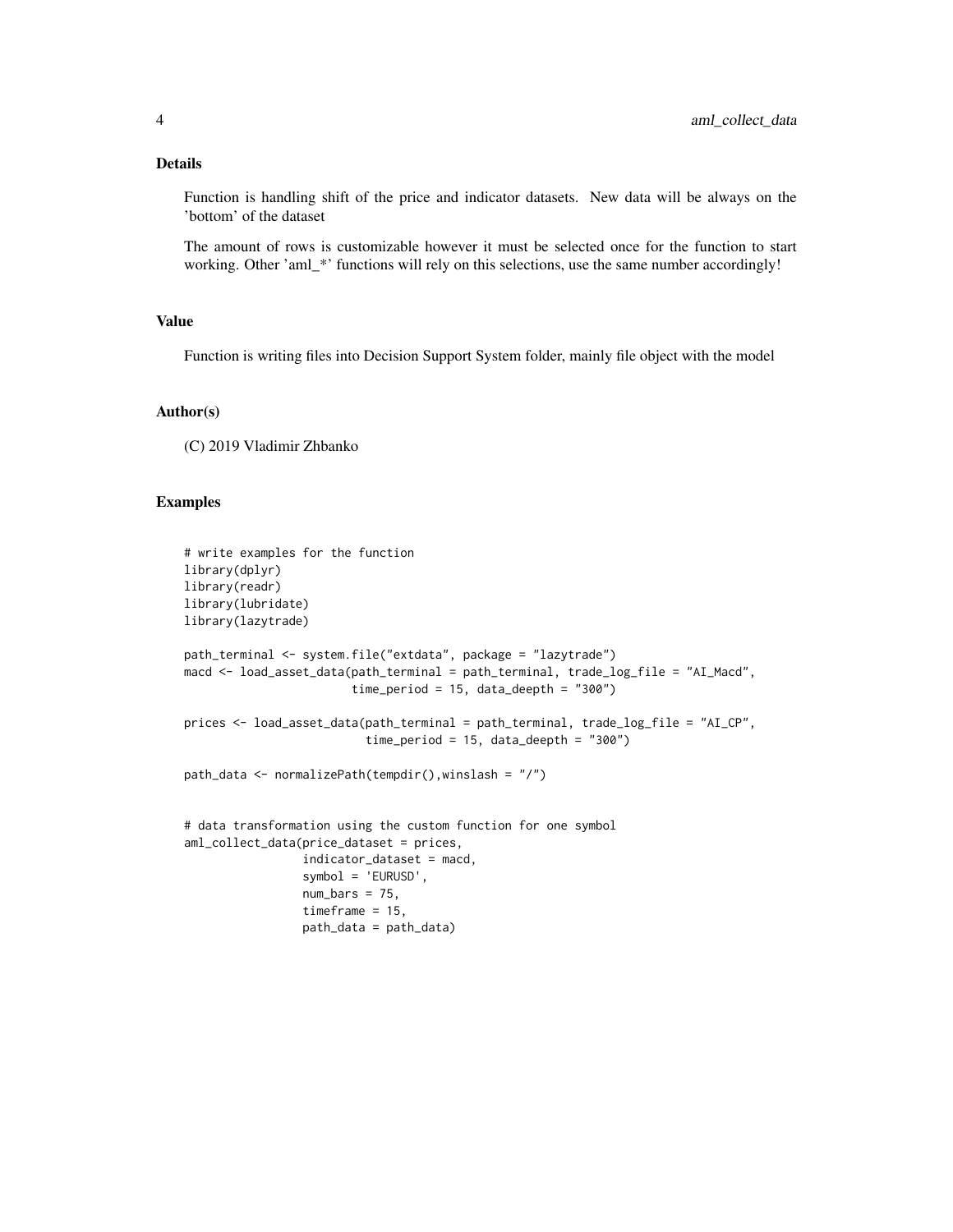<span id="page-4-0"></span>aml\_make\_model *Function to train Deep Learning regression model for a single currency pair*

#### Description

Function is training h2o deep learning model to match future prices of the asset to the indicator pattern. Main idea is to be able to predict future prices by solely relying on the most recent indicator pattern. This is to mimic traditional algorithmic systems based on the indicator rule attempting to automate optimization process with AI.

Deep learning model structure is obtained from the 6 random combinations of neurons within 4 layers of the network, the most accurate model configuration will be automatically selected

In addition the function will check if there is a need to update the model. To do that function will check results of the function aml\_test\_model.R.

#### Usage

```
aml_make_model(
  symbol,
  num_bars,
  timeframe,
 path_model,
 path_data,
  force_update = FALSE
)
```
## Arguments

| symbol       | Character symbol of the asset for which to train the model                                                         |
|--------------|--------------------------------------------------------------------------------------------------------------------|
| num_bars     | Number of bars used to detect pattern                                                                              |
| timeframe    | Data timeframe e.g. 1 min                                                                                          |
| path_model   | Path where the models are be stored                                                                                |
| path_data    | Path where the aggregated historical data is stored, if exists in rds format                                       |
| force_update | Boolean, by setting this to TRUE function will generate new model (useful after<br>h <sub>2</sub> o engine update) |

#### Details

Function is using the dataset prepared by the function aml\_collect\_data.R. Function will start to train the model as soon as there are more than 100 rows in the dataset

#### Value

Function is writing file object with the model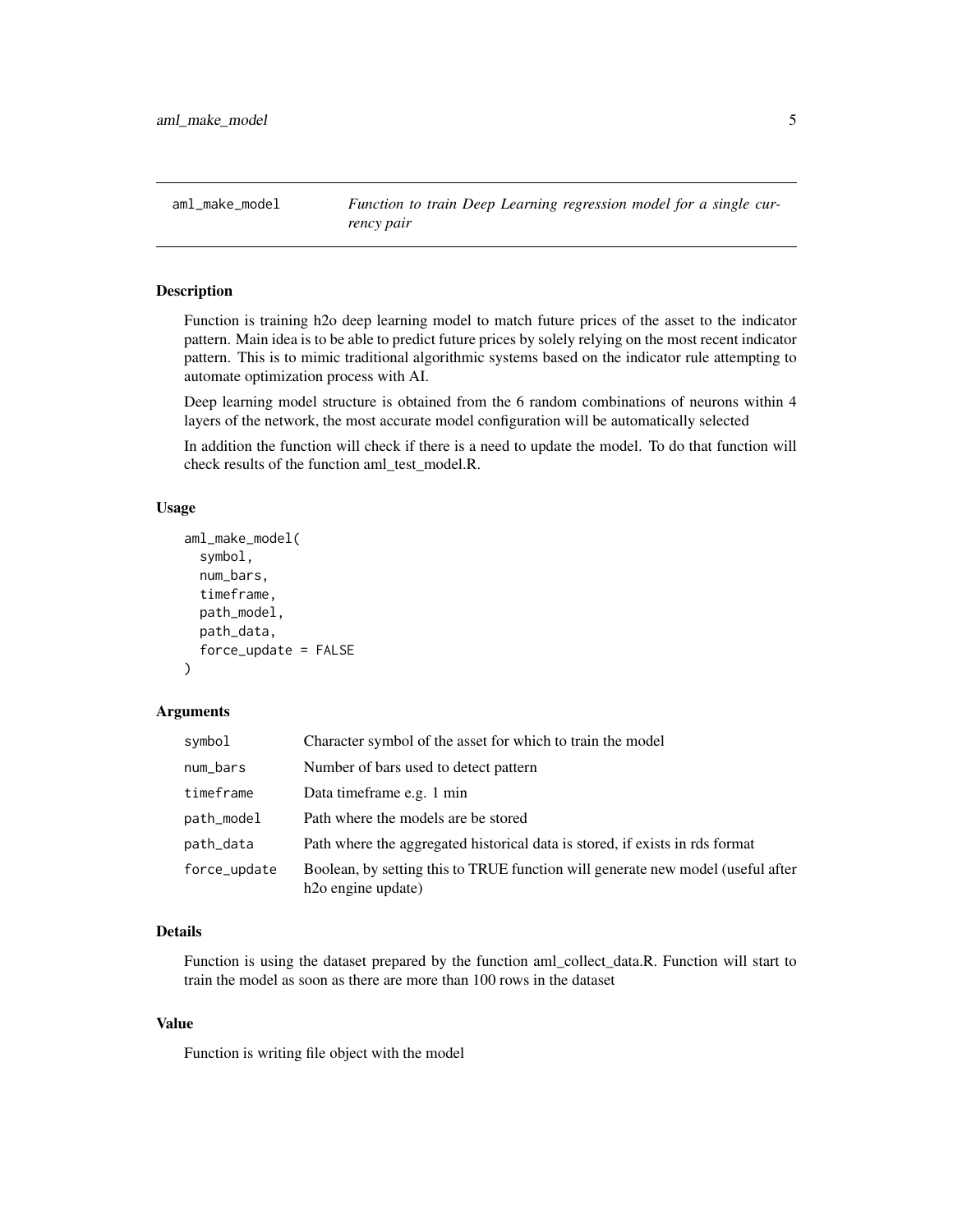#### <span id="page-5-0"></span>Author(s)

(C) 2019 Vladimir Zhbanko

#### Examples

```
library(dplyr)
library(readr)
library(h2o)
library(lazytrade)
path_model <- normalizePath(tempdir(),winslash = "/")
path_data <- normalizePath(tempdir(),winslash = "/")
data(EURUSDM15X75)
write_rds(EURUSDM15X75, file.path(path_data, 'EURUSDM15X75.rds'))
# start h2o engine (using all CPU's by default)
h2o.init()
# performing Deep Learning Regression using the custom function
aml_make_model(symbol = 'EURUSD',
               num\_bars = 75,
               timeframe = 15,
               path_model = path_model,
               path_data = path_data)
# stop h2o engine
h2o.shutdown(prompt = FALSE)
#set delay to insure h2o unit closes properly before the next test
Sys.sleep(5)
```
aml\_score\_data *Function to score new data and predict change for each single currency pair*

#### Description

Function is using the latest data from the financial assets indicator pattern and deep learning model. Prediction is a price change in the future for that asset will be used by the trading system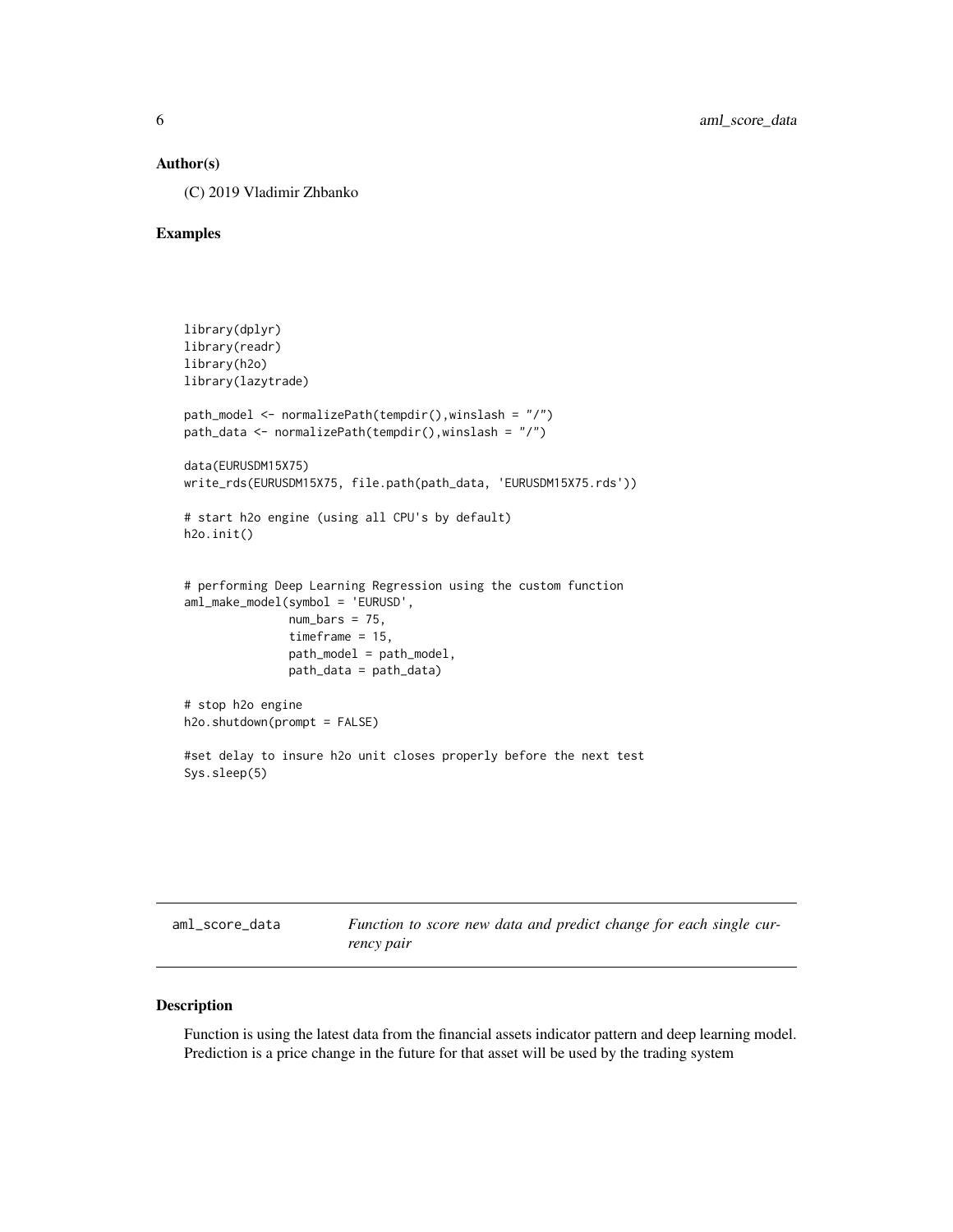aml\_score\_data 7

#### Usage

```
aml_score_data(
  symbol,
  num_bars,
  timeframe,
  path_model,
  path_data,
  path_sbxm,
  path_sbxs
\mathcal{L}
```
#### Arguments

| symbol     | Character symbol of the asset for which the model shall predict                            |
|------------|--------------------------------------------------------------------------------------------|
| num_bars   | Number of bars used to detect pattern                                                      |
| timeframe  | Data time frame e.g. 1 min                                                                 |
| path_model | Path where the models are be stored                                                        |
| path_data  | Path where the aggregated historical data is stored, if exists in rds format               |
| path_sbxm  | Path to the sandbox where file with predicted price should be written (master<br>terminal) |
| path_sbxs  | Path to the sandbox where file with predicted price should be written (slave<br>terminal)  |

#### Details

Performs fresh data reading from the rds file

#### Value

Function is writing file into Decision Support System folder, mainly file with price change prediction in pips

#### Author(s)

(C) 2019 Vladimir Zhbanko

```
# test of function aml_make_model is duplicated here
library(dplyr)
library(readr)
library(h2o)
library(magrittr)
library(lazytrade)
```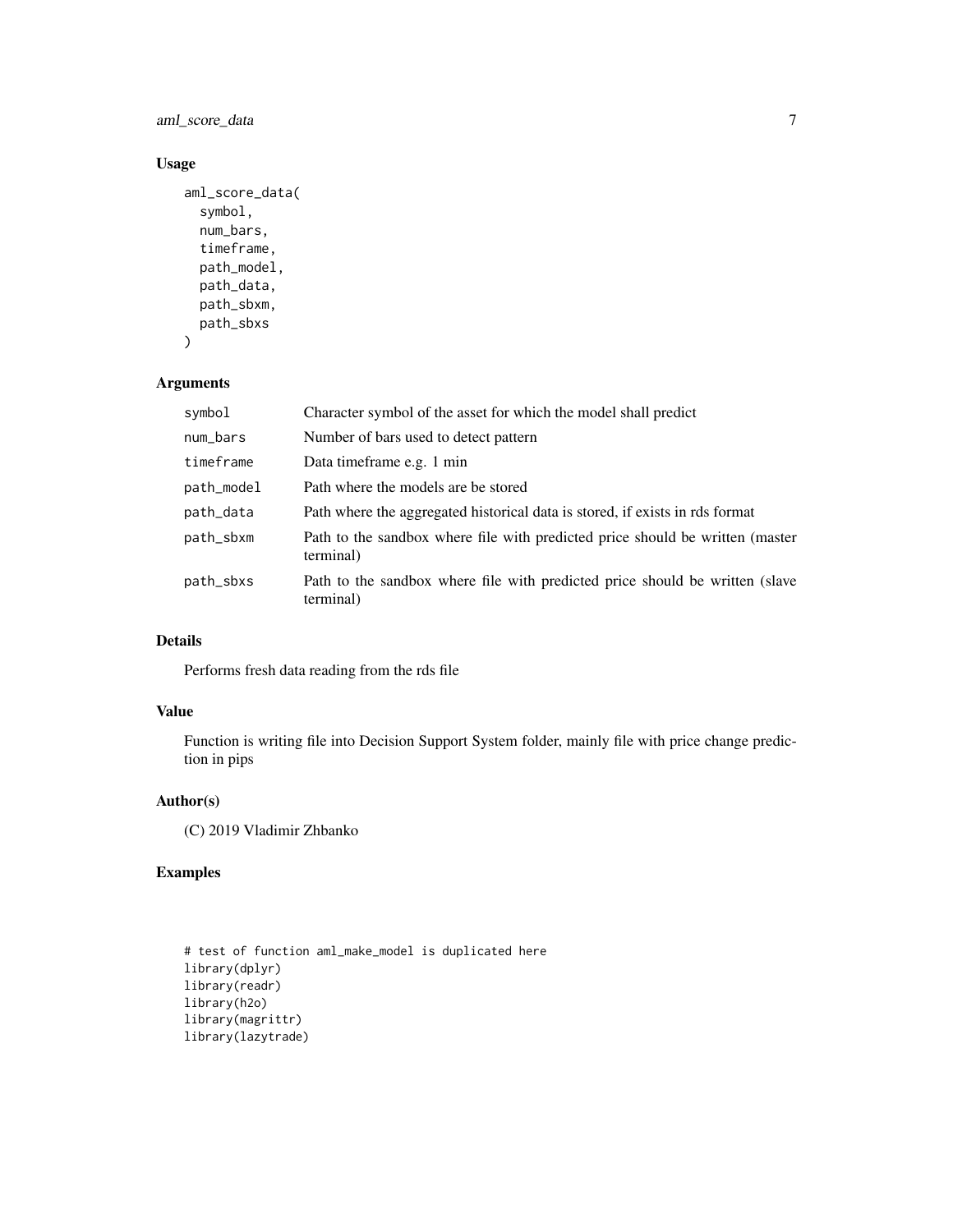```
path_model <- normalizePath(tempdir(),winslash = "/")
path_data <- normalizePath(tempdir(),winslash = "/")
data(EURUSDM15X75)
write_rds(EURUSDM15X75, file.path(path_data, 'EURUSDM15X75.rds'))
# start h2o engine (using all CPU's by default)
h2o.init()
# performing Deep Learning Regression using the custom function
aml_make_model(symbol = 'EURUSD',
               num\_bars = 75,
               timeframe = 15,
               path_model = path_model,
               path_data = path_data)
path_sbxm <- normalizePath(tempdir(),winslash = "/")
path_sbxs <- normalizePath(tempdir(),winslash = "/")
# score the latest data to generate predictions for one currency pair
aml_score_data(symbol = 'EURUSD',
               num\_bars = 75,
               timeframe = 15,
               path_model = path_model,
               path_data = path_data,
               path_sbxm = path_sbxm,
               path_sbxs = path_sbxs)
# stop h2o engine
h2o.shutdown(prompt = FALSE)
#set delay to insure h2o unit closes properly before the next test
Sys.sleep(5)
```
aml\_test\_model *Function to test the model and conditionally decide to update existing model for a single currency pair*

#### Description

Function is designed to test the trading decision generated by the Deep learning regression model. The outcome of this function will be used to perform update of existing model with a fresh data.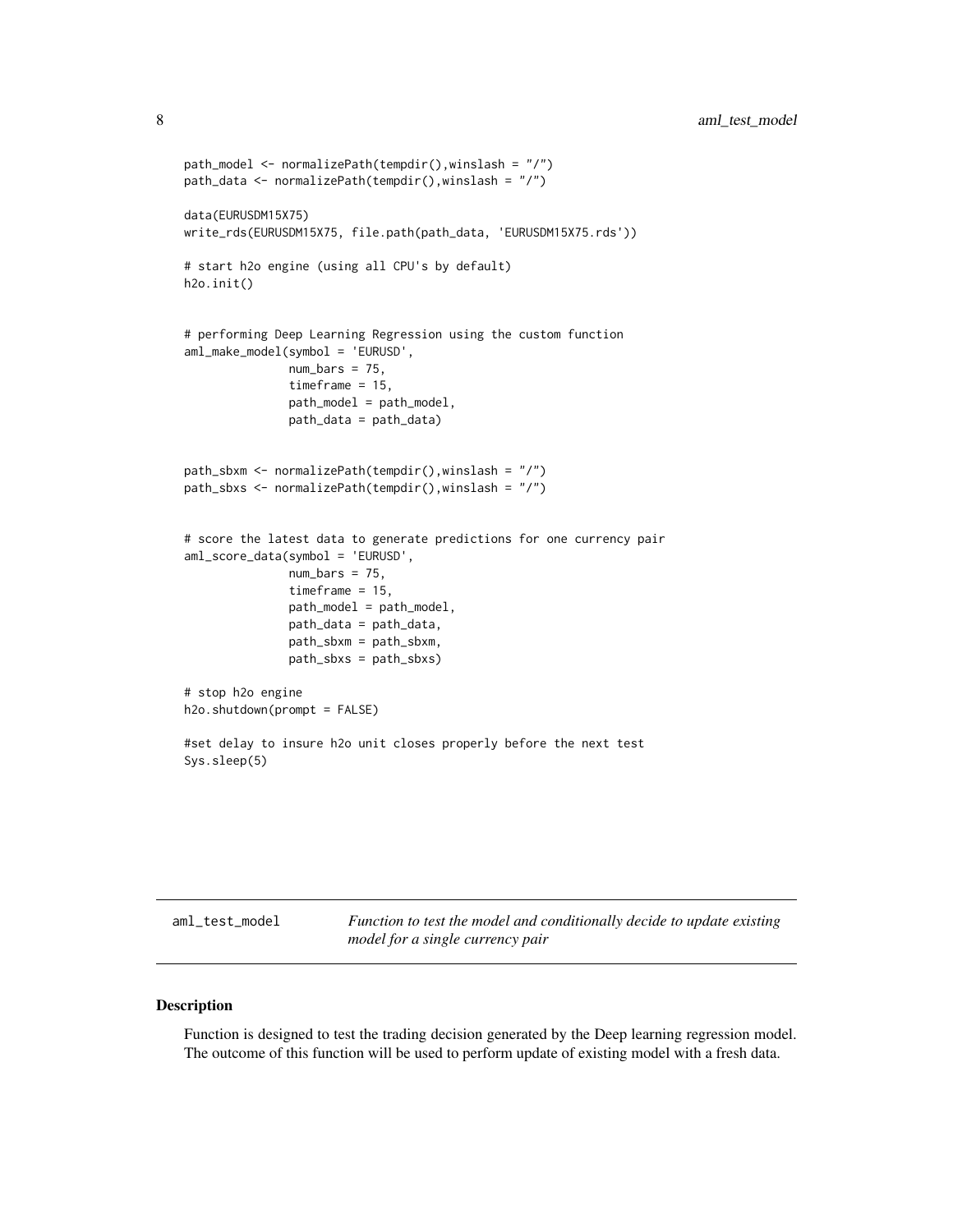#### aml\_test\_model 9

#### Usage

aml\_test\_model(symbol, num\_bars, timeframe, path\_model, path\_data)

#### Arguments

| symbol     | Character symbol of the asset for which to train the model                   |
|------------|------------------------------------------------------------------------------|
| num_bars   | Number of bars used to detect pattern                                        |
| timeframe  | Data time frame e.g. 1 min                                                   |
| path_model | Path where the models are be stored                                          |
| path_data  | Path where the aggregated historical data is stored, if exists in rds format |

#### Details

Function is reading shifted price data and corresponding indicator. Starting from the trained model function will test the trading strategy using simplified trading approach. Trading approach will entail using the last available indicator data, predict the price change for every row, shift predicted value by 75 bars as we will hold the asset for 75 bars. Account for the real price change after 75 bars by creating a cumulative sum column Verify obtained summary results on the model and obtain virtual real/simulated result is consolidated to calculate model quality. Whenever this value is less than 0 function is writing dedicated decision using simple \*.csv file Such file will be used by the function aml\_make\_model.R to decide whether model must be updated...

#### Value

Function is writing file into Decision Support System folder

#### Author(s)

(C) 2019 Vladimir Zhbanko

```
library(dplyr)
library(magrittr)
library(readr)
library(h2o)
library(lazytrade)
path_model <- normalizePath(tempdir(),winslash = "/")
path_data <- normalizePath(tempdir(),winslash = "/")
data(EURUSDM15X75)
write_rds(EURUSDM15X75, file.path(path_data, 'EURUSDM15X75.rds'))
# start h2o engine (using all CPU's by default)
h2o.init()
```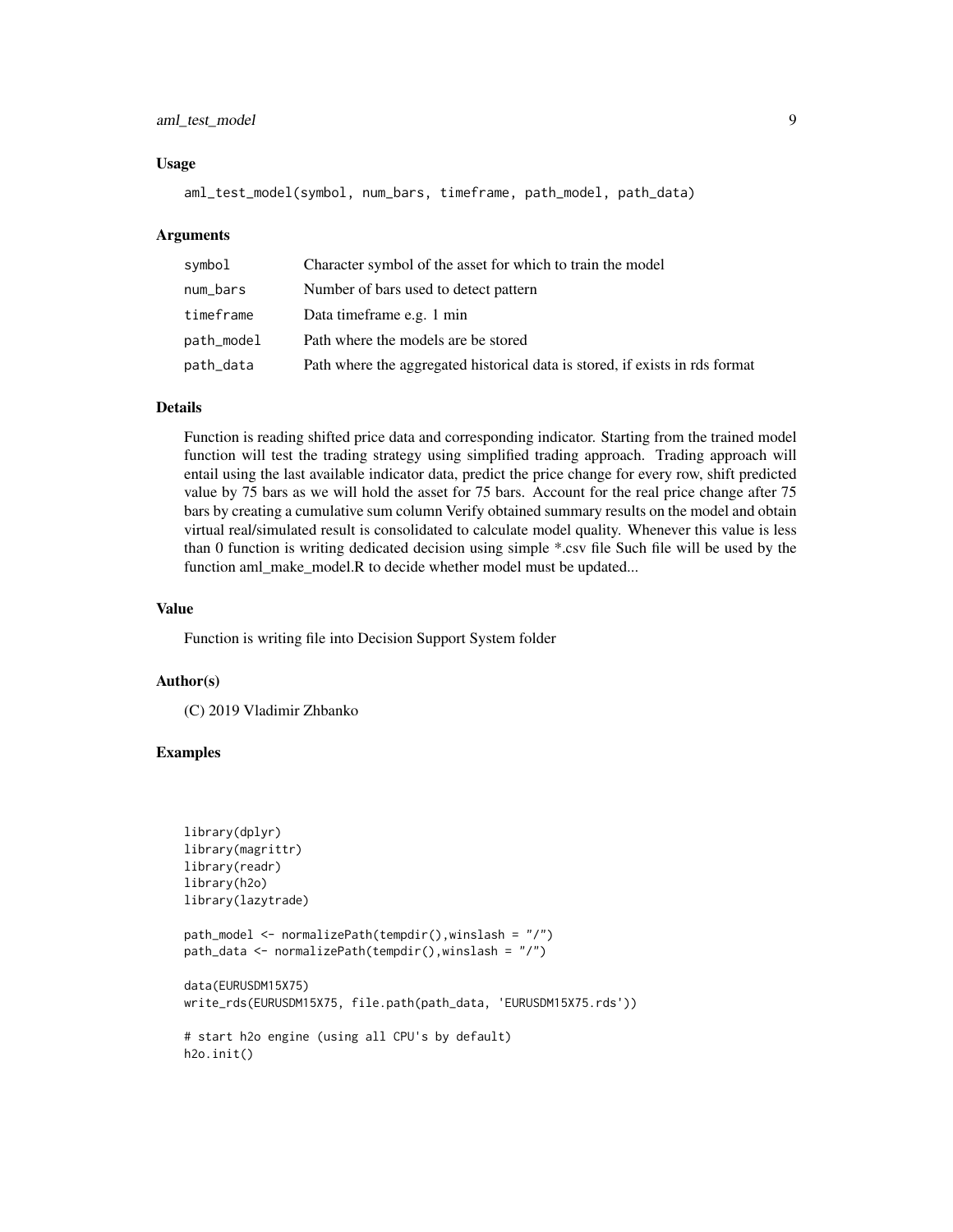```
# performing Deep Learning Regression using the custom function
aml_make_model(symbol = 'EURUSD',
              num\_bars = 75,
               timeframe = 15,
               path_model = path_model,
               path_data = path_data)
path_sbxm <- normalizePath(tempdir(),winslash = "/")
path_sbxs <- normalizePath(tempdir(),winslash = "/")
# score the latest data to generate predictions for one currency pair
aml_score_data(symbol = 'EURUSD',
               num\_bars = 75,
               timeframe = 15,
               path_model = path_model,
               path_data = path_data,
               path_sbxm = path_sbxm,
               path_sbxs = path_sbxs)
# test the results of predictions
aml_test_model(symbol = 'EURUSD',
               num\_bars = 75,
               timeframe = 15,
               path_model = path_model,
               path_data = path_data)
# stop h2o engine
h2o.shutdown(prompt = FALSE)
#set delay to insure h2o unit closes properly before the next test
Sys.sleep(5)
```
check\_if\_optimize *Function check\_if\_optimize.*

#### Description

Purpose of this function is to verify trading system functionality by analysing profit factor on the last trades. Whenever trading robot has profit factor value below certain limit function will write a file log indicating which trading systems need to be maintained.

Learn by example how to manipulate data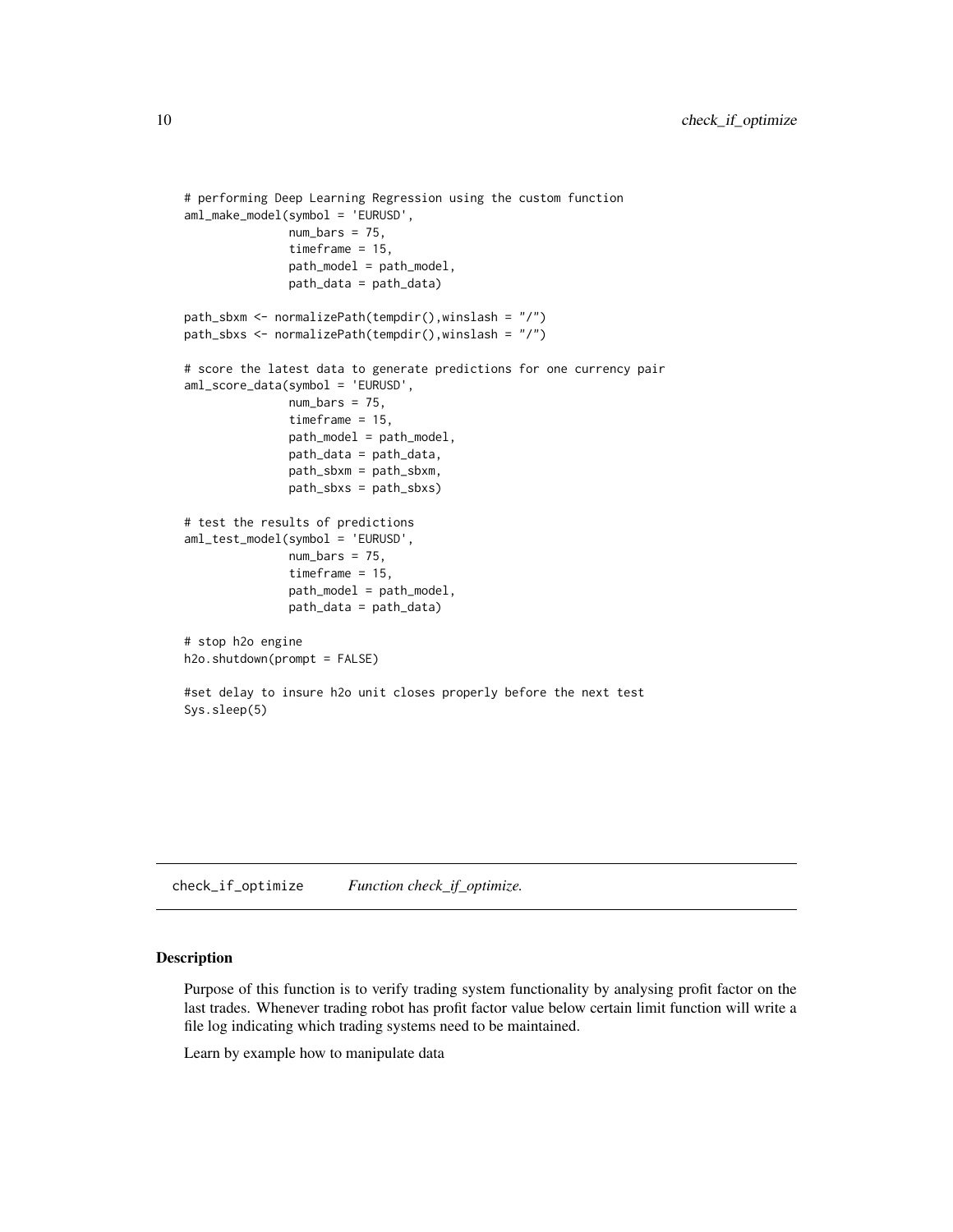check\_if\_optimize 11

#### Usage

```
check_if_optimize(
 x,
 path_trading_robot = "",
 num_trades_to_consider = 10,
 profit_factor_limit = 0.7,demo_mode = FALSE,
 write_mode = FALSE
)
```
#### Arguments

| $\mathsf{x}$           | - dataframe containing trading results                                                                                                             |  |
|------------------------|----------------------------------------------------------------------------------------------------------------------------------------------------|--|
| path_trading_robot     |                                                                                                                                                    |  |
|                        | - path of trading robot repository, must contain folder TEST with file Setup.csv.<br>File Setup.csv contains a table with magic numbers under test |  |
| num_trades_to_consider |                                                                                                                                                    |  |
|                        | - Number of trades to calculate profit factor                                                                                                      |  |
| profit_factor_limit    |                                                                                                                                                    |  |
|                        | - Limit below which trading robot considered not working properly                                                                                  |  |
| demo_mode              | - When true function uses package test dataset                                                                                                     |  |
| write_mode             | - When true function will write result to the file located in the temporary direc-<br>tory                                                         |  |

#### Details

Whenever there will be not enough trades then empty file will be written to the destination

#### Value

function returns a dataframe with systems that should be optimized

#### Author(s)

(C) 2019 Vladimir Zhbanko

#### Examples

```
library(lazytrade)
library(dplyr)
library(readr)
library(lubridate)
DFT1 <- import_data(trade_log_file = system.file("extdata",
                                                  "OrdersResultsT1.csv",
                                                  package = "lazytrade"),
```
demo\_mode = TRUE)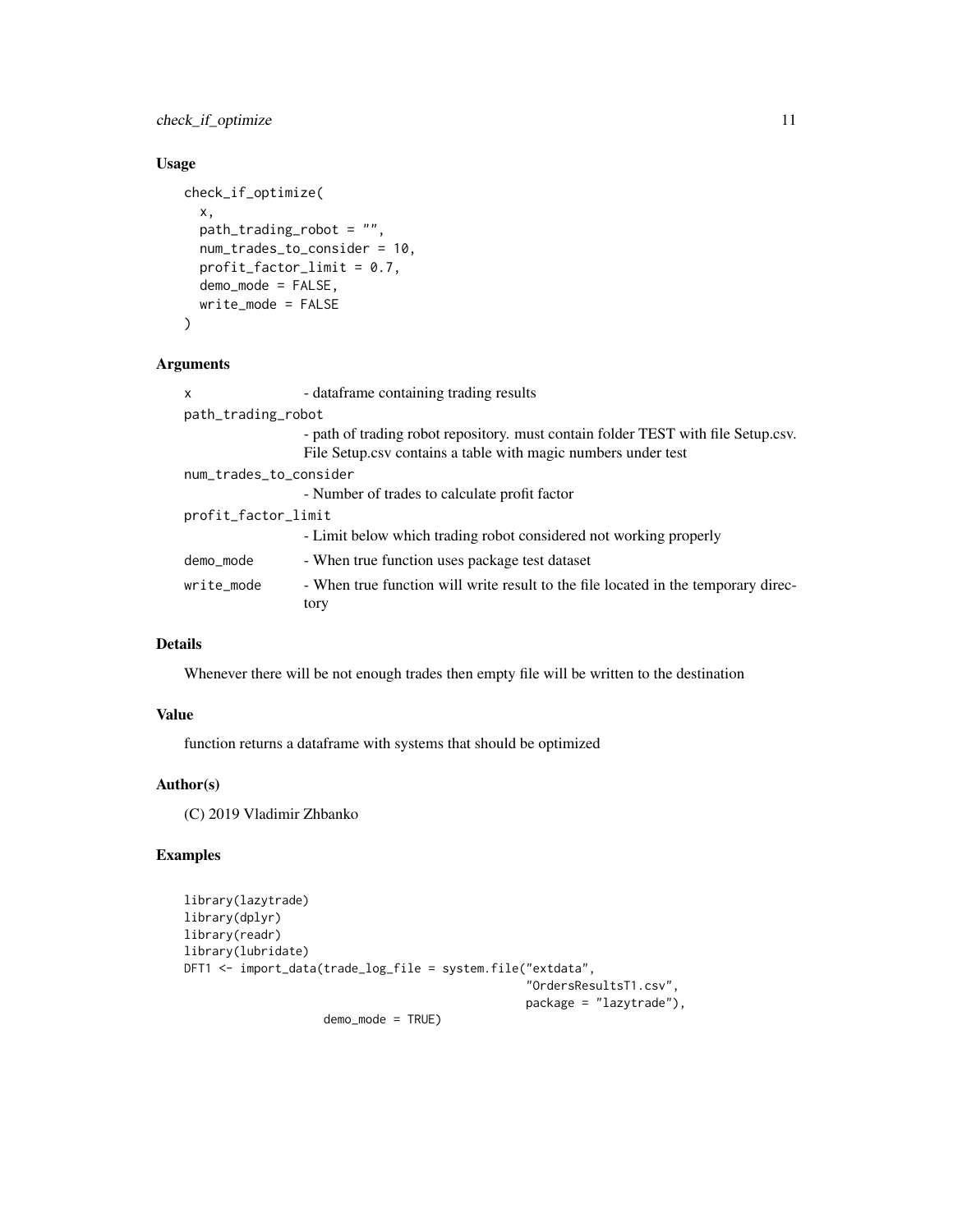```
# without writing to the file
DFT1 %>% check_if_optimize(num_trades_to_consider = 10,
                           profit_factor_limit = 1.2,
                           demo_mode = TRUE,
                           write_mode = FALSE)
# function will write to the temporary file
DFT1 %>% check_if_optimize(num_trades_to_consider = 10,
                           profit_factor_limit = 1.2,
                           demo_mode = TRUE,
                           write_mode = TRUE)
```
create\_labelled\_data *Create labelled data*

#### Description

FUNCTION create\_labelled\_data. PURPOSE: function gets price data of every currency in each column. It is splitting this data by periods and transposes the data. Additionally function is capable to label the data based on the simple logic. Each row will be assigned into 2 categories based on the difference between beginning and end of the row elements Finally all data will be stacked on top and joined into the table

Learn by example how to manipulate data

#### Usage

```
create\_labelled\_data(x, n = 50, type = "regression")
```
#### **Arguments**

| x    | - data set containing a table where 1st column is a Time index and other columns<br>containing financial asset price values                                                                                                                    |
|------|------------------------------------------------------------------------------------------------------------------------------------------------------------------------------------------------------------------------------------------------|
| n    | - number of rows we intend to split and transpose the data to                                                                                                                                                                                  |
| type | - type of the label required. Can be either "classification" or "regression". "clas-<br>sification" will return either "BU" or "BE", "regression" will return the differ-<br>ence between first value and the last value in each row (in pips) |

#### Details

see more info in the udemy course self-learning-trading-robot

#### Value

function returns transposed data. One column called 'LABEL' indicate achieved value of the label. Transposed values from every column are stacked one to each other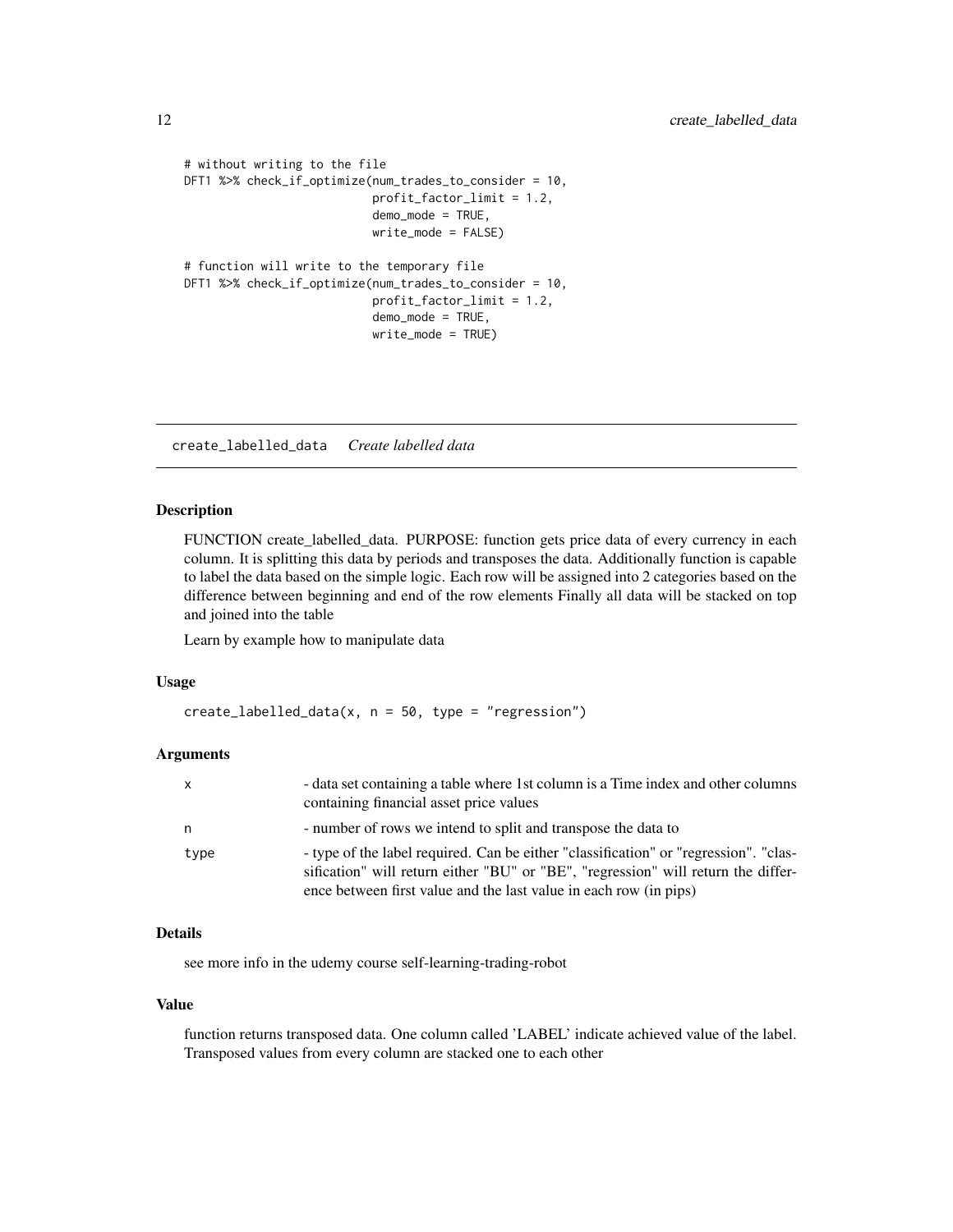#### <span id="page-12-0"></span>Examples

```
library(dplyr)
library(readr)
library(lazytrade)
# usind a sample data
data(price_dataset)
# price change as a label
create\_labelled\_data(x = price\_dataset, n = 75, type = "regression")# factors 'BU'/'BE' as a label
create\_labelled\_data(x = price\_dataset, n = 75, type = "classification")
```
create\_transposed\_data

*Create Transposed Data*

#### Description

PURPOSE: function gets indicator data in each column. Goal is to splitting this data into periods and transpose the data.

Learn by example how to manipulate data

#### Usage

create\_transposed\_data(x, n = 50)

#### Arguments

| $\mathsf{x}$ | - data set containing a table where 1st column is a Time index and other columns |
|--------------|----------------------------------------------------------------------------------|
|              | containing financial asset indicator values                                      |
| n.           | - number of rows we intend to split and transpose the data                       |

#### Details

each column contains records of the indicator value of the assets every column will be split into chunks of n observations and transposed into rows this repeated for all the columns coming up with a matrix. Function works in combination with a function create\_labelled\_data

#### Value

function returns transposed data. Transposed values from every column are stacked one to each other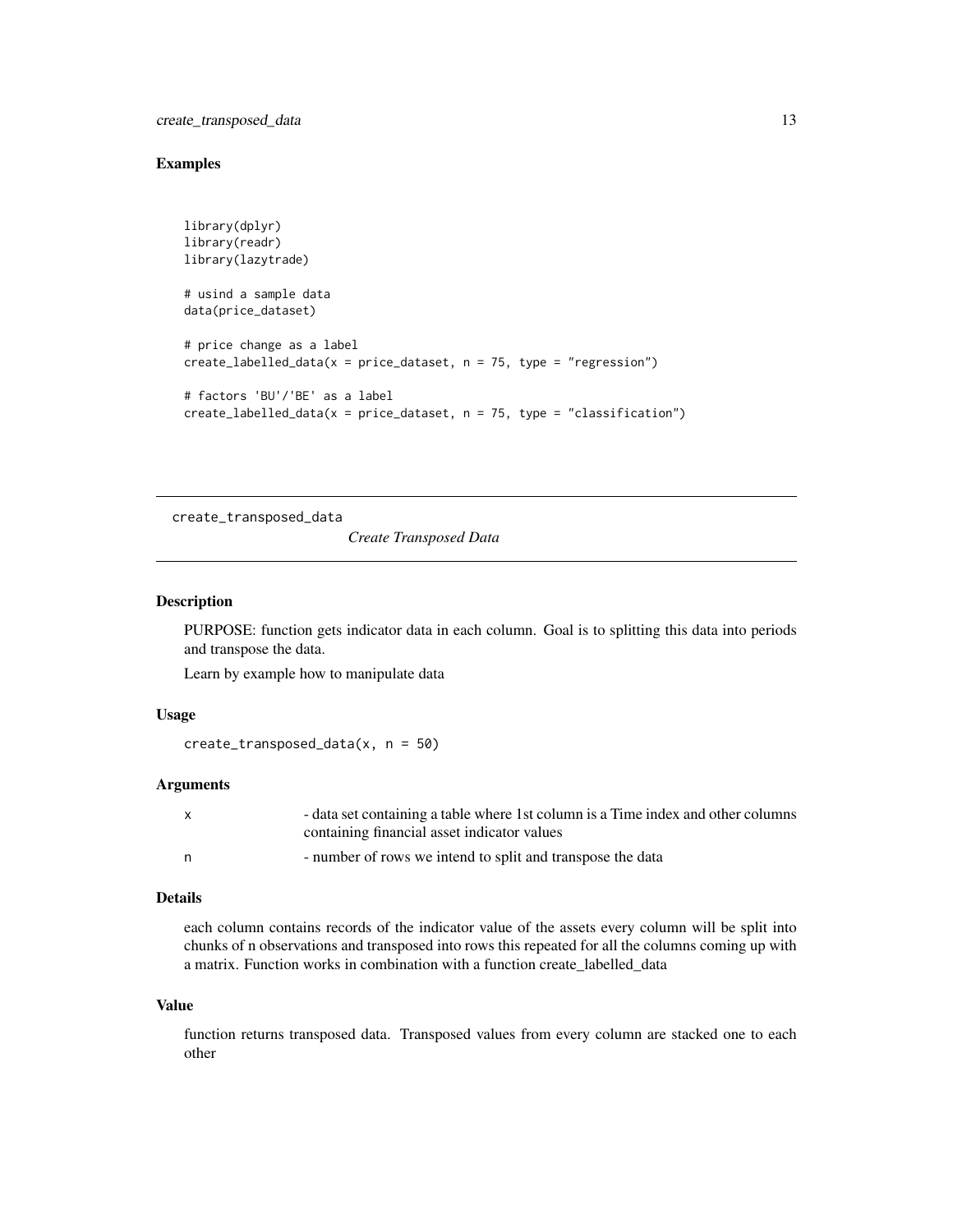#### Examples

```
library(dplyr)
library(readr)
```
# usind a sample data data(indicator\_dataset)

create\_transposed\_data(indicator\_dataset, n = 75)

#### data\_trades *Table with Trade results samples*

#### Description

Table with Trade results samples

#### Usage

data\_trades

#### Format

A dataframe with several columns

MagicNumber Unique identifiers of the Trading Robots

TicketNumber Ticket Number of closed position

OrderStartTime Date and Time when order started

OrderCloseTime Date and Time when order closed

Profit Monetary result of the trade

Symbol Symbol of the Asset e.g. EURUSD

OrderType Order Type 0 - buy, 1 - sell

<span id="page-13-0"></span>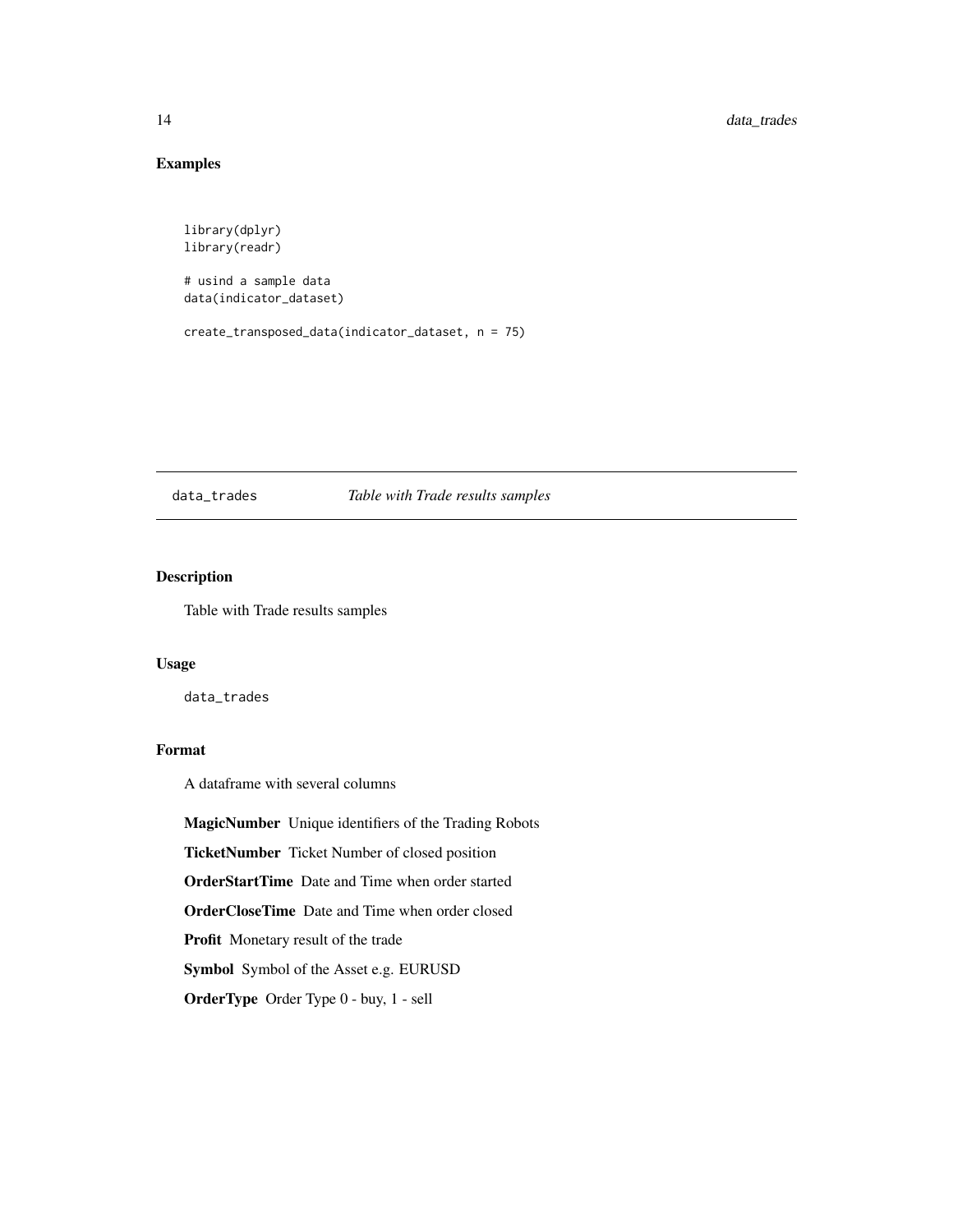<span id="page-14-0"></span>

Function that decrypt encrypted content

#### Usage

decrypt\_mykeys(path\_encrypted\_content, path\_private\_key)

#### Arguments

path\_encrypted\_content - path to the encrypted content of the API key path\_private\_key

- path to the private RSA key, should be without password

#### Details

It is possible to generate private/public key pair using R-Studio Project Options Menu. Alternatively possible to use 'openssl' R package

#### Value

- a string with decrypted key

```
library(dplyr)
library(magrittr)
library(openssl)
library(readr)
path_ssh <- normalizePath(tempdir(),winslash = "/")
rsa_keygen() %>% write_pem(path = file.path(path_ssh, 'id_api'))
# extract and write your public key
read_key(file = file.path(path_ssh, 'id_api'), password = "") %>%
`[[`("pubkey") %>% write_pem(path = file.path(path_ssh, 'id_api.pub'))
path_private_key <- file.path(path_ssh, "id_api")
path_public_key <- file.path(path_ssh, "id_api.pub")
#encrypting string 'my_key'...
encrypt_api_key(api_key = 'my_key', enc_name = 'api_key.enc.rds',path_ssh = path_ssh)
#encrypted content
out <- read_rds(file.path(path_ssh, "api_key.enc.rds"))
```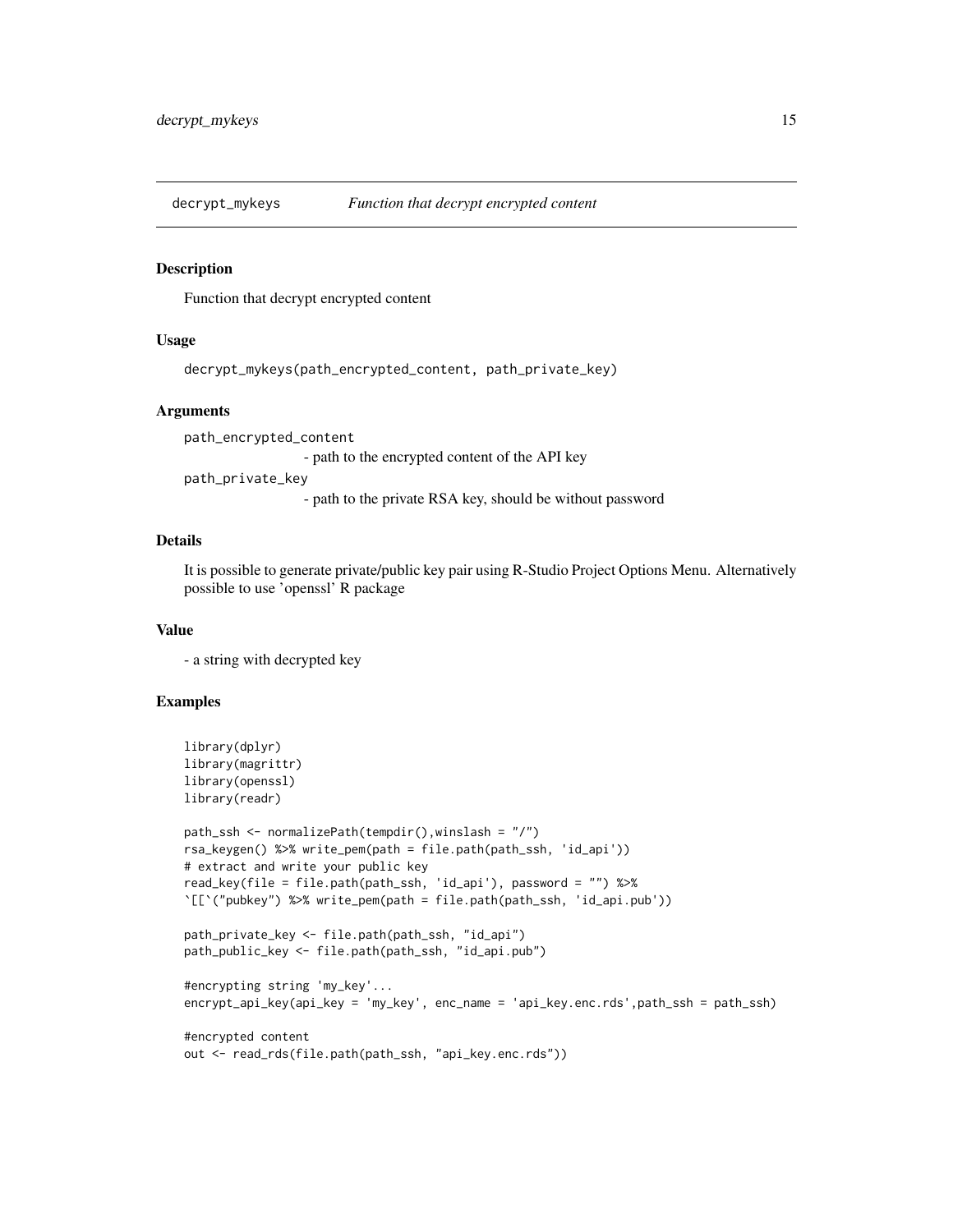<span id="page-15-0"></span># Consumer API keys ConsumerAPIkeys <- decrypt\_mykeys(path\_encrypted\_content = file.path(path\_ssh, 'api\_key.enc.rds'), path\_private\_key = path\_private\_key)

#### DFR *Table with aggregated trade results*

#### Description

Table with aggregated trade results

#### Usage

DFR

#### Format

A dataframe with one column

MagicNumber Unique identifiers of the Trading Robots from Trade Log

TicketNumber Ticket Number of closed position

OrderStartTime Date and Time when order started

OrderCloseTime Date and Time when order closed

Profit Monetary result of the trade

Symbol Symbol of the Asset e.g. EURUSD

OrderType Order Type 0 - buy, 1 - sell

CUMSUM\_PNL Cumulative sum of the ordered data

encrypt\_api\_key *Encrypt api keys*

#### Description

Provide easy interface to encrypt the api key. In order to use function simply provide a string with an API key. In addition provide the path to the .ssh folder and names of the private and public keys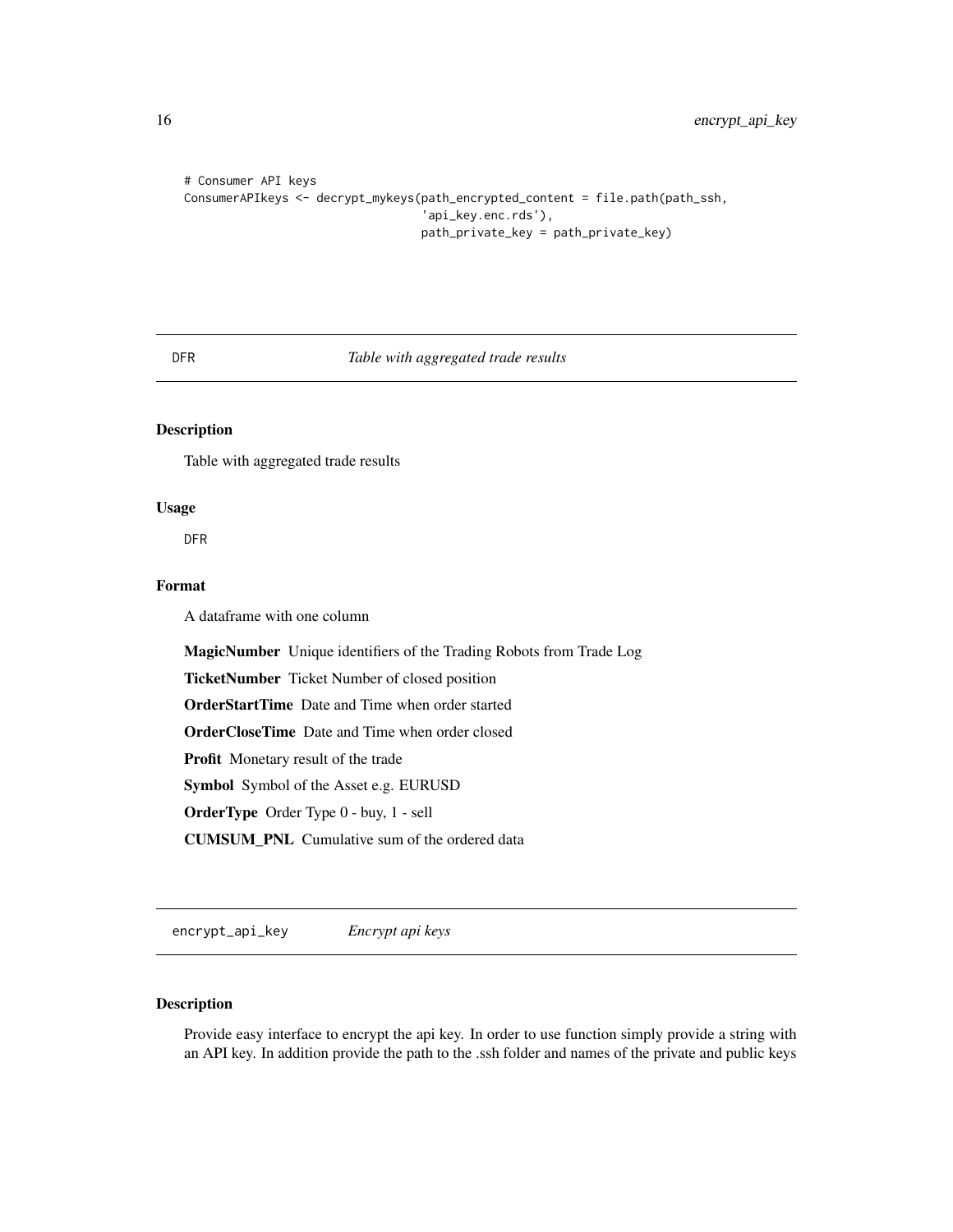#### encrypt\_api\_key 17

#### Usage

```
encrypt_api_key(
  api_key,
  enc_name = "api_key.enc.rds",
  path_ssh = "path_ssh",
  file\_rsa = "id\_api",file_rsa_pub = "id_api.pub"
\lambda
```
#### Arguments

| api_key      | String with API key                                                                            |
|--------------|------------------------------------------------------------------------------------------------|
| enc_name     | String with a name of the file with encrypted key. Default name is 'api_key.enc.rds'           |
| path_ssh     | String with path to the file with rsa keys. Same place will be used to store<br>encrypted data |
| file_rsa     | String with a name of the file with a private key. Default name is 'id_api'                    |
| file_rsa_pub | String with a name of the file with a public key. Default name is 'id_api.pub'                 |

#### Details

Make sure to clean the history of the R session

#### Value

Writes a file with encrypted key

#### References

for more info on how to use RSA cryptography in R check my course https://www.udemy.com/course/keepyour-secrets-under-control/?referralCode=5B78D58E7C06AFFD80AE

```
library(openssl)
library(magrittr)
library(readr)
path_ssh <- normalizePath(tempdir(),winslash = "/")
rsa_keygen() %>% write_pem(path = file.path(path_ssh, 'id_api'))
# extract and write your public key
read_key(file = file.path(path_ssh, 'id_api'), password = "") %>%
`[[`("pubkey") %>% write_pem(path = file.path(path_ssh, 'id_api.pub'))
```

```
path_private_key <- file.path(path_ssh, "id_api")
path_public_key <- file.path(path_ssh, "id_api.pub")
```

```
#encrypting string 'my_key'...
encrypt_api_key(api_key = 'my_key', enc_name = 'api_key.enc.rds',path_ssh = path_ssh)
```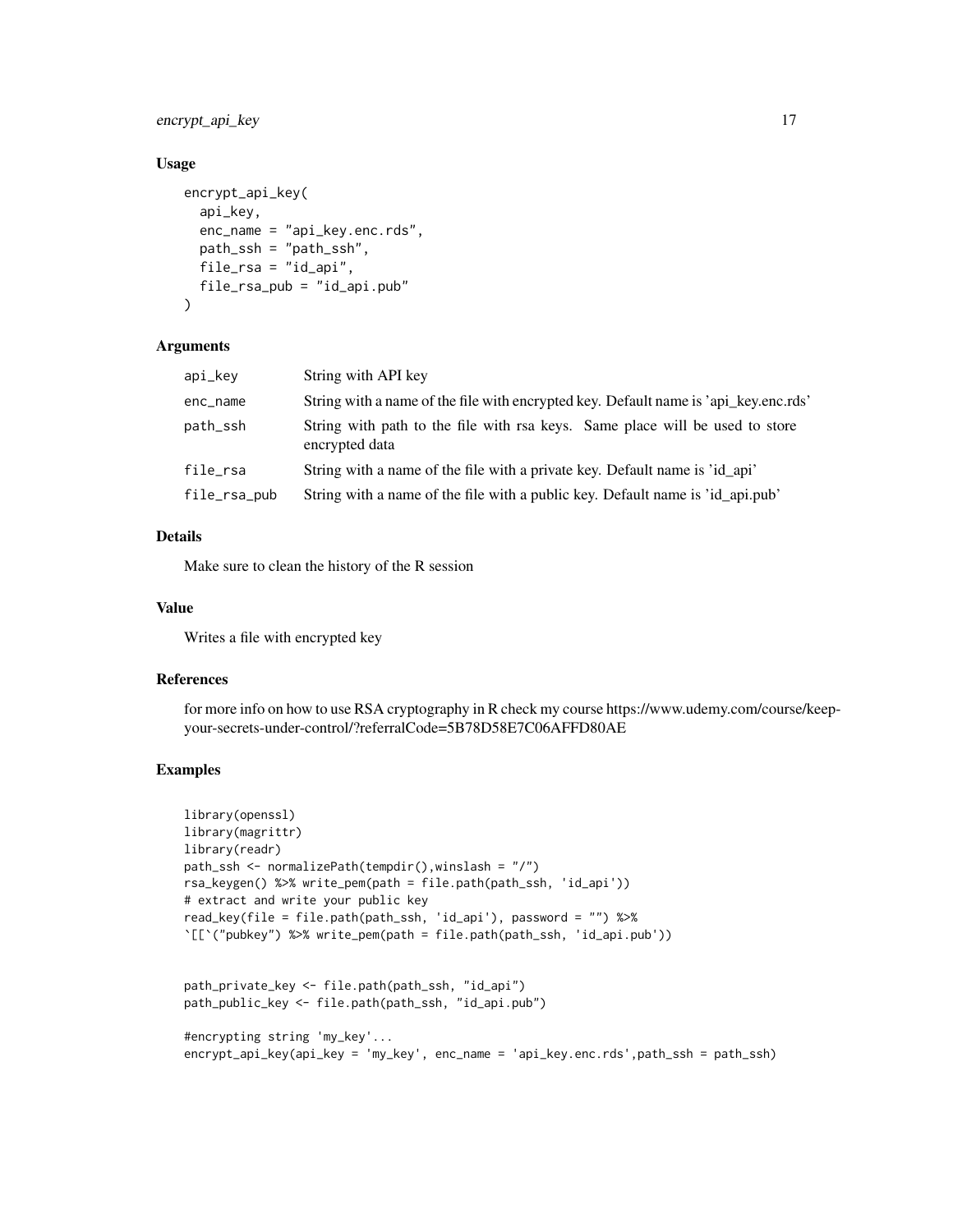```
out <- read_rds(file.path(path_ssh, "api_key.enc.rds"))
# decrypting the password using public data list and private key
api_key <- decrypt_envelope(out$data,
                            out$iv,
                            out$session,
                            path_private_key, password = "") %>%
           unserialize()
# outcome of the encryption will be a string 'my_key'
```
EURUSDM15X75 *Table with indicator and price change dataset*

#### Description

Table with indicator and price change dataset

#### Usage

EURUSDM15X75

#### Format

A dataframe with several columns

X1 future price change

X2-X76 Values of the macd indicator

evaluate\_macroeconomic\_event

*Function used to evaluate market type situation by reading the file with Macroeconomic Events and writing a trigger to the trading robot*

#### Description

Function is reading the content of the file 01\_MacroeconomicEvent.csv. Content of the file can be either 1 or 0. 1 - when Macro Economic event is present, 0 - when it's not. Function will also read magic number of the trading robots. This is indicated in the file 'Setup.csv'. Final outcome of the function is the series of files written to the destination directories. These files will either enable or disable opening of new positions in the trading robots #'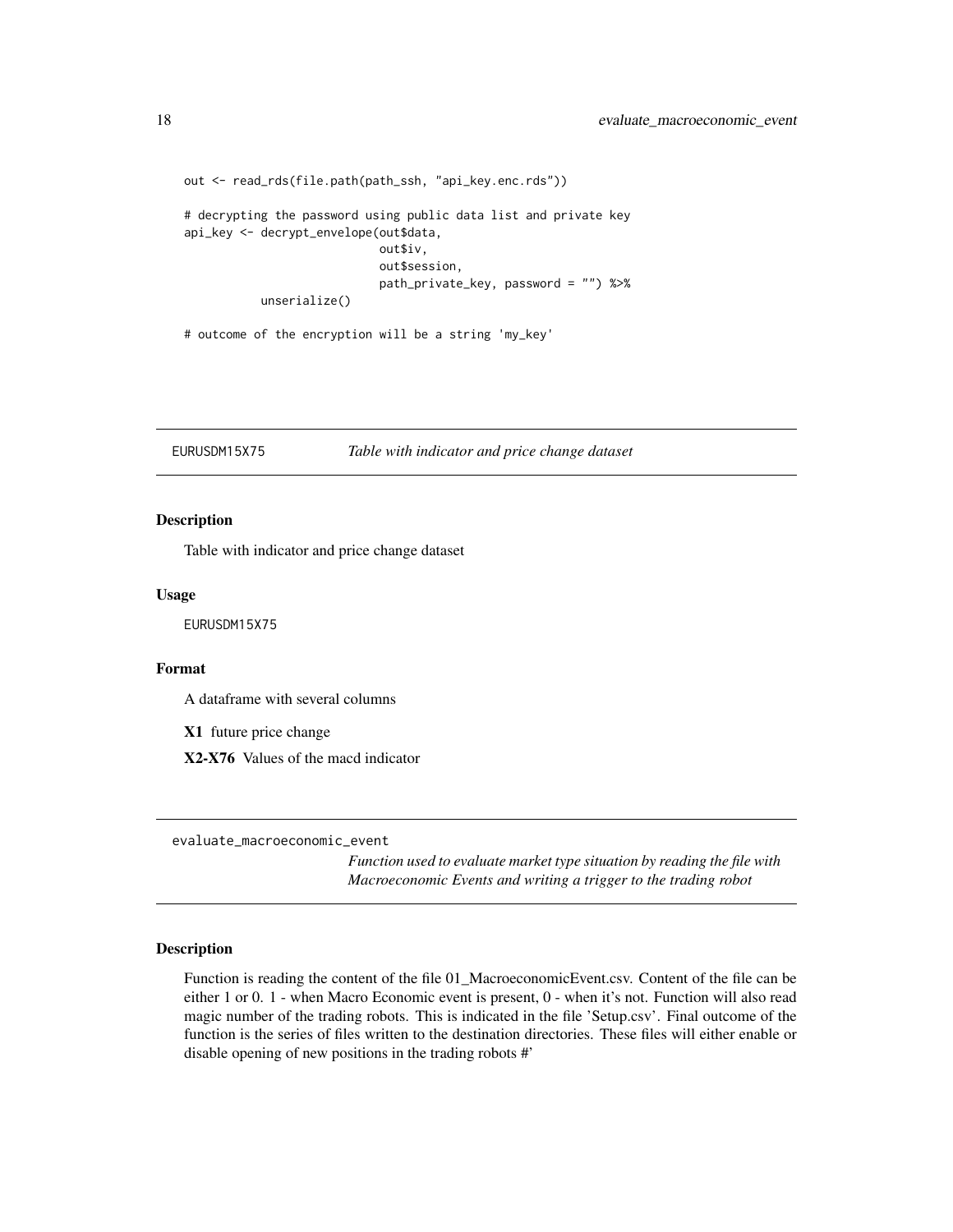#### Usage

```
evaluate_macroeconomic_event(
  setup_file_path,
  setup_file_name = "Setup.csv",
 macro_event_path,
 macro_file_name = "01_MacroeconomicEvent.csv",
 path_T1,
 path_T3
\lambda
```
#### Arguments

| setup_file_path  |                                                                    |
|------------------|--------------------------------------------------------------------|
|                  | string, path to the folder with Setup.csv file                     |
| setup_file_name  |                                                                    |
|                  | string, name of the file 'Setup.csv'                               |
| macro_event_path |                                                                    |
|                  | string, path to the folder with a file '01_MacroeconomicEvent.csv' |
| macro_file_name  |                                                                    |
|                  | string, name of the file '01_MacroeconomicEvent.csv'               |
| path_T1          | Path of the Terminal 1                                             |
| $path_$ T3       | Path of the Terminal 3                                             |
|                  |                                                                    |

#### Details

This function is used exclusively with Market Type recognition system.

Final evaluation will consist in writing a dedicated file with a simple information:

When Macro economic even is not present:

"Magic","IsEnabled" 8139125,1

or, when Macro economic event is present:

"Magic","IsEnabled" 8139125,0

#### Value

Function will write files indicating to enable or disable trading systems to open new orders

```
# evaluate data on macroeconomic event (required to start trading)
library(dplyr)
library(readr)
dir <- normalizePath(tempdir(),winslash = "/")
evaluate_macroeconomic_event(setup_file_path = system.file('extdata', package = "lazytrade"),
                             setup_file_name = "Setup.csv",
```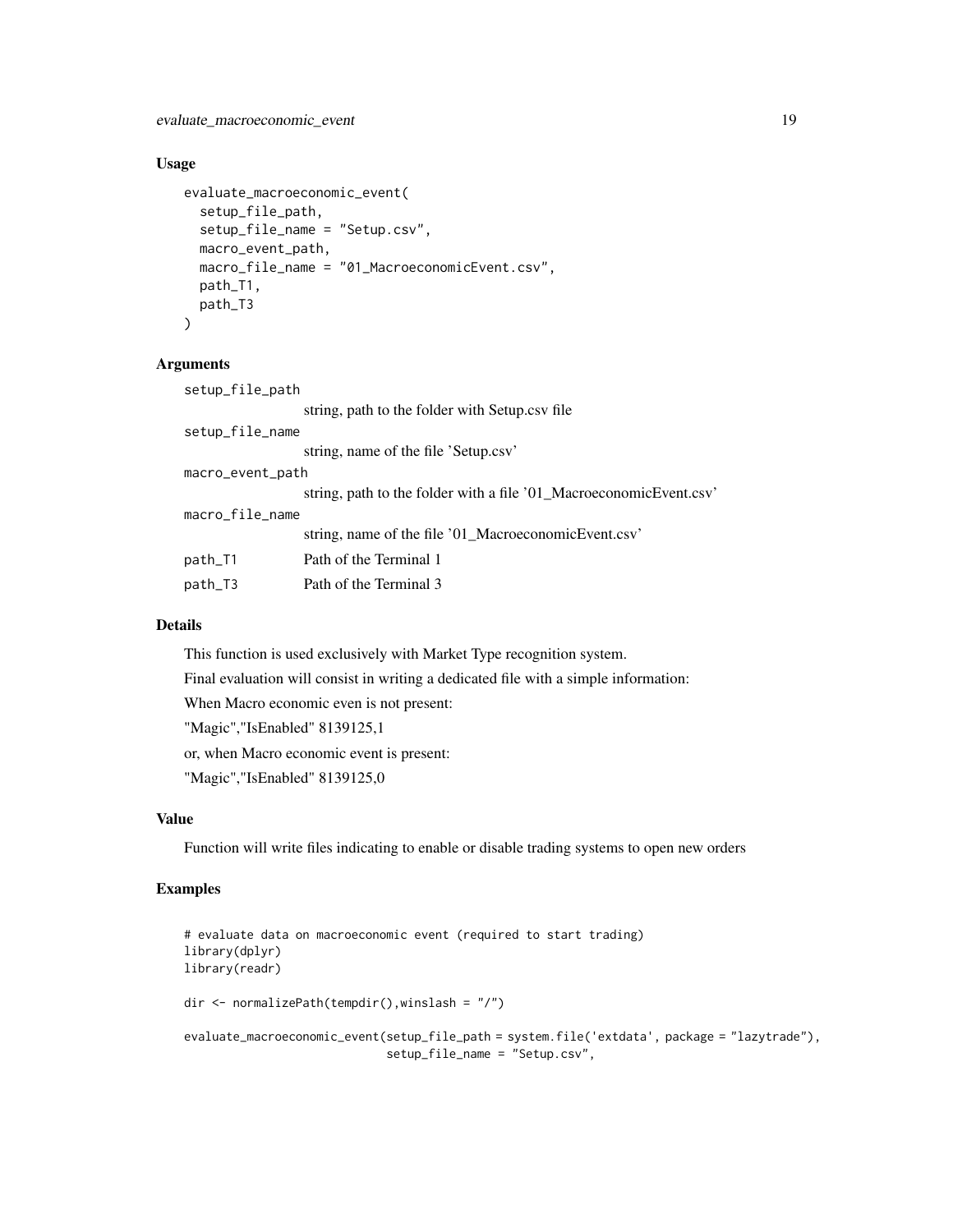```
macro_event_path = system.file('extdata', package = "lazytrade"),
     macro_file_name = "01_MacroeconomicEvent.csv",
     path_T1 = dir, path_T3 = dir)
```
evaluate\_market\_type *Function to score data and predict current market type using pretrained classification model*

#### Description

PURPOSE: Function that uses Deep Learning model and Time Series Column of the dataframe to find out specific market type of the financial asset it will also discard bad result outputting -1 if it is the case

#### Usage

```
evaluate_market_type(x, model_path, num_cols)
```
#### Arguments

| x          | - dataframe with one column containing asset indicator in the time descending<br>order, typically 64 or more values |
|------------|---------------------------------------------------------------------------------------------------------------------|
| model_path | - path to the model                                                                                                 |
| num_cols   | - number of columns (features) in the final vector input to the model                                               |

#### Details

it is mandatory to switch on the virtual h2o machine with h2o.init() also to shut it down with  $h2o.shutdown(prompt = F)$ 

#### Value

dataframe with predicted value of the market type

```
library(h2o)
library(magrittr)
library(dplyr)
library(readr)
library(lazytrade)
```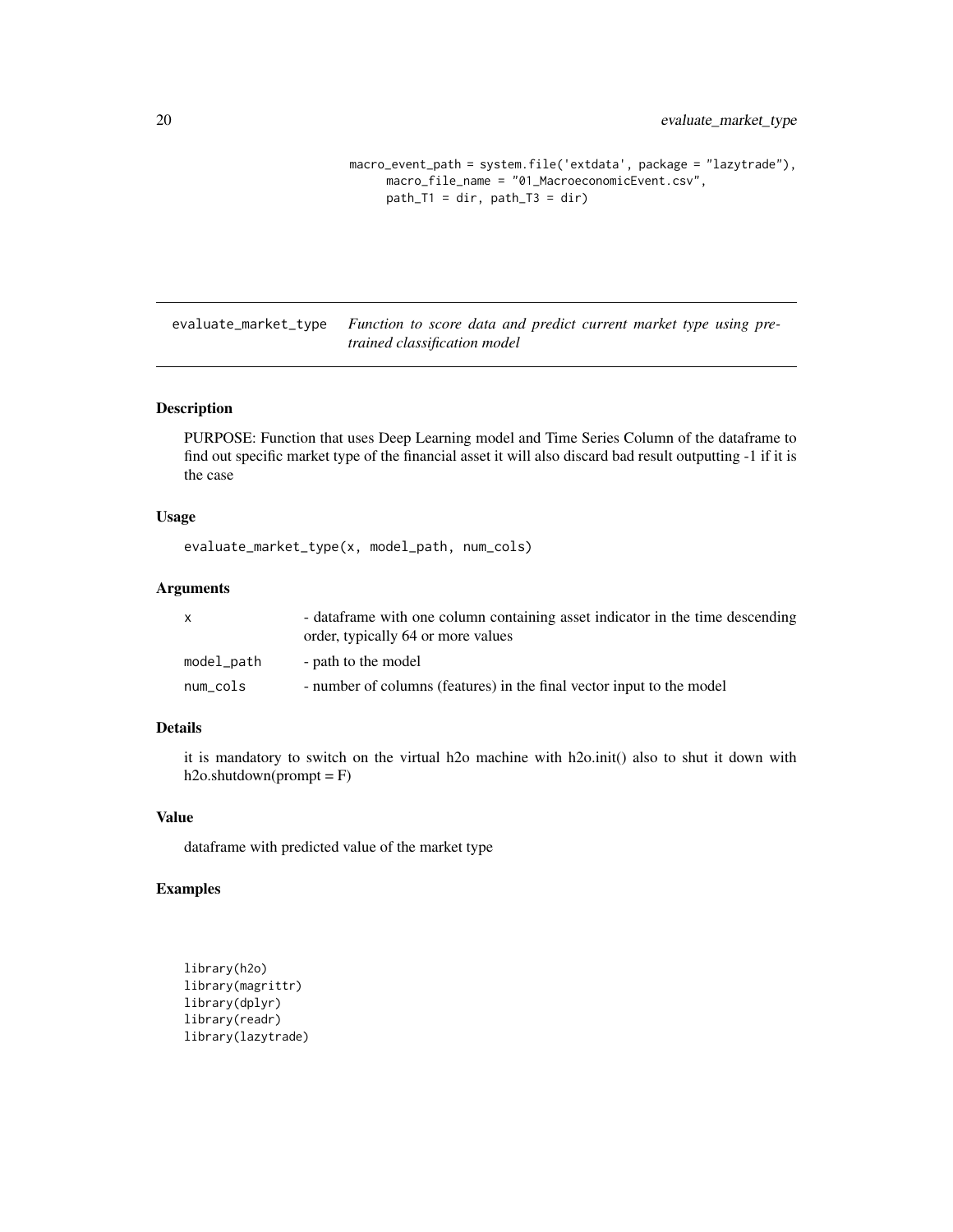```
path_model <- normalizePath(tempdir(),winslash = "/")
path_data <- normalizePath(tempdir(),winslash = "/")
data(macd_ML2_small)
write_rds(macd_ML2_small, file.path(path_data, 'macd_ML2_small.rds'))
# start h2o engine (using all CPU's by default)
h2o.init()
# performing Deep Learning Regression using the custom function
# this function stores model to the temp location
mt_make_model(num_bars = 128,
              path_model = path_model,
              path_data = path_data,
              f_name_data = "macd_ML2_small.rds")
# Use sample data
data(macd_100)
# use one column for testing
x <- macd_100[ ,2]
remain_path <- "classification.bin/DL_Classification"
model_path <- file.path(path_model, remain_path)
my_matrix\_prediction \leftarrow evaluate_matrix\_type(x = x,model_path = model_path,
                                              num\_cols = 128h2o.shutdown(prompt = FALSE)
#set delay to insure h2o unit closes properly before the next test
Sys.sleep(5)
```
generate\_RL\_policy *Function performs RL and generates model policy*

#### Description

This function will perform Reinforcement Learning using Trading Data. It will suggest whether or not it is better to keep using trading systems or not. Function is just using results of the past performance to generate the recommendation (not a holy grail).

#### Usage

```
generate_RL_policy(x, states, actions, control)
```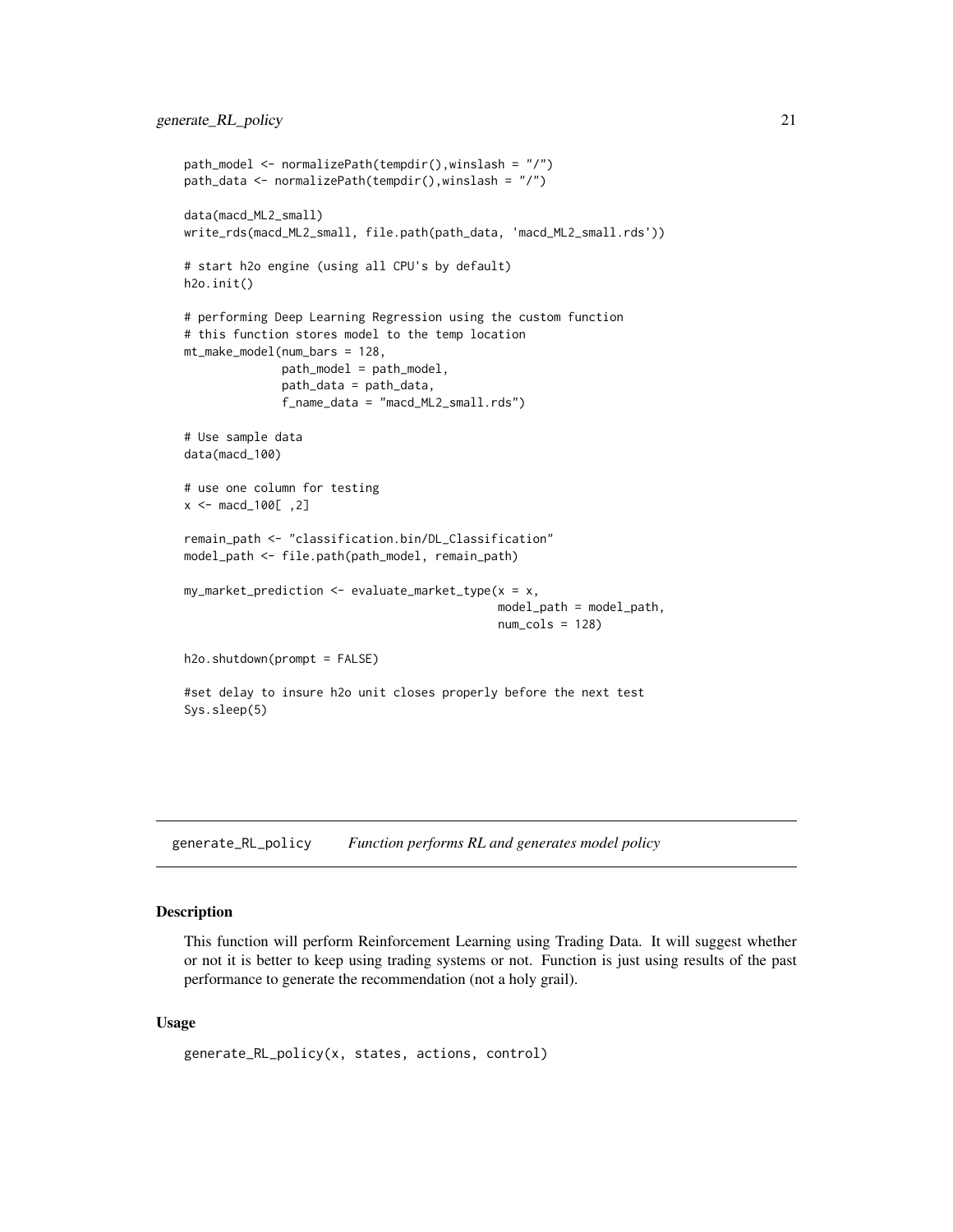#### <span id="page-21-0"></span>**Arguments**

|         | - Dataframe containing trading data                                   |
|---------|-----------------------------------------------------------------------|
| states  | - Selected states of the System                                       |
| actions | - Selected actions executed under environment                         |
| control | - control parameters as defined in the Reinforcement Learning Package |

#### Details

Initial policy is generated using a dummy zero values. This way function starts working directly from the first observation. However policy 'ON' value will only be generated once the Q value is greater than zero

#### Value

Function returns data frame with reinforcement learning model policy

#### Author(s)

(C) 2019 Vladimir Zhbanko

#### Examples

```
library(dplyr)
library(ReinforcementLearning)
library(magrittr)
data(data_trades)
states <- c("tradewin", "tradeloss")
actions <- c("ON", "OFF")
control \le list(alpha = 0.7, gamma = 0.3, epsilon = 0.1)
generate_RL_policy(data_trades, states, actions, control)
```
generate\_RL\_policy\_mt *Function performs RL and generates model policy for each Market Type*

#### Description

This function will perform Reinforcement Learning using Trading Data. It will suggest whether or not it is better to keep using trading systems or not. Function is just using results of the past performance to generate the recommendation (not a holy grail).

#### Usage

```
generate_RL_policy_mt(x, states, actions, control)
```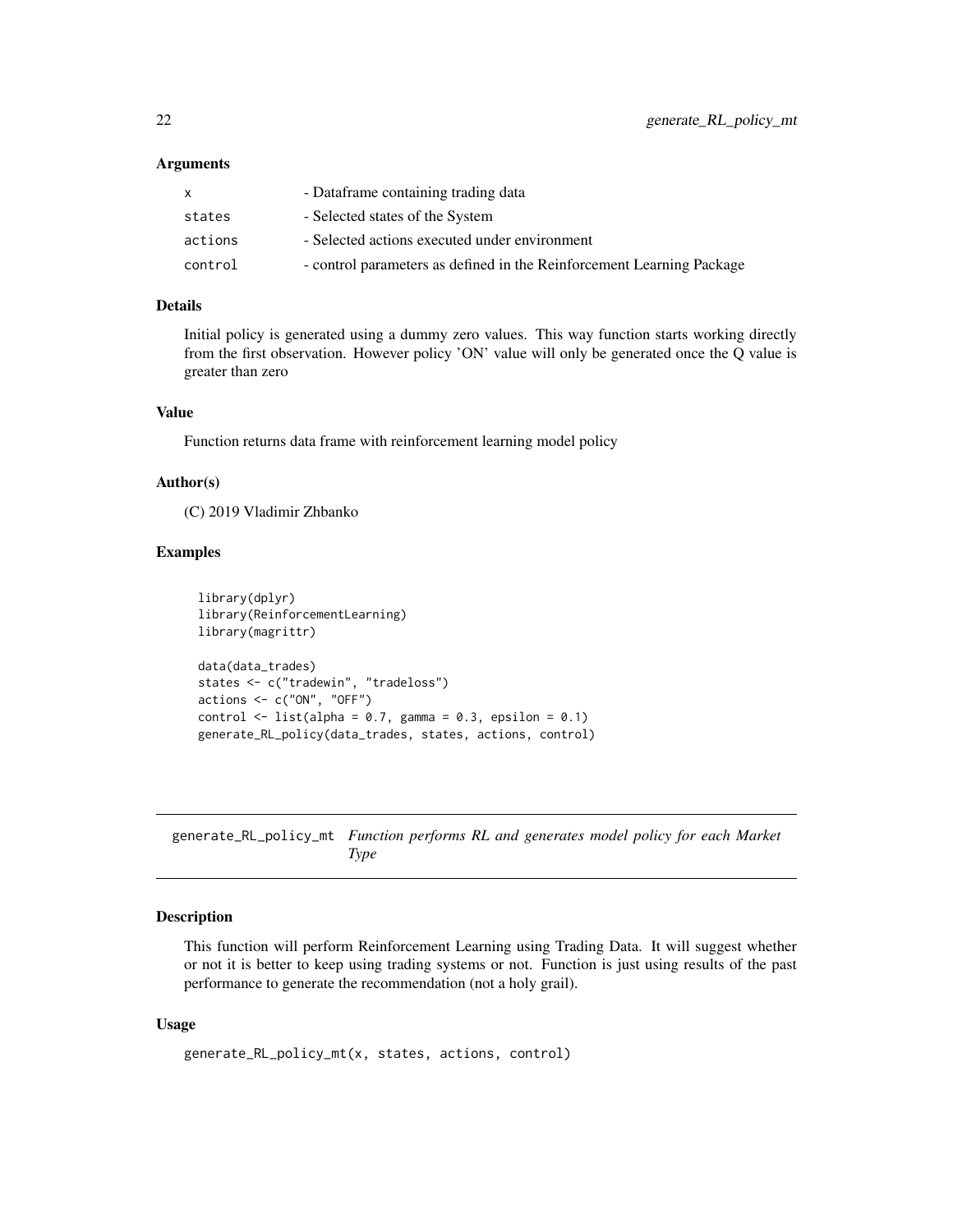#### <span id="page-22-0"></span>Arguments

| x       | - Dataframe containing trading data          |
|---------|----------------------------------------------|
| states  | - possible states for Reinforcement Learning |
| actions | - possible actions                           |
| control | - control parameters                         |

#### Details

Initial policy is generated using a dummy zero values. This way function starts working directly from the first observation. However policy 'ON' value will only be generated once the Q value is greater than zero

#### Value

Function returns data frame with reinforcement learning model policy

#### Examples

```
library(dplyr)
library(ReinforcementLearning)
data(trading_systemDF)
states <- c("BUN", "BUV", "BEN", "BEV", "RAN", "RAV")
actions <- c("ON", "OFF")
control \le list(alpha = 0.7, gamma = 0.3, epsilon = 0.1)
generate_RL_policy_mt(trading_systemDF, states, actions, control)
```
get\_profit\_factorDF *Function that returns the profit factors of the systems in a form of a DataFrame*

#### Description

Function that returns the profit factors of the systems in a form of a DataFrame

#### Usage

```
get_profit_factorDF(x, num_orders)
```
#### Arguments

|            | - data frame with orders. Note x must contain MagicNumber and Profit columns! |
|------------|-------------------------------------------------------------------------------|
| num_orders | - desired number of orders to base profit factor calculation                  |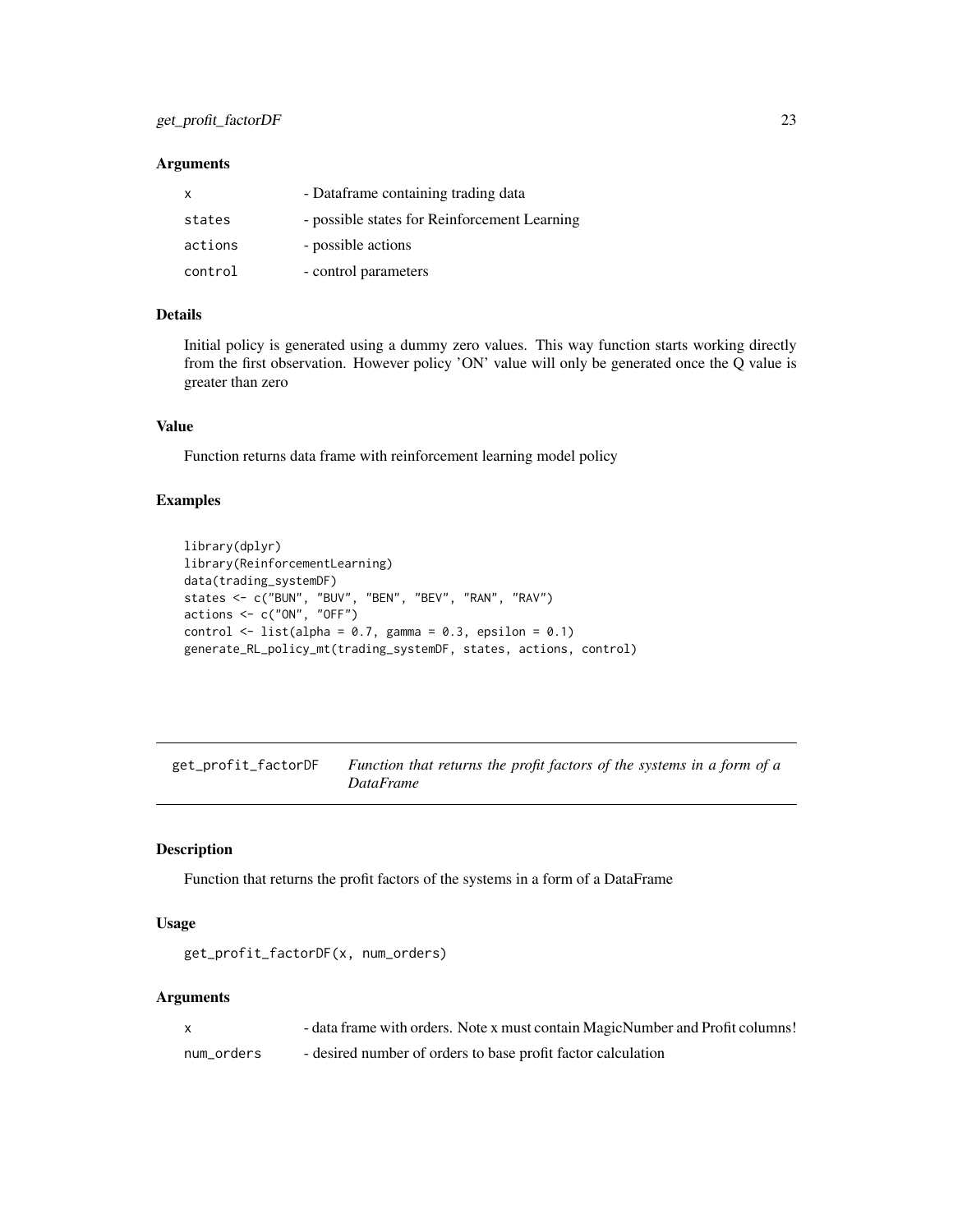#### Value

- Function returns dataframe with column PrFact with calculated profit factor value for each trading robot

#### Examples

```
library(lazytrade)
library(dplyr)
library(magrittr)
data(profit_factorDF)
get_profit_factorDF(profit_factorDF, 10)
```
import\_data *Import Data file with Trade Logs to R.*

#### Description

Function is capable to import file with executed trades log. Files do not have column headers hence function will take care to name columns as well as to perform relevant cleansing

#### Usage

```
import_data(path_terminal, trade_log_file, demo_mode = FALSE)
```
#### Arguments

|           | path_terminal - path of the Trading Terminal where the file with data is written |
|-----------|----------------------------------------------------------------------------------|
|           | trade_log_file - File name where the order results are written                   |
| demo mode | - When true function uses data stored in the package data folder                 |

#### Value

Function will return the dataframe with trade data and automatically set proper column types

#### Author(s)

(C) 2019 Vladimir Zhbanko

<span id="page-23-0"></span>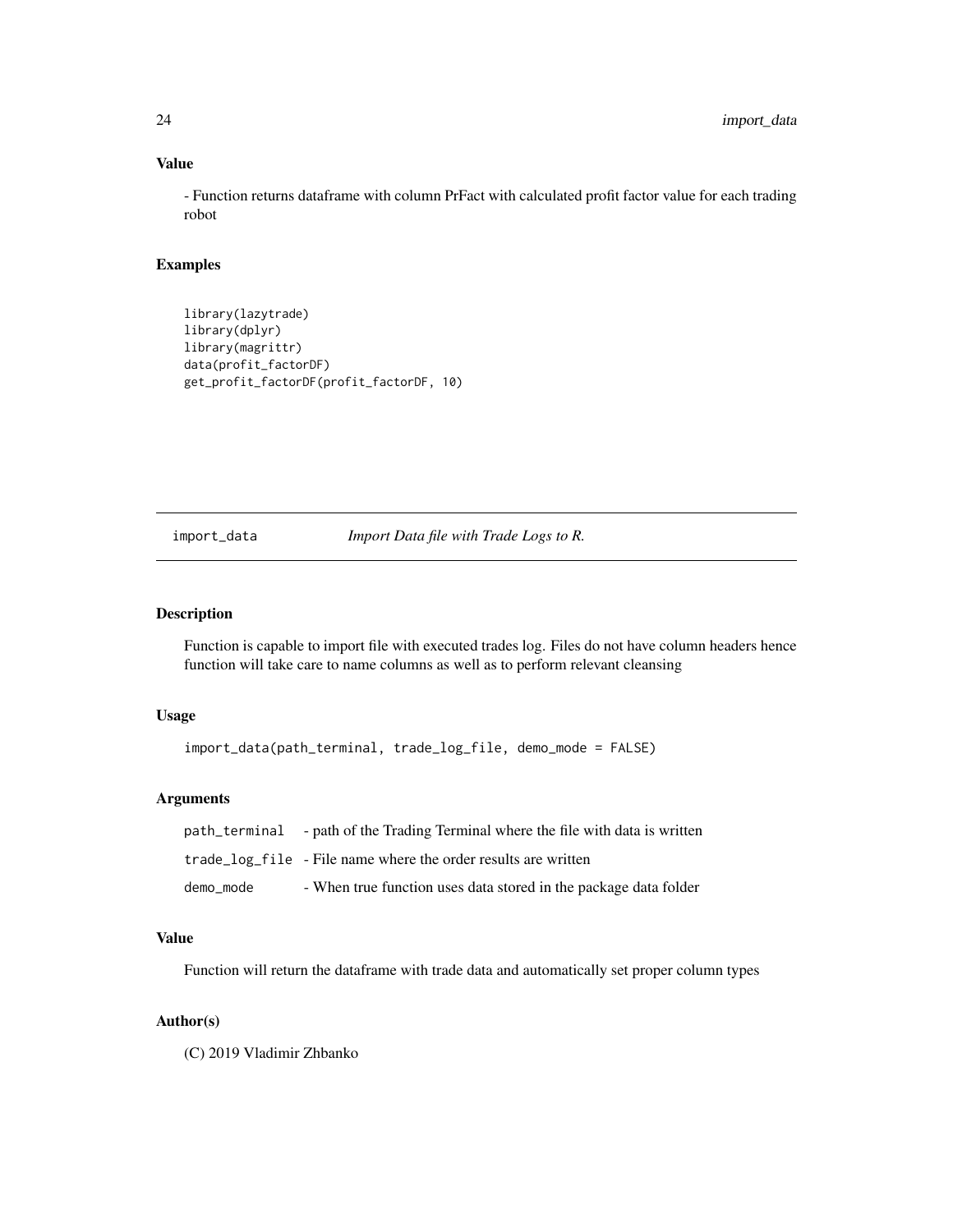#### <span id="page-24-0"></span>import\_data\_mt 25

#### Examples

```
library(lazytrade)
library(dplyr)
library(readr)
library(lubridate)
DFT1 <- import_data(trade_log_file = system.file("extdata",
                                                 "OrdersResultsT1.csv",
                                                 package = "lazytrade"),
```
demo\_mode = TRUE)

import\_data\_mt *Import Market Type related Data to R from the Sandbox*

#### Description

Function imports file from the MetaTrader sandbox. Function performs necessary cleansing of the data column types

#### Usage

import\_data\_mt(path\_terminal, trade\_log\_file, system\_number, demo\_mode = FALSE)

#### Arguments

|           | path_terminal - path to the sandbox                                   |
|-----------|-----------------------------------------------------------------------|
|           | trade_log_file - direct path to the log file (used for demo purposes) |
|           | system_number - magic number id of the trading system                 |
| demo_mode | - when true, uses sample datafile stored in the package               |

#### Value

function returns the data frame with 3 columns including market type code

#### Author(s)

(C) 2019 Vladimir Zhbanko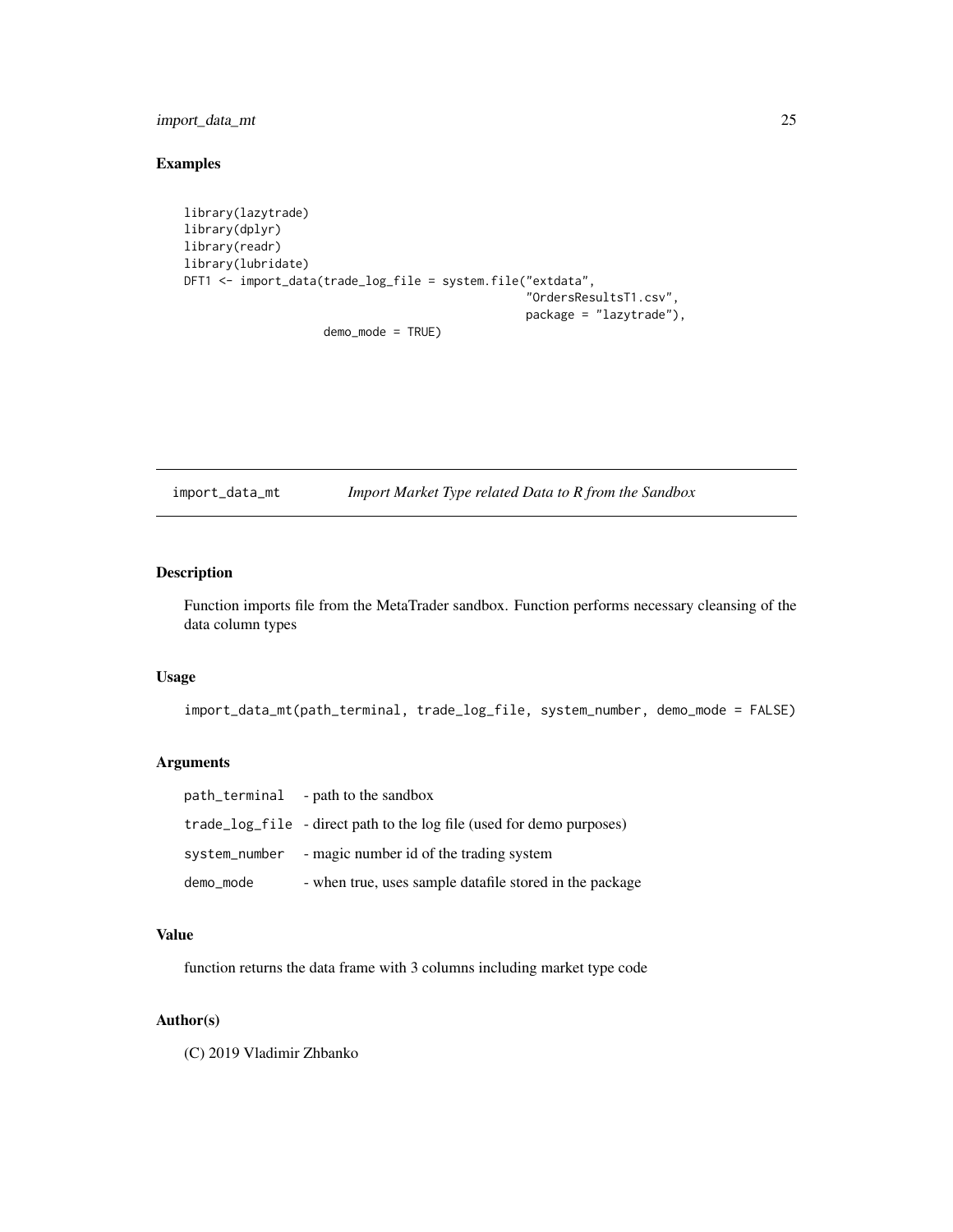#### Examples

```
library(dplyr)
library(readr)
import_data_mt(trade_log_file = system.file("extdata", "MarketTypeLog8132101.csv",
                                            package = "lazytrade"),
               demo_mode = TRUE)
```
indicator\_dataset *Table with indicator dataset*

#### Description

Table with indicator dataset

#### Usage

indicator\_dataset

#### Format

A dataframe with several columns

X1 Date and time of the indicator sample

X2-X29 Values of the assets

indicator\_dataset\_big *Table with indicator dataset, 30000 rows*

#### Description

Table with indicator dataset, 30000 rows

#### Usage

indicator\_dataset\_big

#### Format

A dataframe with several columns

X1 Date and time of the indicator sample

X2-X29 Values of the assets

<span id="page-25-0"></span>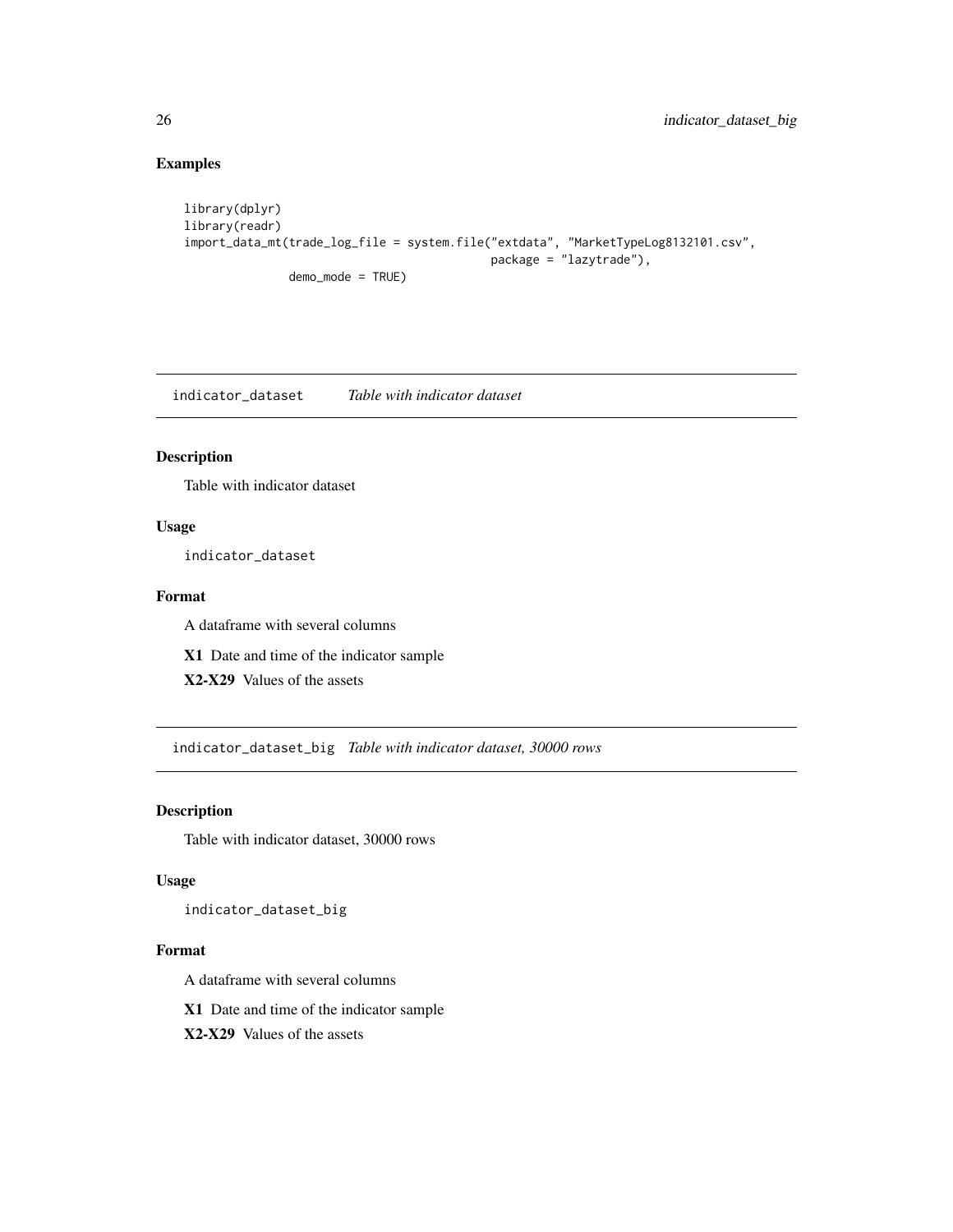<span id="page-26-0"></span>

Function imports file with financial asset data. Each column represent one asset, rows represent observations. Values in specific columns will be normalized by dividing them by 100. This is specifically done for pairs with JPY. In addition, X1 column will be converted to the ymd\_hms format

#### Usage

```
load_asset_data(
 path_terminal,
  trade_log_file,
  time_period = 1,
  data deepth = 50000
)
```
#### Arguments

|             | path_terminal - path to the MT4 terminal, string                                   |
|-------------|------------------------------------------------------------------------------------|
|             | $\text{trade\_log\_file}$ - csv file name where the data is stored, without ".csv" |
| time_period | - data periodicity in minutes, can be 1, 15, 60                                    |
| data_deepth | - collected data deepth in rows. describe how many rows in original file to read   |

#### Details

Works for both price and indicator values, function parameters allowing to import different files. File names are selected to account different time periodicity and amount of the data

#### Value

- dataframe with asset data in columns where X1 column is in a POSIXct format

```
library(readr)
library(dplyr)
library(lubridate)
library(magrittr)
path_terminal <- system.file("extdata", package = "lazytrade")
# load and prepare prices data
prices <- load_asset_data(path_terminal = path_terminal,
                          trade_log_file = "AI_CP",
```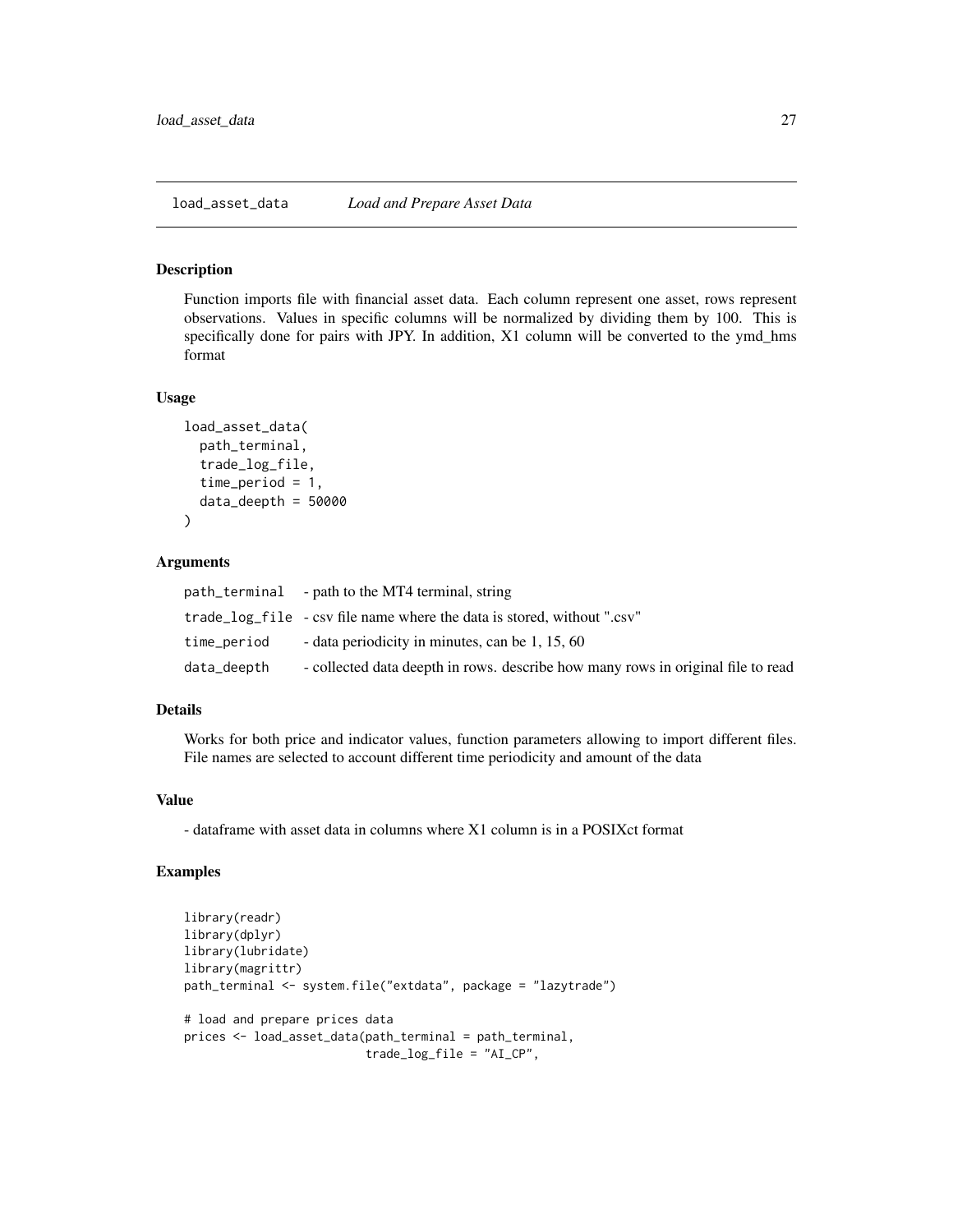```
time_period = 60,
                          data_deepth = "300")
# load and prepare indicator data
macd <- load_asset_data(path_terminal = path_terminal,
                        trade_log_file = "AI_Macd",
                        time_period = 60,
                        data_deepth = "300")
```
log\_RL\_progress *Function to log RL progress.*

#### Description

Function will record Q values during updating of the model. These values will be used by another function

#### Usage

log\_RL\_progress(x, states, actions, control)

#### Arguments

|         | - dataframe containing trading results                                |
|---------|-----------------------------------------------------------------------|
| states  | - Selected states of the System                                       |
| actions | - Selected actions executed under environment                         |
| control | - control parameters as defined in the Reinforcement Learning Package |

#### Value

dataframe with log of RL model

```
# retrieve RL model Q values progress
library(ReinforcementLearning)
library(dplyr)
library(magrittr)
data(data_trades)
x <- data_trades
states <- c("tradewin", "tradeloss")
actions < -c("ON", "OFF")control \le list(alpha = 0.7, gamma = 0.3, epsilon = 0.1)
log_R L_progress(x = x, states = states, actions = actions, control = control)
```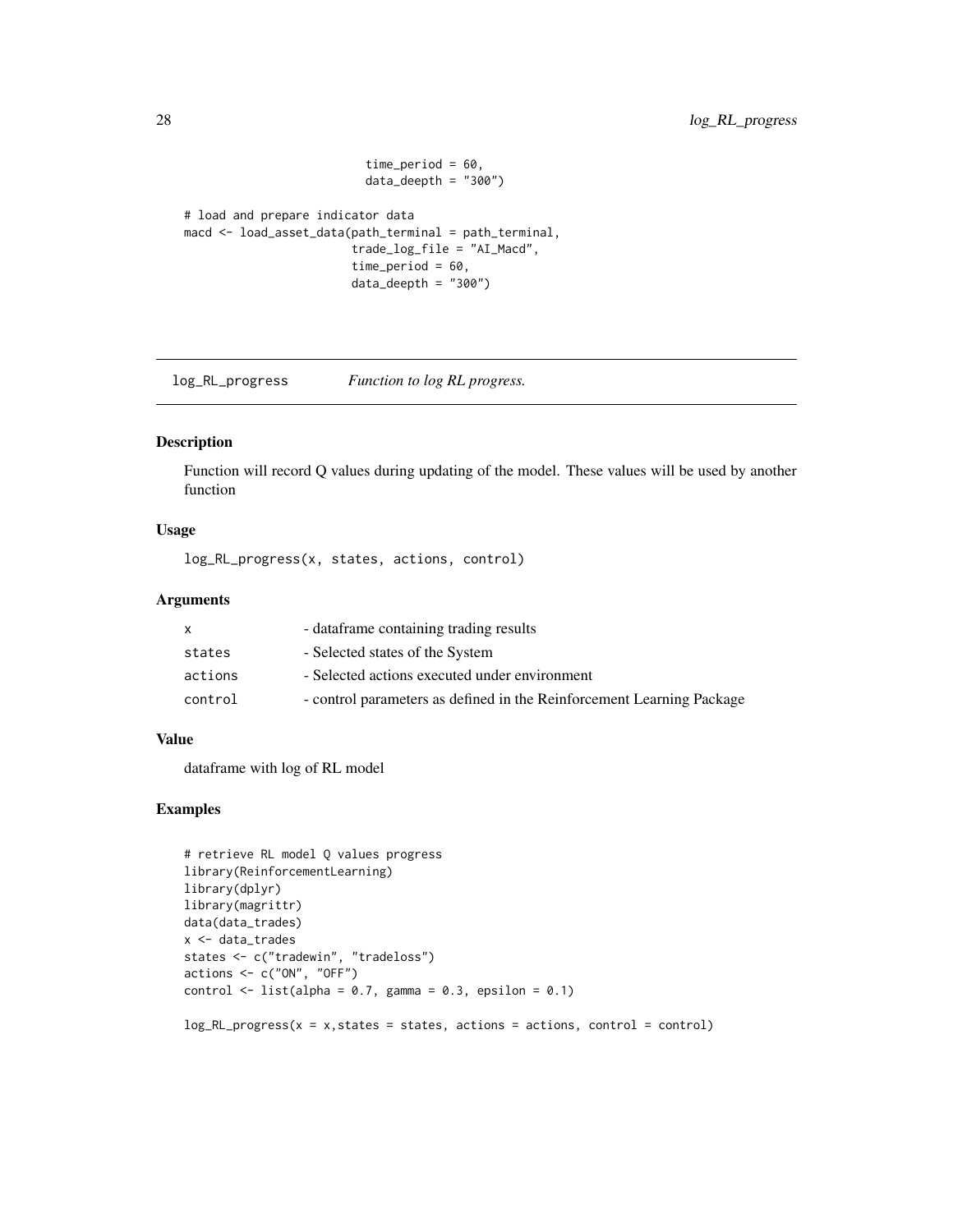<span id="page-28-0"></span>log\_RL\_progress\_mt *Function to log RL progress, dedicated to Market Types*

#### Description

Function will record Q values during updating of the model. These values will be used by another function

#### Usage

```
log_RL_progress_mt(x, states, actions, control)
```
#### Arguments

|         | - dataframe containing trading results                                |
|---------|-----------------------------------------------------------------------|
| states  | - Selected states of the System                                       |
| actions | - Selected actions executed under environment                         |
| control | - control parameters as defined in the Reinforcement Learning Package |

#### Value

dataframe with log of RL model

```
# retrieve RL model Q values progress
library(ReinforcementLearning)
library(dplyr)
library(magrittr)
data(trading_systemDF)
x <- trading_systemDF
states <- c("BUN", "BUV", "BEN", "BEV", "RAN", "RAV")
actions <- c("ON", "OFF") # 'ON' and 'OFF' are referring to decision to trade with Slave system
control \le list(alpha = 0.7, gamma = 0.3, epsilon = 0.1)
```

```
log_R L_progress_mt(x = x, states = states, actions = actions, control = control)
```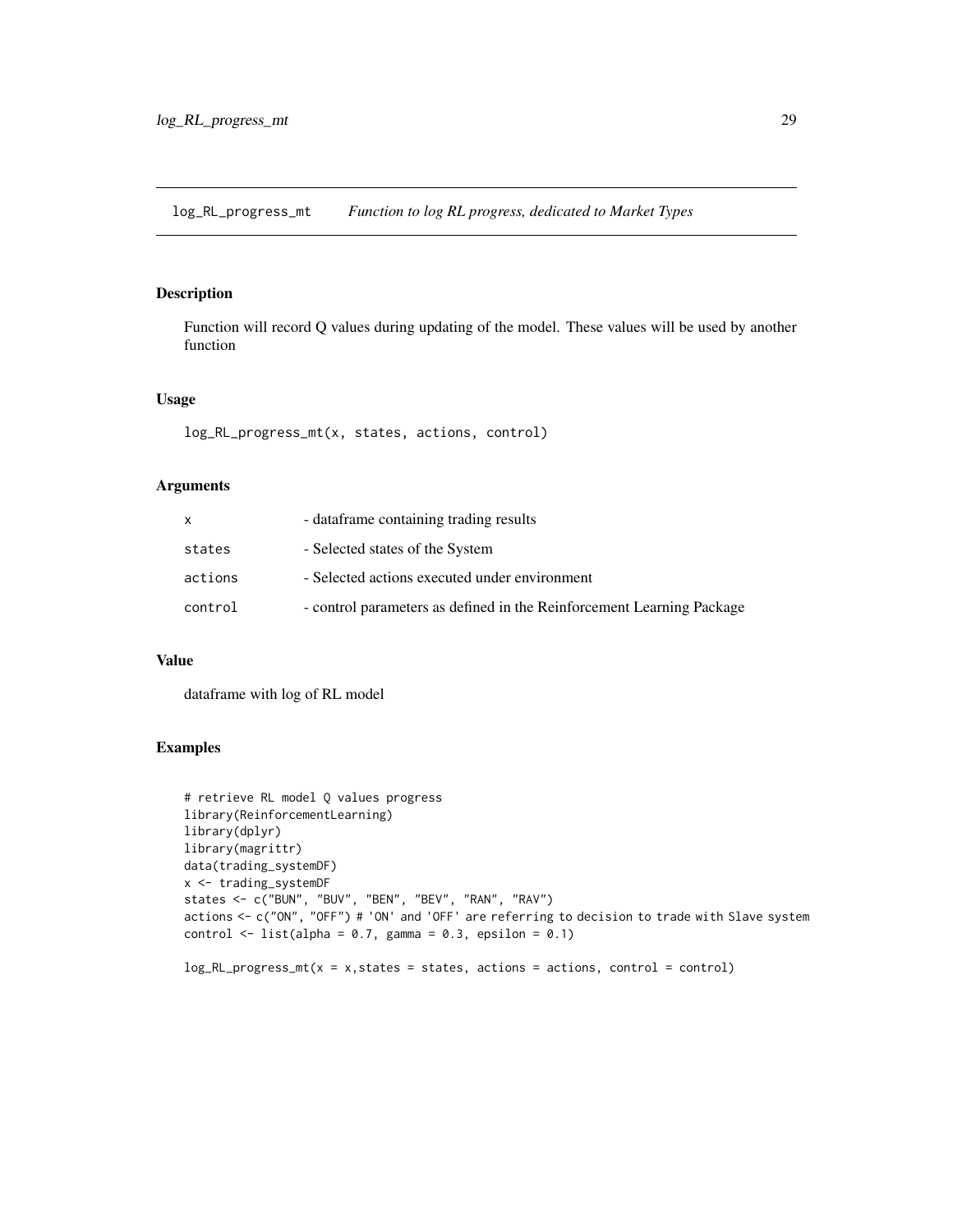<span id="page-29-0"></span>

Table with indicator only used to train model, 128 rows

#### Usage

macd\_100

#### Format

A dataframe with several columns

EURUSD Values of the macd indicator GBPUSD Values of the macd indicator AUDUSD Values of the macd indicator NZDUSD Values of the macd indicator USDCAD Values of the macd indicator USDCHF Values of the macd indicator USDJPY Values of the macd indicator EURGBP Values of the macd indicator EURJPY Values of the macd indicator EURCHF Values of the macd indicator EURNZD Values of the macd indicator EURCAD Values of the macd indicator EURAUD Values of the macd indicator GBPAUD Values of the macd indicator GBPCAD Values of the macd indicator GBPCHF Values of the macd indicator GBPJPY Values of the macd indicator GBPNZD Values of the macd indicator AUDCAD Values of the macd indicator AUDCHF Values of the macd indicator AUDJPY Values of the macd indicator AUDNZD Values of the macd indicator CADJPY Values of the macd indicator CHFJPY Values of the macd indicator NZDJPY Values of the macd indicator NZDCAD Values of the macd indicator NZDCHF Values of the macd indicator CADCHF Values of the macd indicator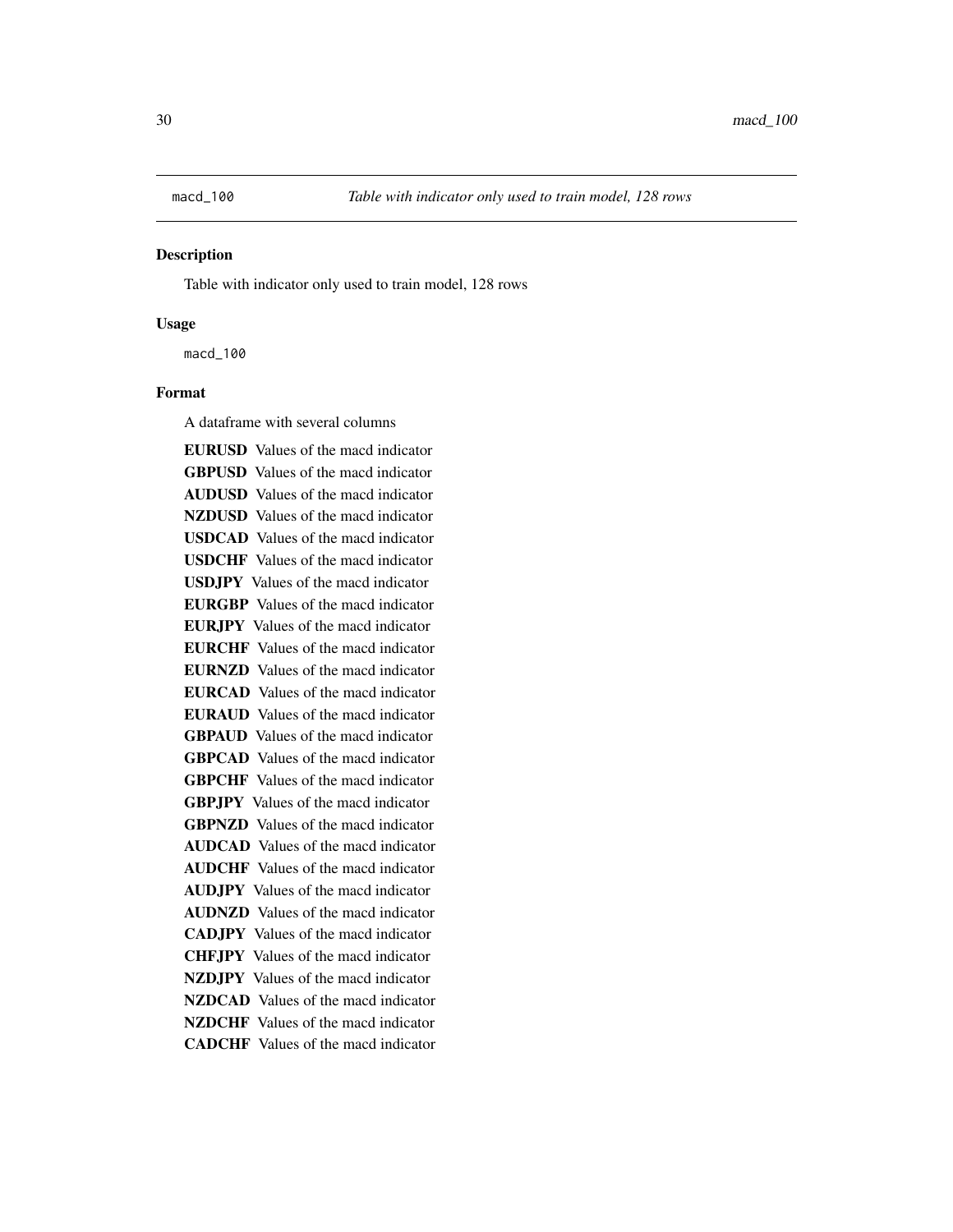<span id="page-30-0"></span>

Table with one column indicator dataset

#### Usage

macd\_df

#### Format

A dataframe with one column

CADCHF Indicator values of the asset

macd\_ML2\_small *Table with indicator and market type category used to train model*

#### Description

Table with indicator and market type category used to train model

#### Usage

macd\_ML2\_small

#### Format

A dataframe with several columns

X1-X128 Values of the macd indicator

X129 Category of Market Type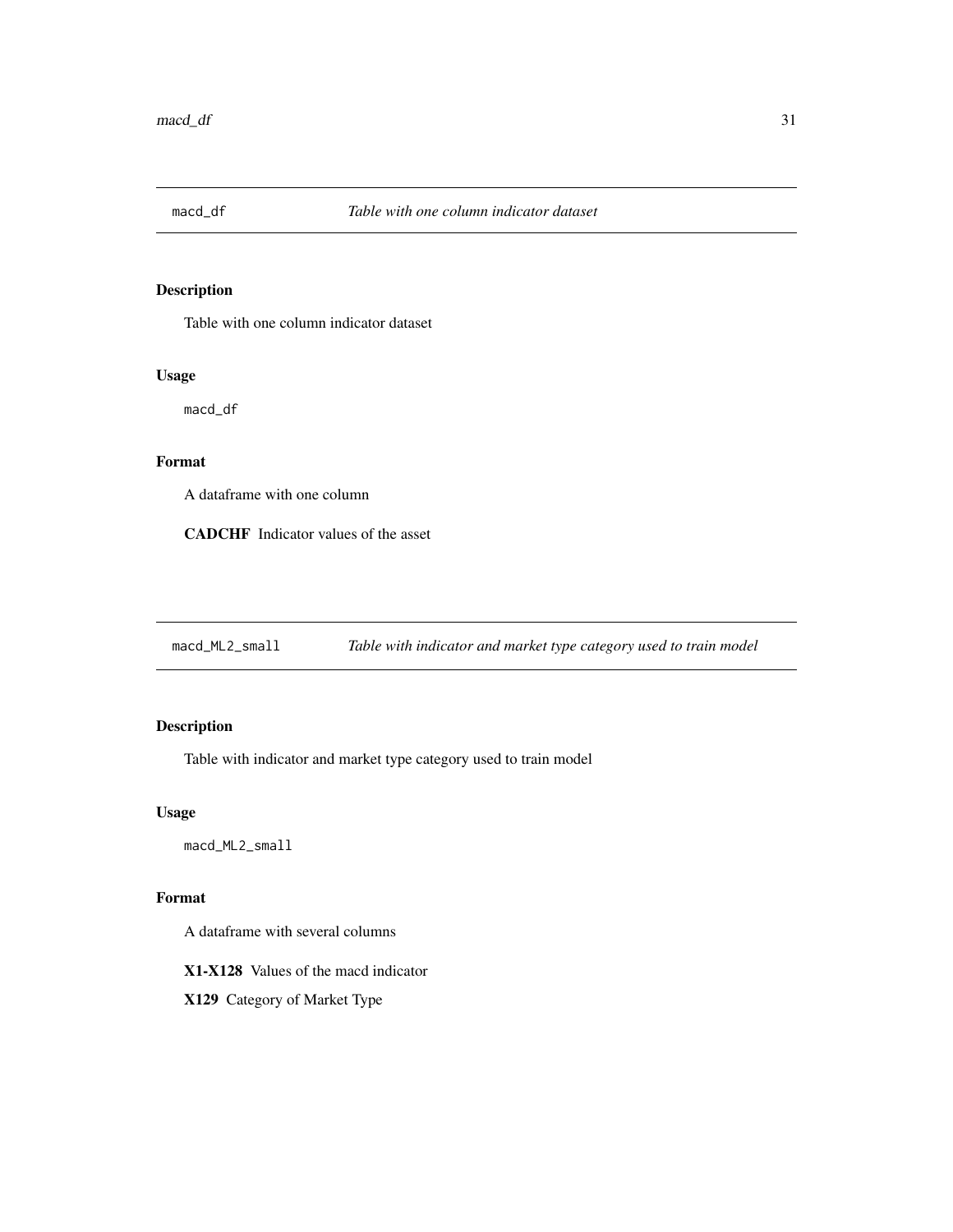<span id="page-31-0"></span>

Function is training h2o deep learning model to match manually classified patterns of the financial indicator. Main idea is to be able to detect Market Type by solely relying on the current indicator pattern. This is in the attempt to evaluate current market type and to use proper trading strategy.

Selected Market Periods according to the theory from Van K. Tharp: 1. Bull normal, BUN 2. Bull volatile, BUV 3. Bear normal, BEN 4. Bear volatile, BEV 5. Sideways quiet, RAN 6. Sideways volatile, RAV

#### Usage

```
mt_make_model(num_bars, path_model, path_data, f_name_data)
```
#### Arguments

| num_bars    | Number of bars used to detect pattern                                        |
|-------------|------------------------------------------------------------------------------|
| path_model  | Path where the models are be stored                                          |
| path_data   | Path where the aggregated historical data is stored, if exists in rds format |
| f_name_data | Name of the file with the data                                               |

#### Details

Function is using manually prepared dataset

#### Value

Function is writing file object with the model

#### Author(s)

(C) 2020 Vladimir Zhbanko

```
library(dplyr)
library(readr)
library(h2o)
library(lazytrade)
path_model <- normalizePath(tempdir(),winslash = "/")
```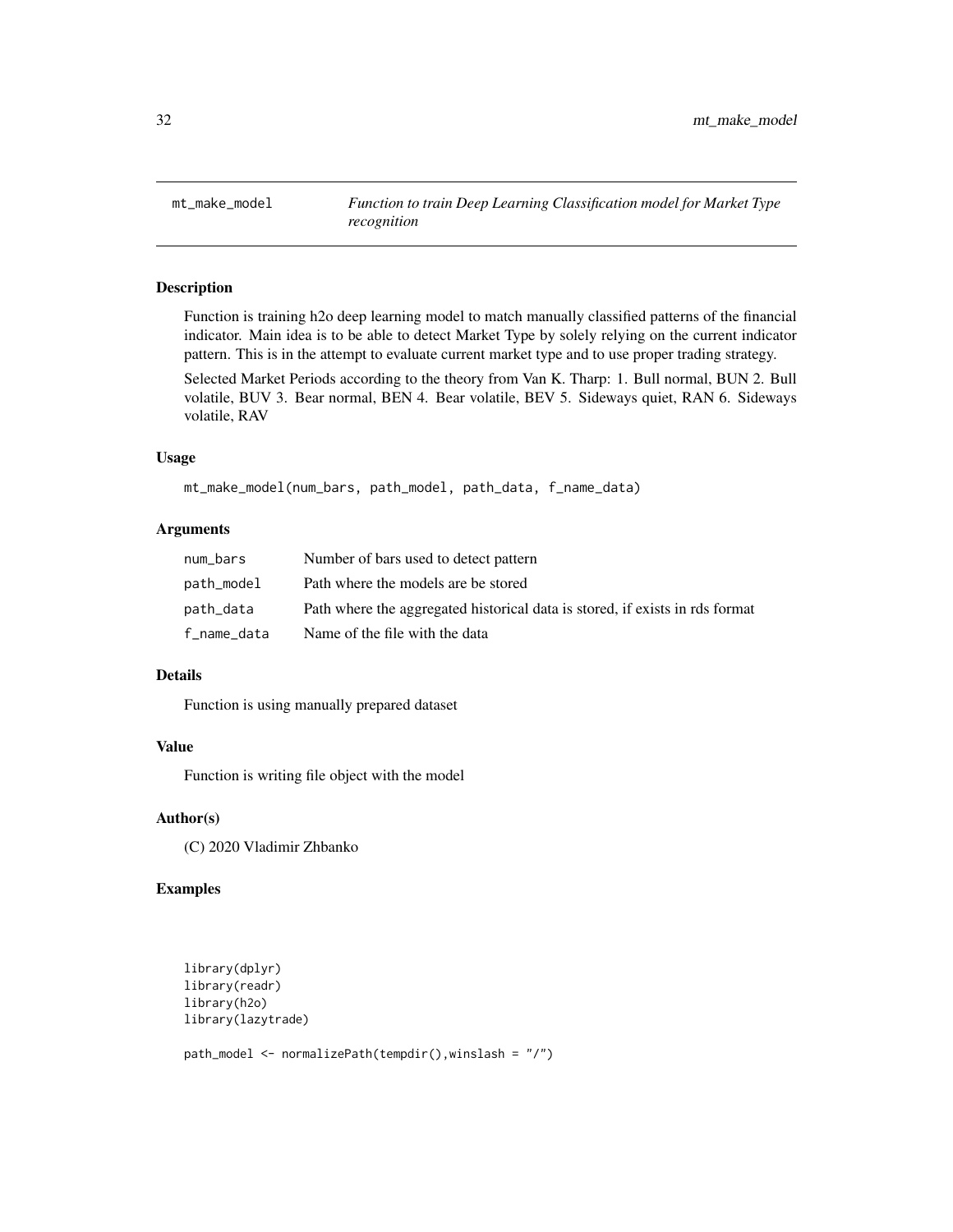```
path_data <- normalizePath(tempdir(),winslash = "/")
data(macd_ML2_small)
write_rds(macd_ML2_small, file.path(path_data, 'macd_ML2_small.rds'))
# start h2o engine (using all CPU's by default)
h2o.init()
# performing Deep Learning Regression using the custom function
mt_make_model(num_bars = 128,
              path_model = path_model,
              path_data = path_data,
              f_name_data = "macd_ML2_small.rds")
# stop h2o engine
h2o.shutdown(prompt = FALSE)
#set delay to insure h2o unit closes properly before the next test
Sys.sleep(5)
```
opt\_aggregate\_results *Function to aggregate trading results from multiple folders and files*

#### Description

PURPOSE: Read multiple files stored in different folders Store results to the intermediate dataframe.

#### Usage

```
opt_aggregate_results(fold_path)
```
#### Arguments

fold\_path - path to the folder containing subfolders

#### Details

user must provide the path to the files in the folders all files in subfolders are read and aggregated into one data object. Data object is sorted in descending order by order close time

#### Value

Dataframe with trading results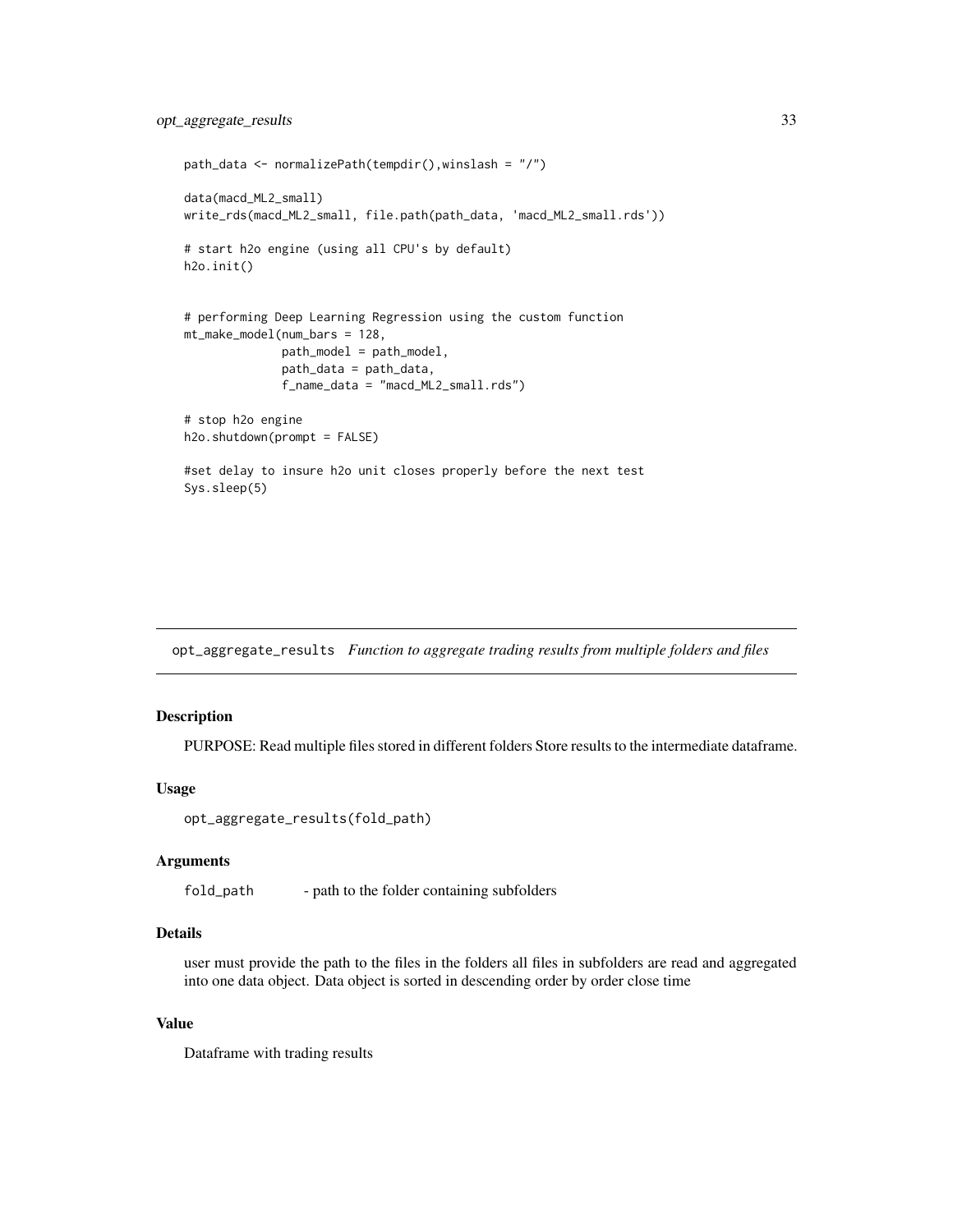#### Examples

```
library(lazytrade)
library(readr)
library(dplyr)
library(magrittr)
library(lubridate)
DFOLDER <- system.file("extdata/RES", package = "lazytrade")
#dir <- normalizePath(tempdir(),winslash = "/")
opt_aggregate_results(fold_path = DFOLDER)
```
opt\_create\_graphs *Function to create summary graphs of the trading results*

#### Description

Create graphs and store them into pdf file

#### Usage

```
opt_create_graphs(x, outp_path, graph_type = "pdf")
```
#### Arguments

| x          | - dataframe with aggregated trading results            |
|------------|--------------------------------------------------------|
| outp_path  | - path to the folder where to write file               |
| graph_type | - character, one of the options c('ts', 'bars', 'pdf') |

#### Details

bar graph and time series optionally written to the pdf file. File is named with a date of analysis to the location specified by the user

#### Value

graphic output

```
library(lazytrade)
library(readr)
library(dplyr)
library(magrittr)
library(lubridate)
library(ggplot2)
```
<span id="page-33-0"></span>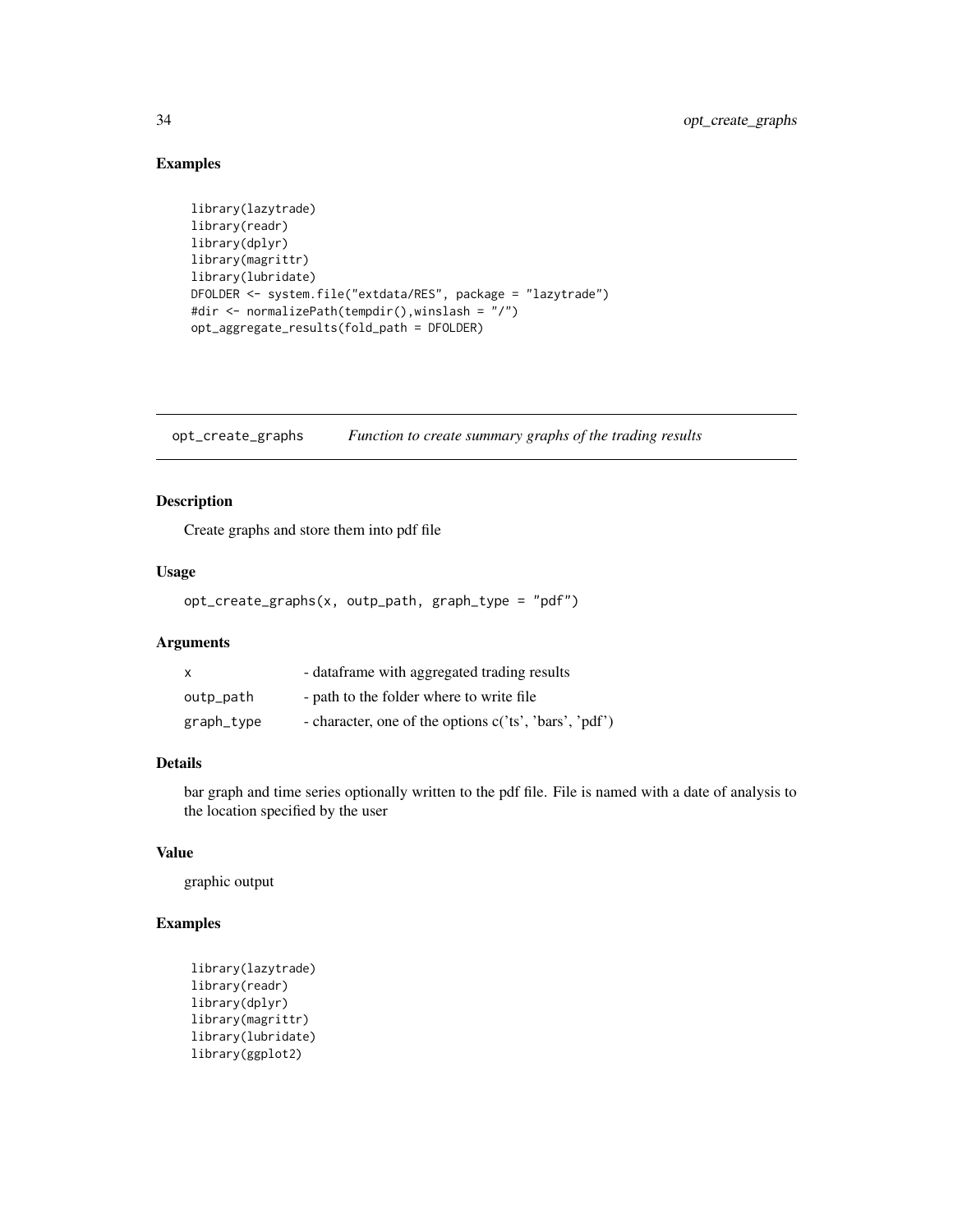#### <span id="page-34-0"></span>policy\_tr\_systDF 35

```
data(DFR)
dir <- normalizePath(tempdir(),winslash = "/")
# create pdf file with two graphs
opt\_create\_graphs(x = DFR, outp\_path = dir)# only show time series plot
opt_create_graphs(x = DFR, graph_type = 'ts')
```
policy\_tr\_systDF *Table with Market Types and sample of actual policy for those states*

#### Description

Table with Market Types and sample of actual policy for those states

#### Usage

policy\_tr\_systDF

#### Format

A dataframe with 2 columns:

MarketType Current Market Type status

Policy Policy choice

price\_dataset *Table with price dataset*

#### Description

Table with price dataset

#### Usage

price\_dataset

#### Format

A dataframe with several columns

X1 Date and time of the price sample

X2-X29 Values of the assets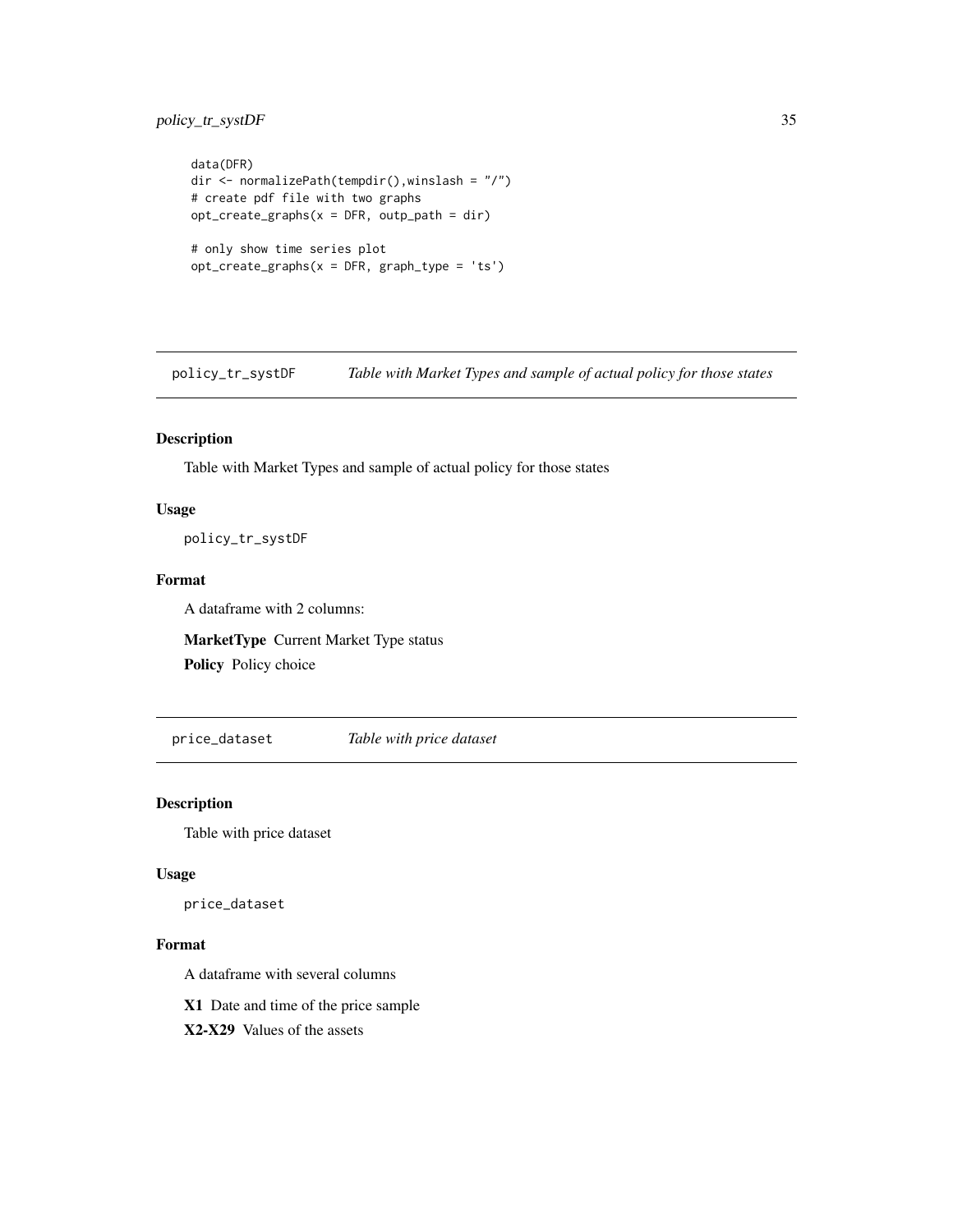<span id="page-35-0"></span>price\_dataset\_big *Table with price dataset, 30000 rows*

#### Description

Table with price dataset, 30000 rows

#### Usage

price\_dataset\_big

#### Format

A dataframe with several columns

X1 Date and time of the price sample

X2-X29 Values of the assets

profit\_factor *Calculate Profit Factor*

#### Description

Calculate profit factor using a data vector with the trading results

#### Usage

```
profit_factor(x)
```
#### Arguments

x column vector with profit or loss of the orders for one system

#### Value

function should calculate profit factor for this vector and return one value also as vector

#### Author(s)

(C) 2019 Vladimir Zhbanko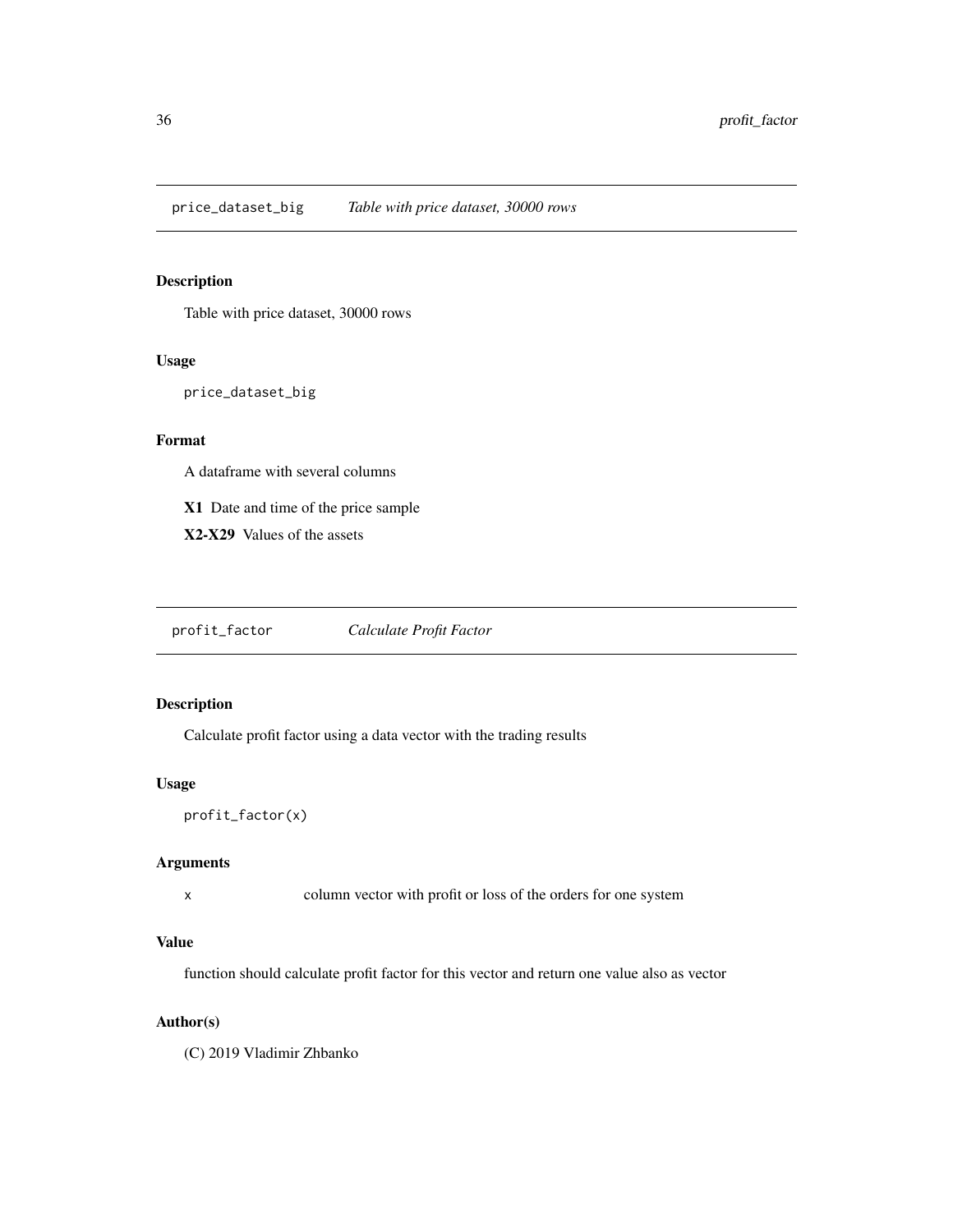#### <span id="page-36-0"></span>profit\_factorDF 37

#### Examples

```
library(magrittr)
library(dplyr)
data(profit_factor_data)
profit_factor_data %>%
   group_by(X1) %>%
   summarise(PnL = sum(X5),
            NumTrades = n(),
             PrFact = profit_factor(X5)) %>%
   select(PrFact) %>% head(1) %>% as.vector() %>% round(3)
```
profit\_factorDF *Table with Trade results samples*

#### Description

Table with Trade results samples

#### Usage

profit\_factorDF

#### Format

A dataframe with several columns

MagicNumber Unique identifiers of the Trading Robots

TicketNumber Ticket Number of closed position

OrderStartTime Date and Time when order started

OrderCloseTime Date and Time when order closed

Profit Monetary result of the trade

Symbol Symbol of the Asset e.g. EURUSD

OrderType Order Type 0 - buy, 1 - sell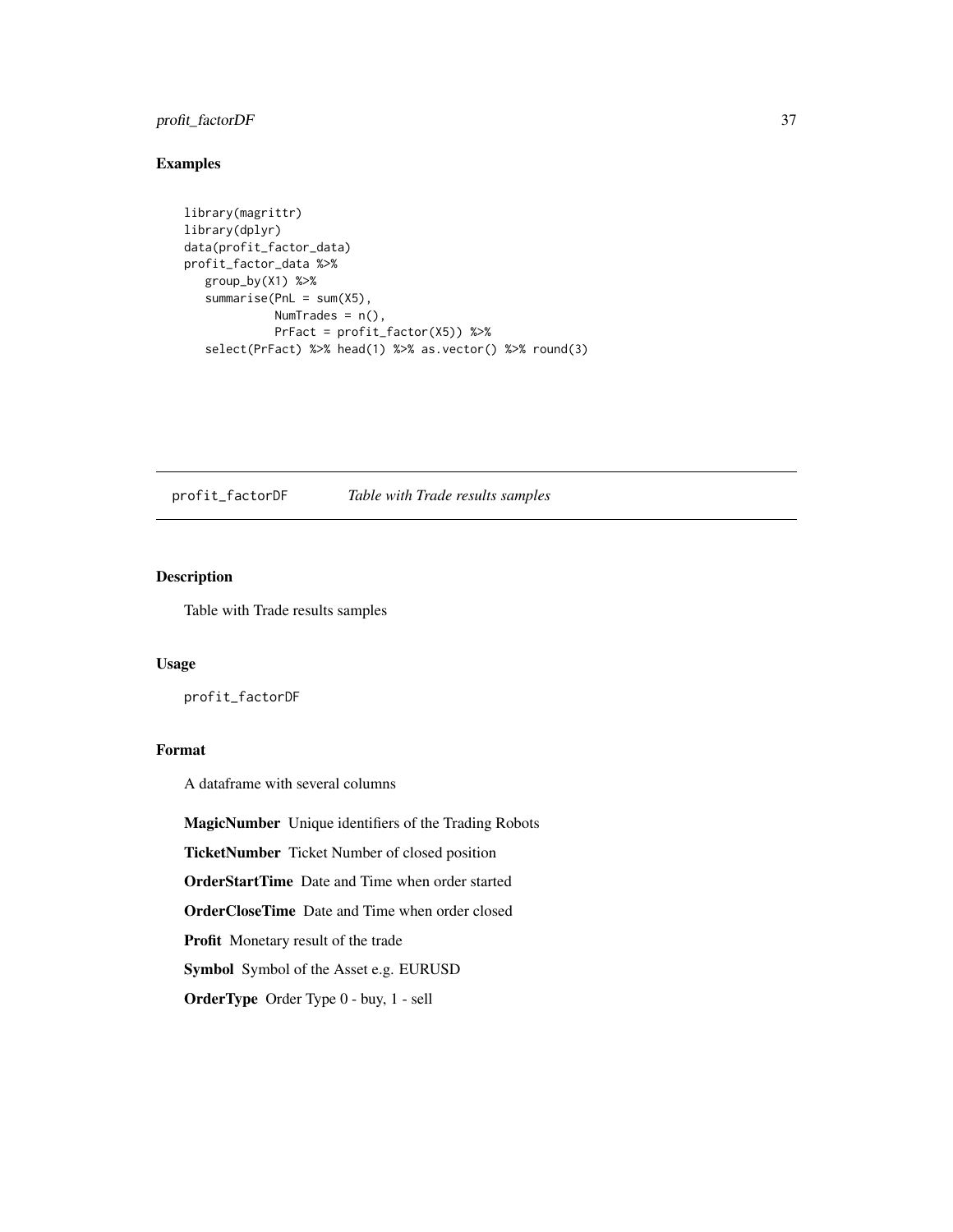<span id="page-37-0"></span>Table with Trade results samples

#### Usage

profit\_factor\_data

#### Format

A dataframe with several columns

- X1 Unique identifiers of the Trading Robots
- X2 Ticket Number of closed position
- X3 Date and Time when order started
- X4 Date and Time when order closed
- X5 Monetary result of the trade
- X6 Symbol of the Asset e.g. EURUSD
- X7 Order Type 0 buy, 1 sell

record\_policy *Record Reinforcement Learning Policy.*

### Description

Function will write a policy 'decision' to the csv file specific for each Expert Advisor

#### Usage

```
record_policy(
  x,
  last_result,
  trading_system,
 path_terminal,
  fileName = "SystemControl"
\mathcal{E}
```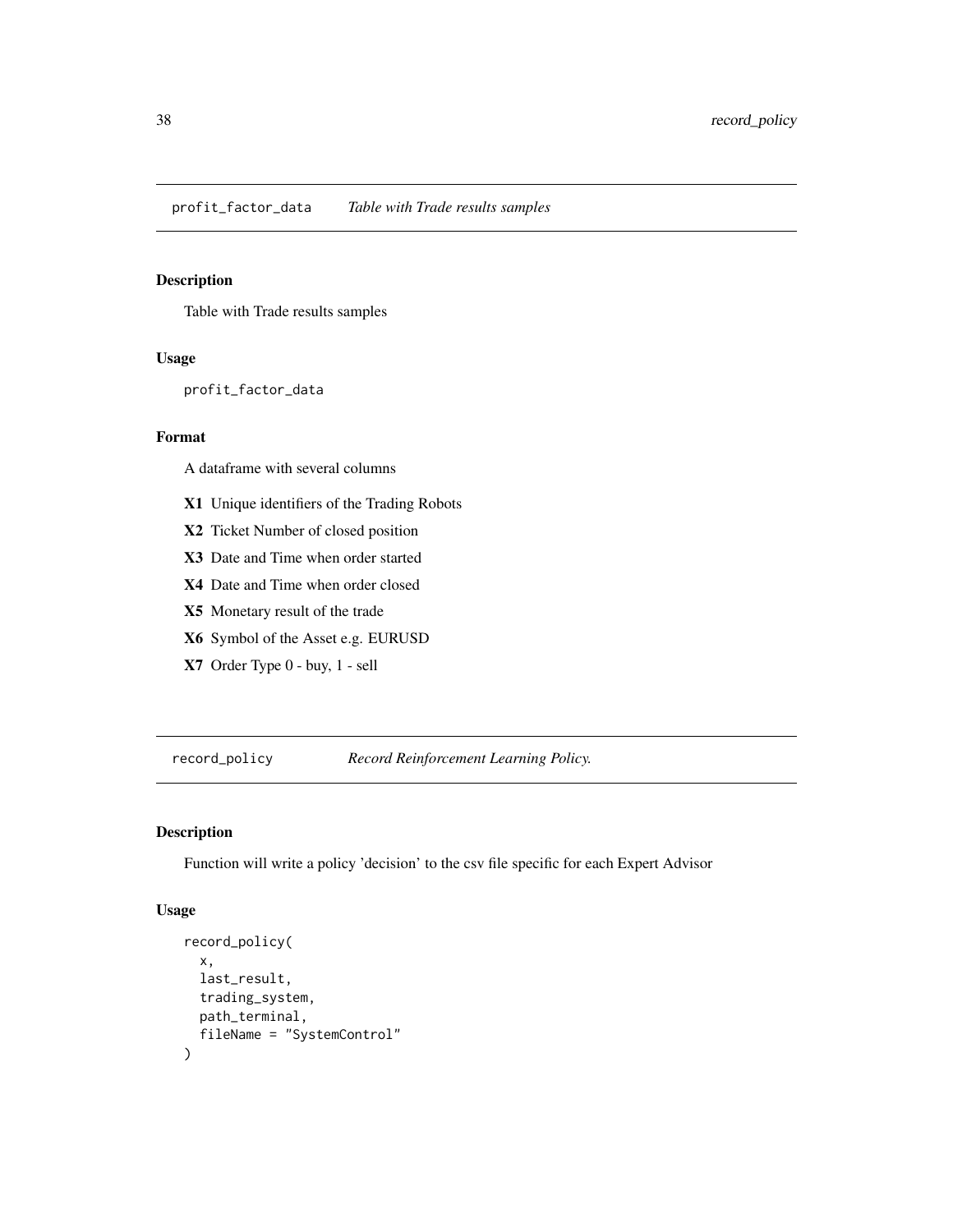#### <span id="page-38-0"></span>Arguments

| x           | - Dataframe containing columns MarketType and Policy                                       |
|-------------|--------------------------------------------------------------------------------------------|
| last_result | - character vector of the last result of the trade                                         |
|             | trading_system - character vector of length 1 with Trading System Magic Number information |
|             | path_terminal - path to the sandbox where this Policy/Decision must be written             |
| fileName    | - string, desired control file prefix e.g. 'SystemControl'                                 |

#### Value

nothing is returned but function will write csv file to the supplied directory

#### Examples

```
library(stringr)
library(magrittr)
library(dplyr)
data(TradeStatePolicy)
dir <- normalizePath(tempdir(),winslash = "/")
record_policy(x = TradeStatePolicy,
              last_result = "tradewin",
              trading_system = 8118101,
              path_terminal = dir,
              fileName = "SystemControlRL")
```
record\_policy\_mt *Record Reinforcement Learning Policy for Market Types*

#### Description

Function will write a policy 'decision' to the csv file specific for each Expert Advisor

#### Usage

```
record_policy_mt(
 x,
  trading_system,
 path_terminal,
  fileName = "SystemControlMT"
\mathcal{E}
```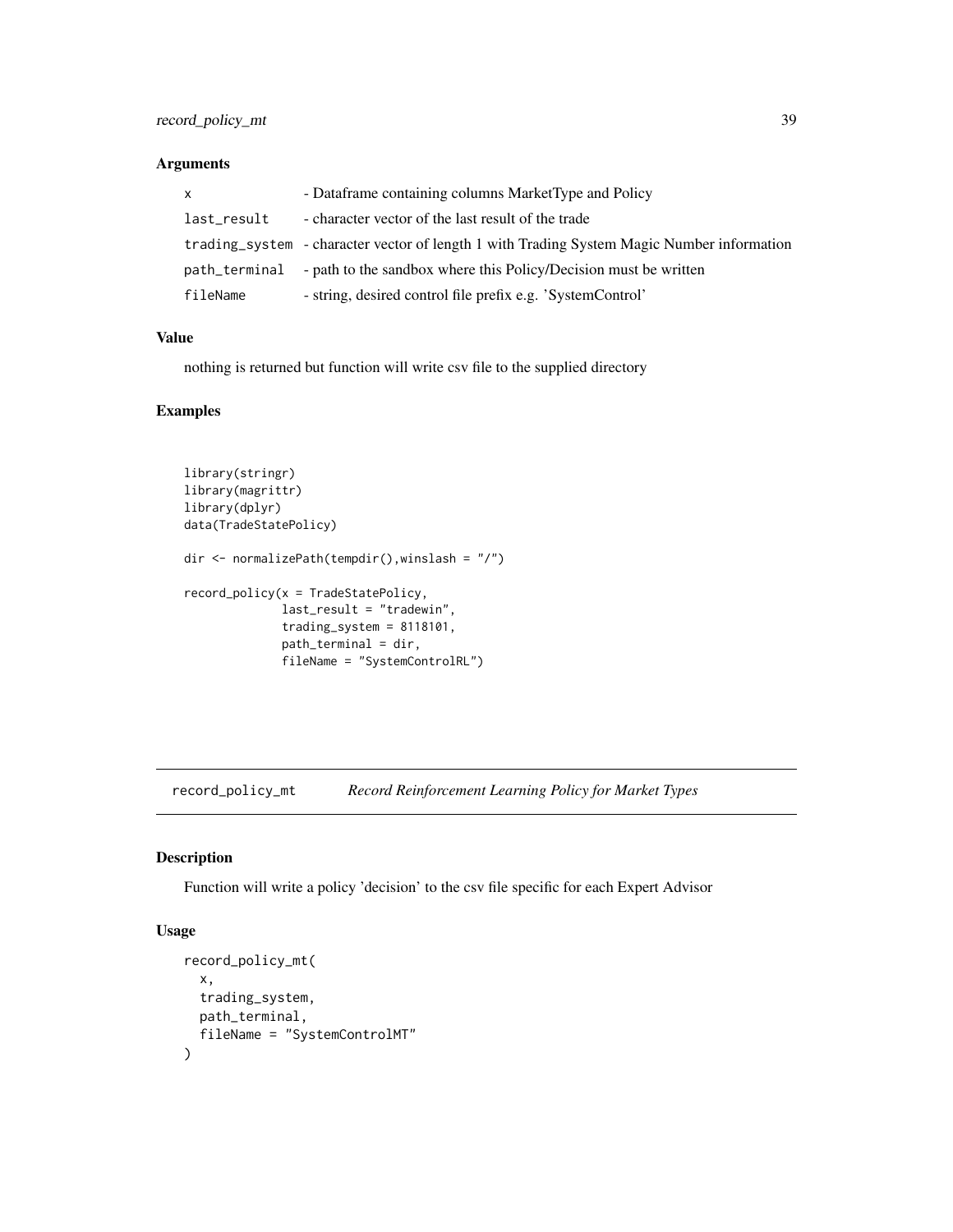#### <span id="page-39-0"></span>Arguments

| X             | - Dataframe containing columns MarketType and Policy                                     |
|---------------|------------------------------------------------------------------------------------------|
|               | trading_system - numeric vector of length 1 with Trading System Magic Number information |
| path_terminal | - string, path to the terminal where this Policy/Decision must be written                |
| fileName      | - string, desired control file prefix e.g. 'SystemControlMT'                             |

#### Value

nothing is returned but function will write csv file to the supplied directory

#### Examples

```
library(stringr)
data(policy_tr_systDF)
dir <- normalizePath(tempdir(),winslash = "/")
record_policy_mt(x = policy_tr_systDF,
                 trading_system = 8118101,
                 path_terminal = dir,
                 fileName = "SystemControlMT")
```
result\_prev *Table with one column as result from the model prediction*

### Description

Table with one column as result from the model prediction

#### Usage

result\_prev

#### Format

A dataframe with one column

predict Predicted values from the model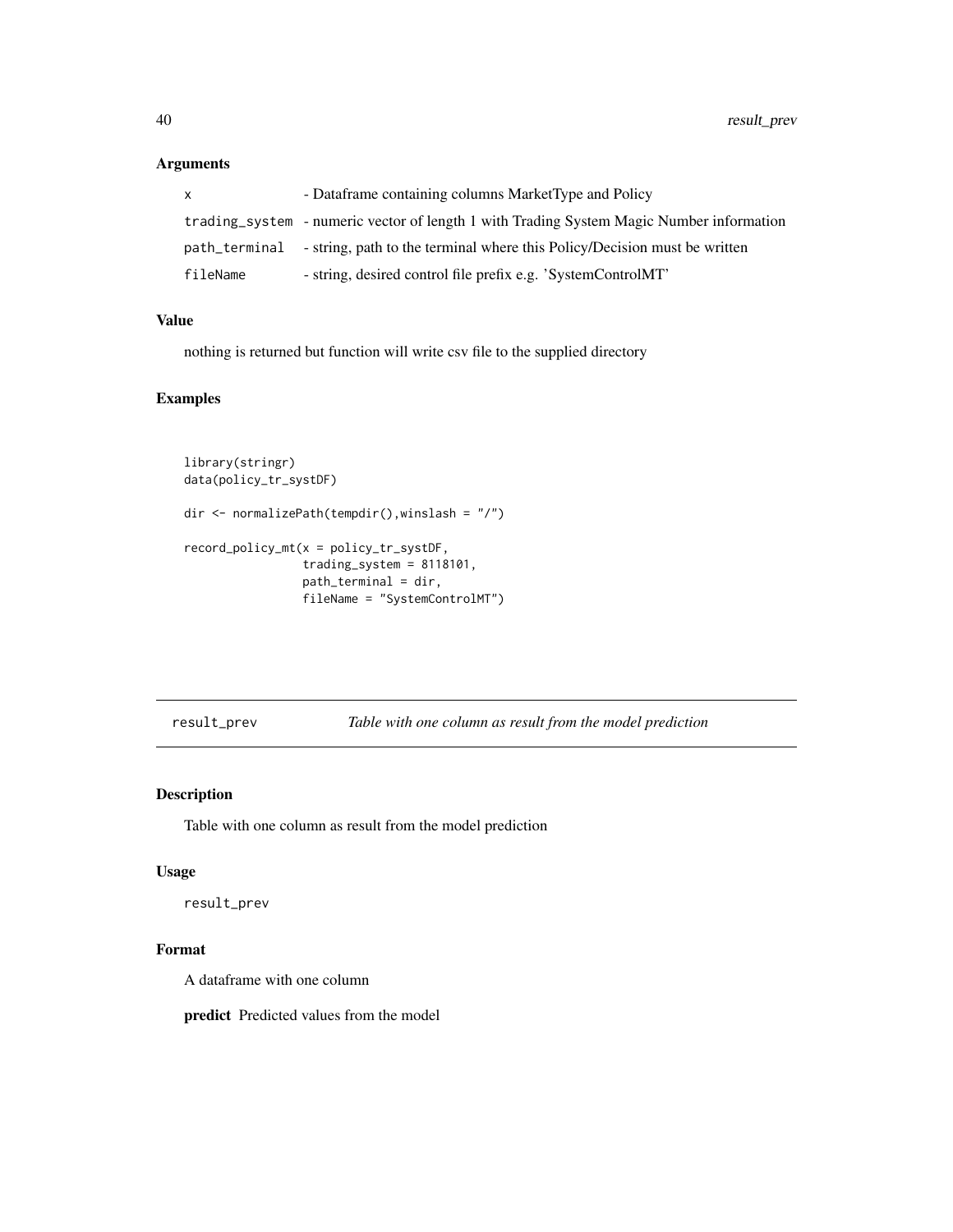<span id="page-40-0"></span>

Table with predicte price change

#### Usage

result\_R

#### Format

A dataframe with one column

predict predicted future price change

self\_learn\_ai\_R *Function to train Deep Learning regression model*

#### Description

Function is training h2o deep learning model to match future prices of the asset to the indicator pattern. Main idea is to be able to predict future prices by solely relying on the most recent indicator pattern.

#### Usage

```
self_learn_ai_R(
 price_dataset,
  indicator_dataset,
  num_bars,
  timeframe,
 path_model,
  setup_mode = FALSE,
  research_mode = FALSE,
 write_log = TRUE
)
```
#### Arguments

price\_dataset Dataset containing assets prices. It will be used as a label indicator\_dataset Dataset containing assets indicator which pattern will be used as predictor num\_bars Number of bars used to detect pattern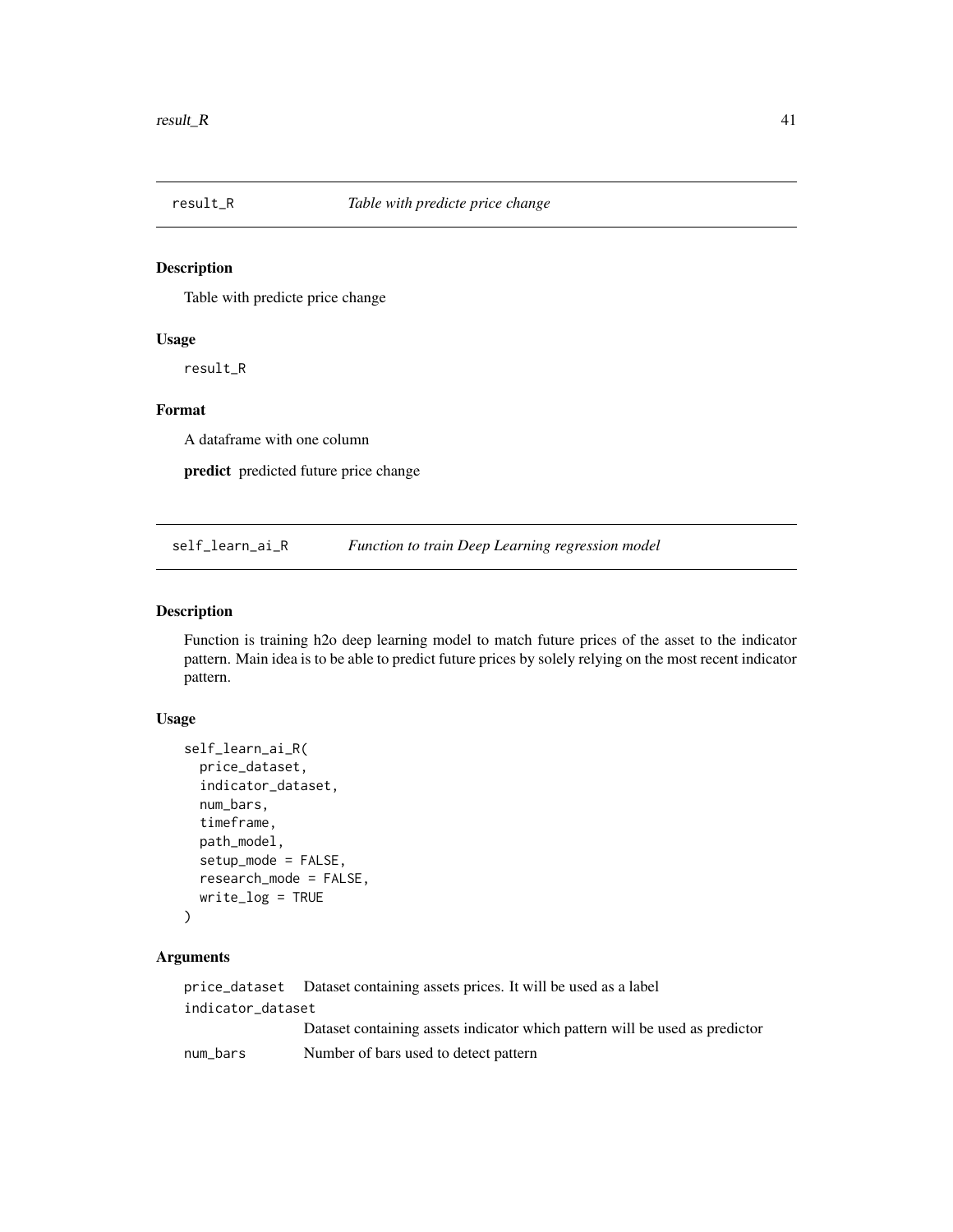| timeframe     | Data timeframe e.g. 1 min                                                                              |
|---------------|--------------------------------------------------------------------------------------------------------|
| path_model    | Path where the models are be stored                                                                    |
| setup_mode    | When TRUE function will attempt to write model to the disk without checking<br>it                      |
| research_mode | When TRUE model will be saved and model result will be stored as well. To be<br>used at the first run. |
| write_log     | Writes results of the newly trained model and previously used model to the file                        |

#### Details

Performs data manipulation and training of the model. Function is handling shift of the price and indicator datasets. Function will also check how the model predict by using trading objective. NOTE: Always run parameter research\_mode = TRUE for the first time

Because of the function is intended to periodically re-train the model it would always check how the previous model was working. In case new model is better, the better model will be used.

Function can also write a log files with a results of the strategy test

#### Value

Function is writing files into Decision Support System folder

#### Author(s)

(C) 2019 Vladimir Zhbanko

#### Examples

```
library(dplyr)
library(readr)
library(magrittr)
library(h2o)
library(lazytrade)
# start h2o engine (using all CPU's by default)
h2o.init()
path_model <- normalizePath(tempdir(),winslash = "/")
path_data <- normalizePath(tempdir(),winslash = "/")
data(indicator_dataset_big)
data(price_dataset_big)
prices <- price_dataset_big
macd <- indicator_dataset_big
```
# performing Deep Learning Regression using the custom function self\_learn\_ai\_R(price\_dataset = prices,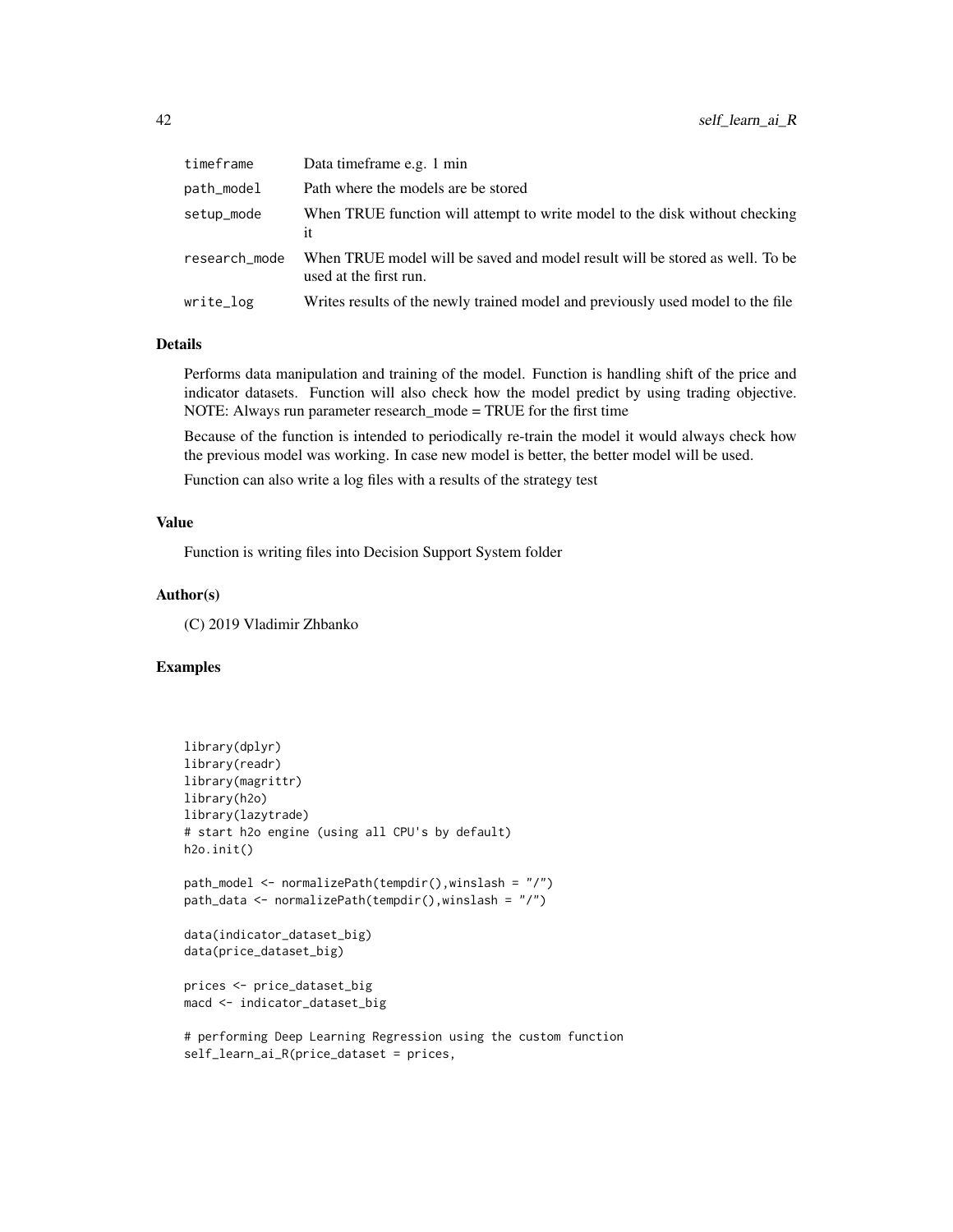```
indicator_dataset = macd,
num_bars = 75,
timeframe = 60,
path_model = path_model,
setup_mode = FALSE,
research_mode = FALSE,
write_log = FALSE)
```

```
# stop h2o engine
h2o.shutdown(prompt = FALSE)
```
#set delay to insure h2o unit closes properly before the next test Sys.sleep(5)

| test_data_pattern | Table with several columns containing indicator values and Label val- |
|-------------------|-----------------------------------------------------------------------|
|                   | ues                                                                   |

#### Description

Table with several columns containing indicator values and Label values

#### Usage

test\_data\_pattern

#### Format

A dataframe with several columns

LABEL Asset values as were recorded in the future

V1-V49 Transposed values of the indicator

test\_model *Test model using independent price data.*

#### Description

Goal of the function is to verify how good predicted results are.

#### Usage

```
test_model(test_dataset, predictor_dataset, test_type)
```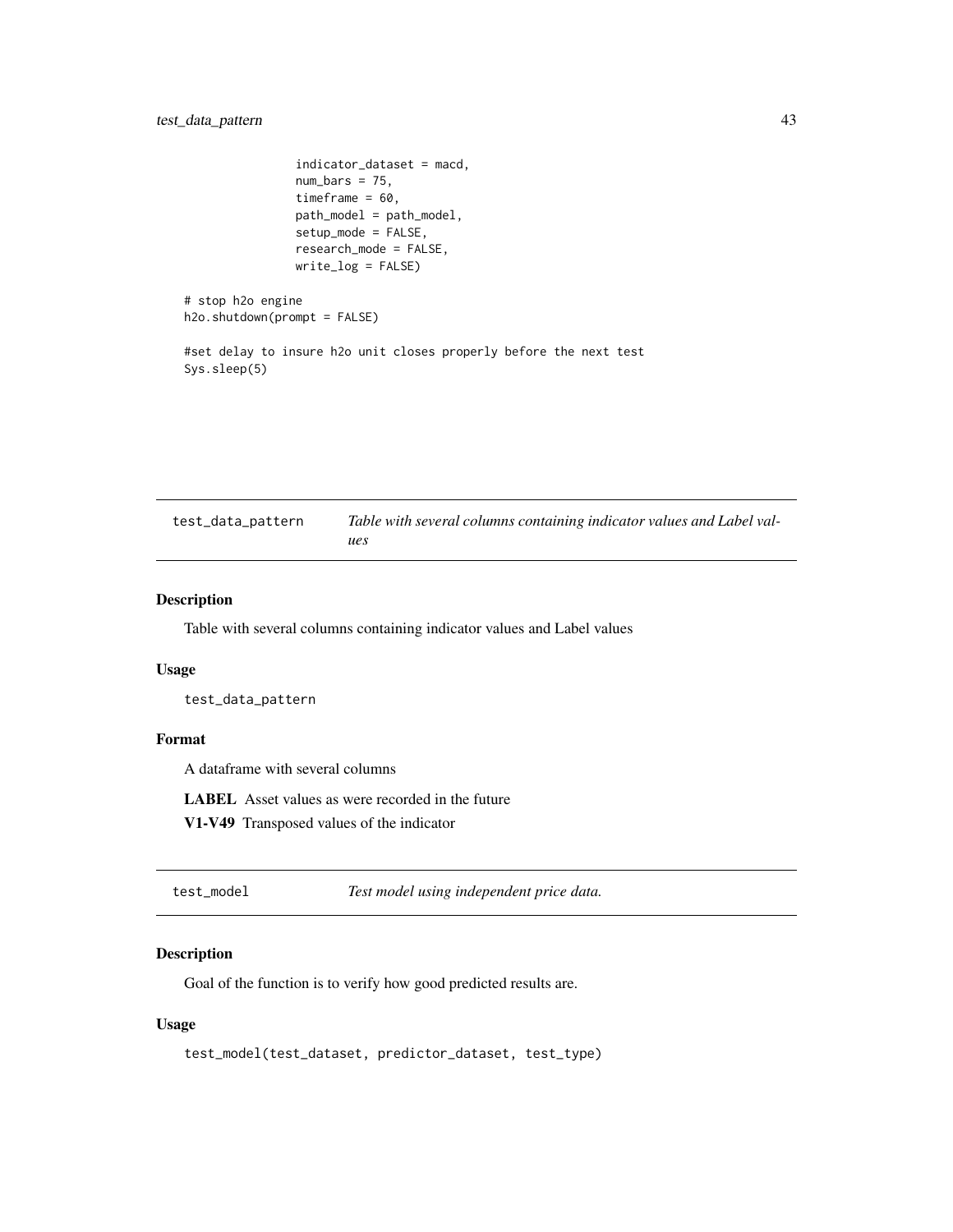#### <span id="page-43-0"></span>**Arguments**

| test_dataset      | - Dataset containing the column 'LABEL' which will correspond to the real<br>outcome of Asset price change. This column will be used to verify the trading<br>strategy       |
|-------------------|------------------------------------------------------------------------------------------------------------------------------------------------------------------------------|
|                   |                                                                                                                                                                              |
| predictor_dataset |                                                                                                                                                                              |
|                   | - Dataset containing the column 'predict'. This column is corresponding to the<br>predicted outcome of Asset change. This column will be used to verify strategy<br>outcomes |
| test_type         | can be either "regression" or "classification" used to distinguish which type of<br>model is being used                                                                      |

#### Details

This function should work to backtest any possible dataset length. It could be that we will need to use it for testing 1 week or 1 month. It should also work for both Regression and Classification models. Note: strategy outcomes assumes trading on all 28 major forex pairs

#### Value

Function will return a data frame with several quality score metrics for the best model. In case quality score is positive or more than 1 the model would likely be working good. In case the score will be negative then the model is not predicting good. Internal logic will test several predictor thresholds and will indicate the best one

#### Examples

```
library(dplyr)
data(result_prev)
data(test_data_pattern)
## evaluate hypothetical results of trading using the model
test_model(test_dataset = test_data_pattern,
           predictor_dataset = result_prev,
           test_type = "regression")
```
to\_m *Convert time series data to matrix with defined number of columns*

#### Description

Transforms Time Series Column of the dataframe to the matrix with specified number of columns. Number of rows will be automatically found. Eventually not complete last row will be discarded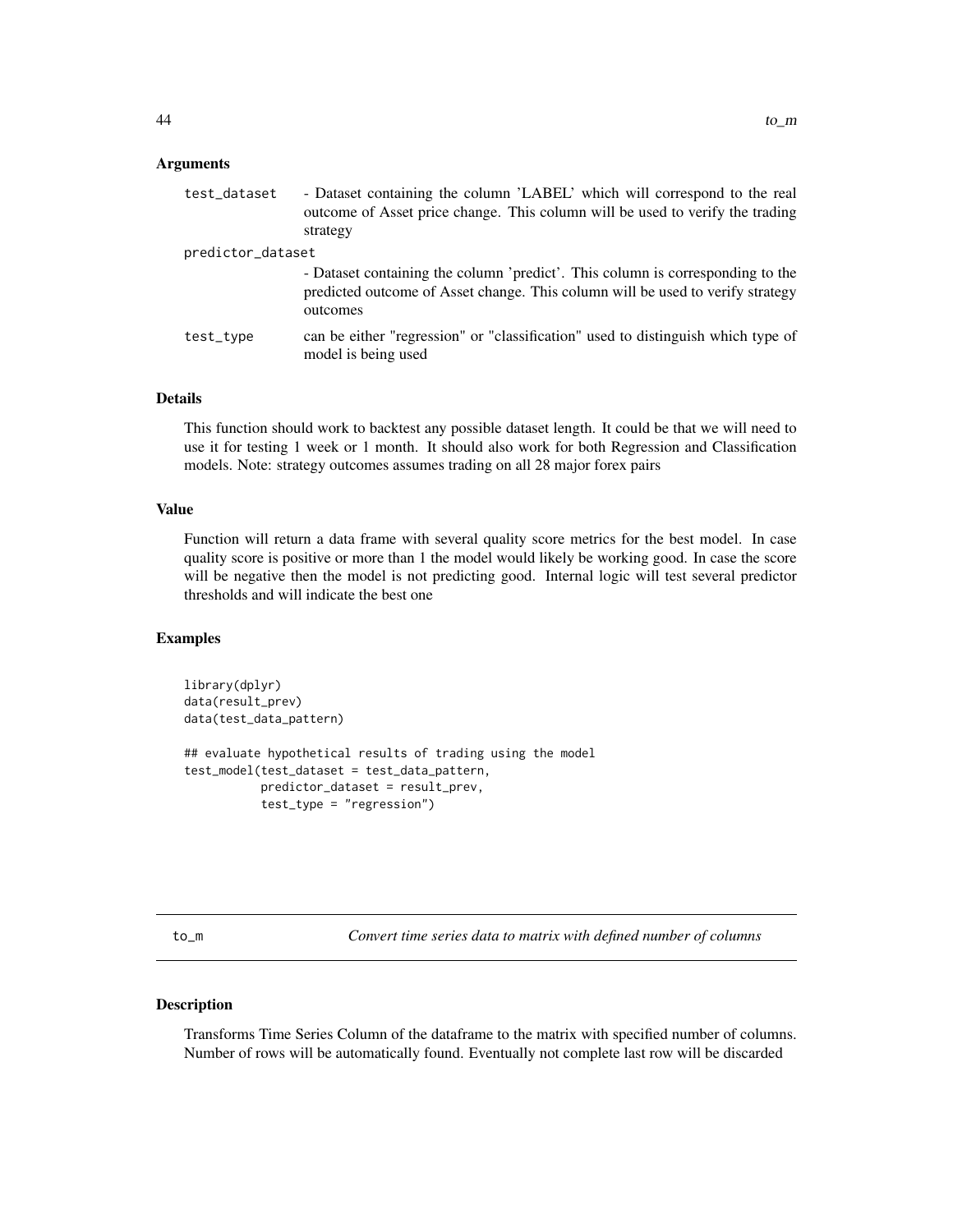#### <span id="page-44-0"></span>TradeStatePolicy 45

#### Usage

to\_m(x, n\_cols)

#### Arguments

|        | - dataframe with one column       |
|--------|-----------------------------------|
| n cols | - number of columns in the matrix |

#### Value

- matrix with specified amount of rows

#### Examples

```
library(magrittr)
macd_m <- seq(1:1000) %>% as.data.frame() %>% to_m(64)
```
TradeStatePolicy *Table with Trade States and sample of actual policy for those states*

#### Description

Table with Trade States and sample of actual policy for those states

#### Usage

TradeStatePolicy

#### Format

A dataframe with 2 columns:

TradeState Current trade state status Policy Policy choice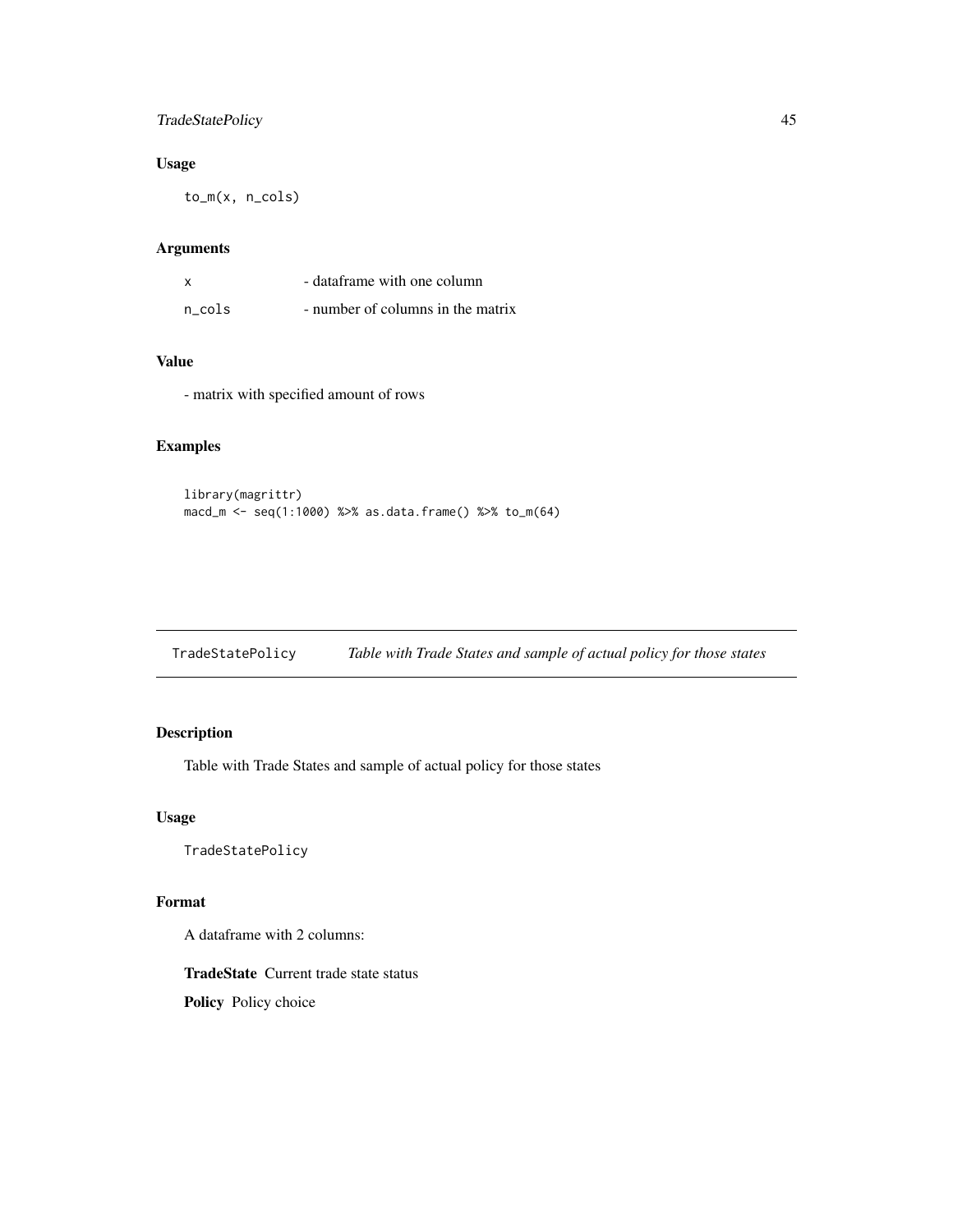<span id="page-45-0"></span>

Table with trade data and joined market type info

#### Usage

trading\_systemDF

#### Format

A dataframe with several columns

"MagicNumber.x Unique identifiers of the Trading Robots from Trade Log

TicketNumber Ticket Number of closed position

OrderStartTime Date and Time when order started

OrderCloseTime Date and Time when order closed

Profit Monetary result of the trade

Symbol Symbol of the Asset e.g. EURUSD

OrderType Order Type 0 - buy, 1 - sell

"MagicNumber.y Unique identifiers of the Trading Robots from Ticket Opening Log

"MarketType Logged Market Type of the asset at the moment of Ticket Opening

util\_generate\_password

*R function to generate random passwords for MT4 platform or other needs*

#### Description

Utility function to generate random passwords. Wrapper of cryptographic functions from 'openssl' library in R. Password length can be customized. By default function just output randomly generated 8 symbol password suitable for MT4 logins. It is also possible to create other passwords and include special symbols. When required, it's possible to write resulting password to the txt file. Once generated, password is written to the destination supplied by the user.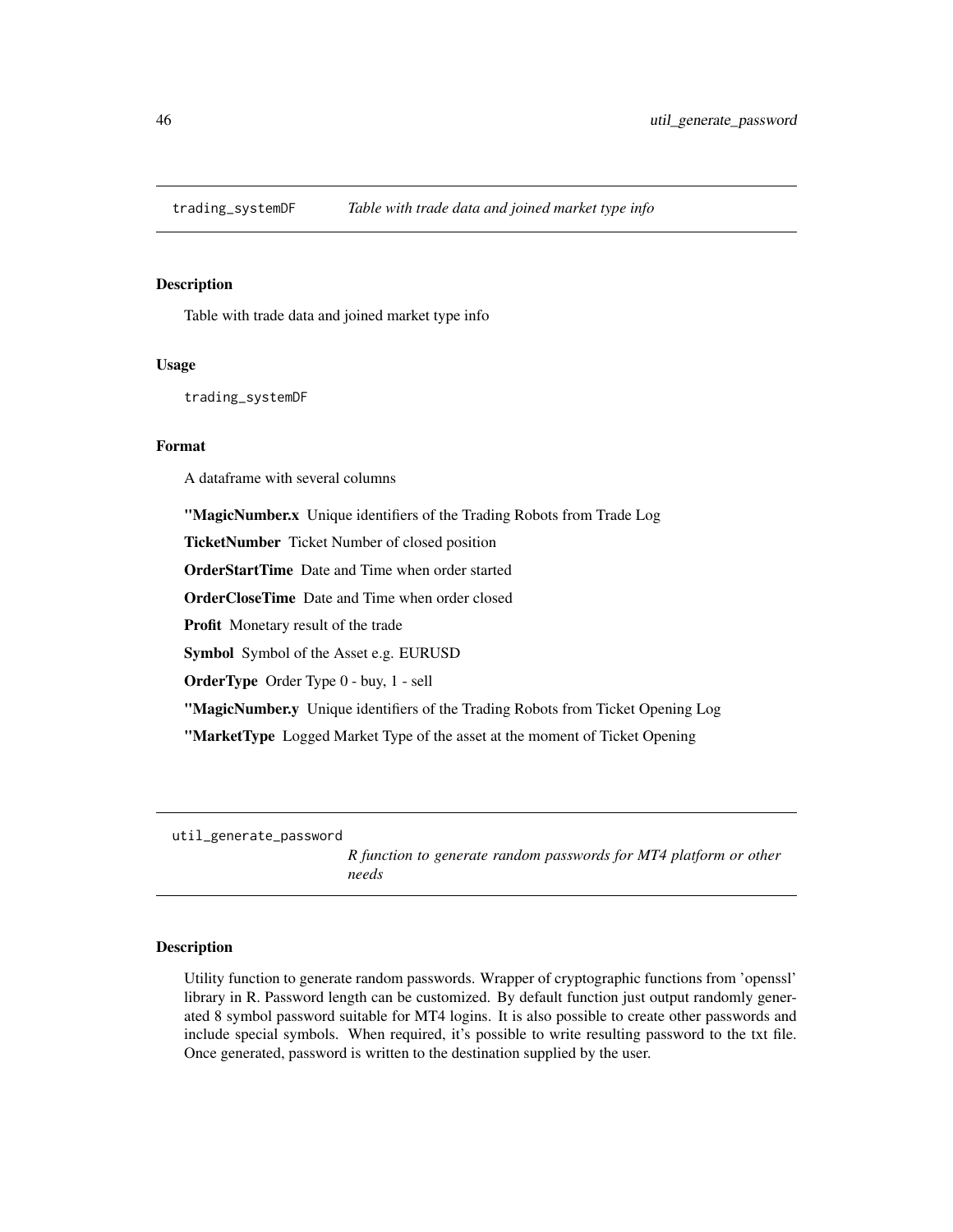util\_generate\_password 47

#### Usage

```
util_generate_password(
  salt = "something random",
  pass_len = 8,
 write_file = FALSE,
  file_name = ",
  special_symbols = FALSE
)
```
#### Arguments

| salt            | string, random text supplied by the user                     |
|-----------------|--------------------------------------------------------------|
| pass_len        | integer, number specifying how long should the password be   |
| write_file      | bool, if true writes result to the txt file.                 |
| file_name       | string, indicate path of the file where to write text result |
| special_symbols |                                                              |
|                 | bool, if true adds special symbols                           |

#### Details

Passwords are generated using sha512 cryptographic function from openssl package. System date and user 'salt' is used to supply initial text for cryptographic function. Hashing function is using additional 'salt' which will be based on the current System time. Additionally, only a part of generated string is selected and used for password. Some letters of generated string are converted from lower to upper case.

#### Value

string or text file with password

#### Author(s)

(C) 2019 Vladimir Zhbanko

```
library(stringr)
library(magrittr)
library(openssl)
library(readr)
dir <- normalizePath(tempdir(),winslash = "/")
file_path <- file.path(dir, 'p.txt')
#write to file
util_generate_password(salt = 'random text', file_name = file_path)
#generate 8digit
```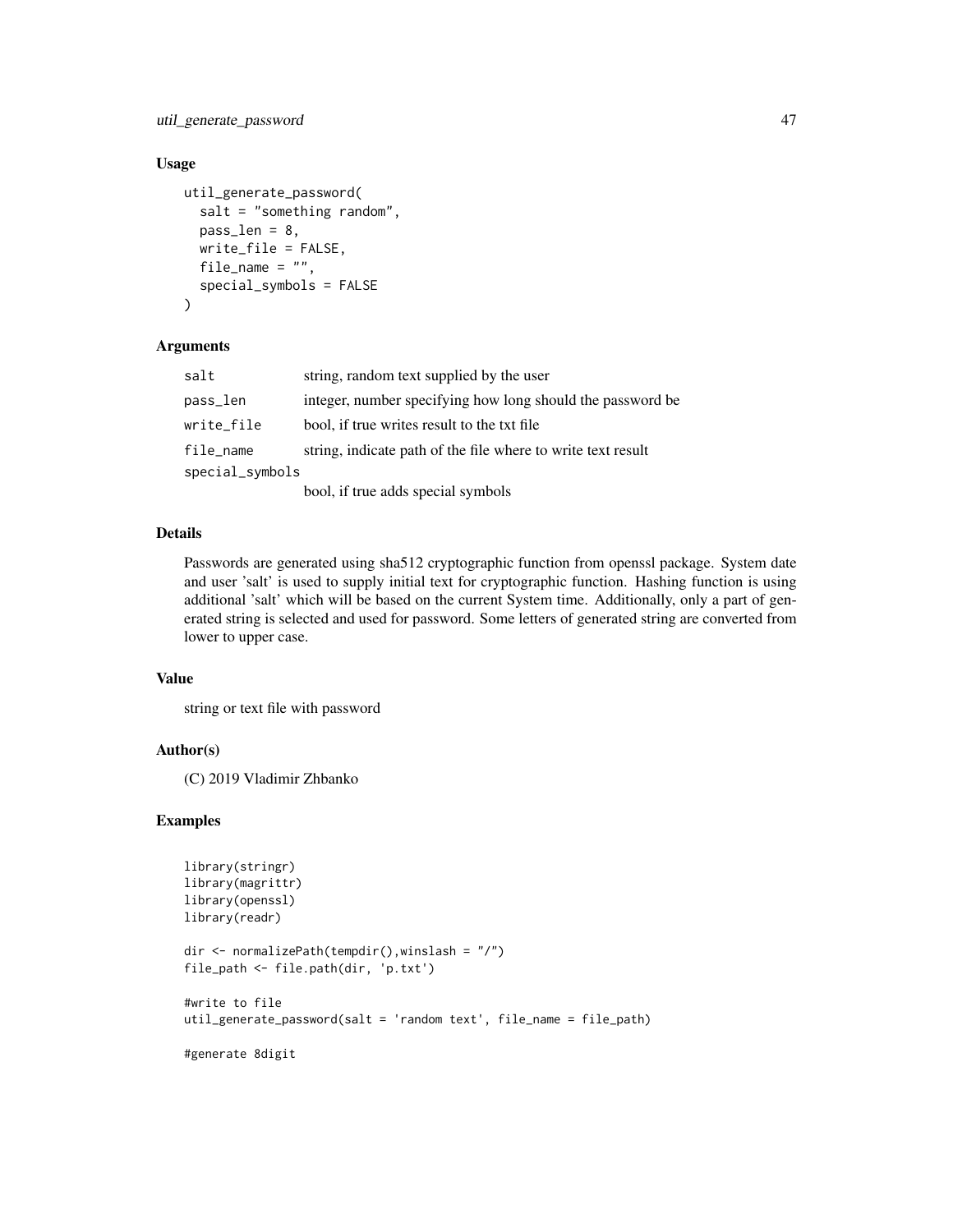```
util_generate_password(salt = 'random text')
#generate password with special symbols
util_generate_password(salt = 'random text', special_symbols = TRUE)
#generate longer password with special symbols
util_generate_password(salt = 'random text', pass_len = 10, special_symbols = TRUE)
```
writeCommandViaCSV *Write csv files with indicated commands to the external system*

#### Description

Function is capable to read the data and writing multiple files e.g. 'SystemControl8139124.csv'

#### Usage

```
writeCommandViaCSV(x, path_terminal = "", fileName = "SystemControl")
```
#### Arguments

|          | - dataframe object with resulting command e.g. 1 - enable; 0 - disable |
|----------|------------------------------------------------------------------------|
|          | path_terminal - path to the terminal                                   |
| fileName | - desired control file prefix e.g. 'SystemControl'                     |

#### Value

Function is writing multiple files e.g. 'SystemControl8139124.csv' to the Sandbox typical content of the file: "Magic","IsEnabled" 8139124,1

#### Author(s)

(C) 2019 Vladimir Zhbanko

```
library(dplyr)
library(readr)
library(lubridate)
DFT1 <- import_data(trade_log_file = system.file("extdata",
                                                  "OrdersResultsT1.csv",
                                                 package = "lazytrade"),
                    demo_mode = TRUE)
```
<span id="page-47-0"></span>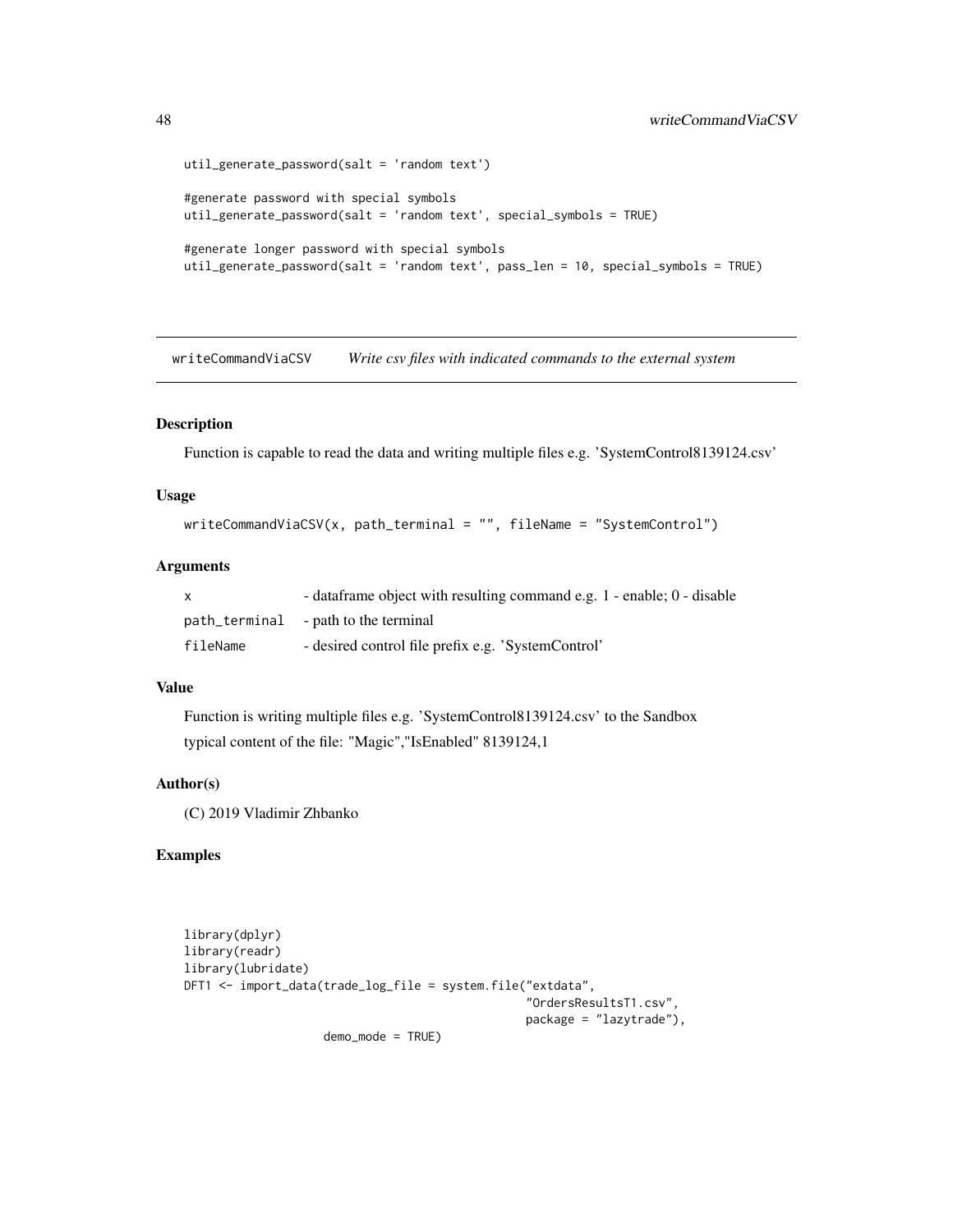```
dir <- normalizePath(tempdir(),winslash = "/")
DFT1 %>%
group_by(MagicNumber) %>% select(MagicNumber) %>% mutate(IsEnabled = 0) %>%
# write commands to disable systems
writeCommandViaCSV(path_terminal = file.path(dir))
```
write\_command\_via\_csv *Write csv files with indicated commands to the external system*

#### Description

Function is capable to read the data and writing multiple files e.g. 'SystemControl8139124.csv'

#### Usage

```
write_command_via_csv(x, path_terminal = "", fileName = "SystemControl")
```
#### Arguments

|          | - dataframe object with resulting command e.g. 1 - enable; 0 - disable |
|----------|------------------------------------------------------------------------|
|          | path_terminal - path to the terminal                                   |
| fileName | - desired control file prefix e.g. 'SystemControl'                     |

#### Value

Function is writing multiple files e.g. 'SystemControl8139124.csv' to the Sandbox typical content of the file: "Magic","IsEnabled" 8139124,1

#### Author(s)

(C) 2019 Vladimir Zhbanko

#### Examples

```
library(dplyr)
library(readr)
library(lubridate)
library(lazytrade)
DFT1 <- import_data(trade_log_file = system.file("extdata",
                                                  "OrdersResultsT1.csv",
                                                  package = "lazytrade"),
                    demo_mode = TRUE)
```
dir <- normalizePath(tempdir(),winslash = "/")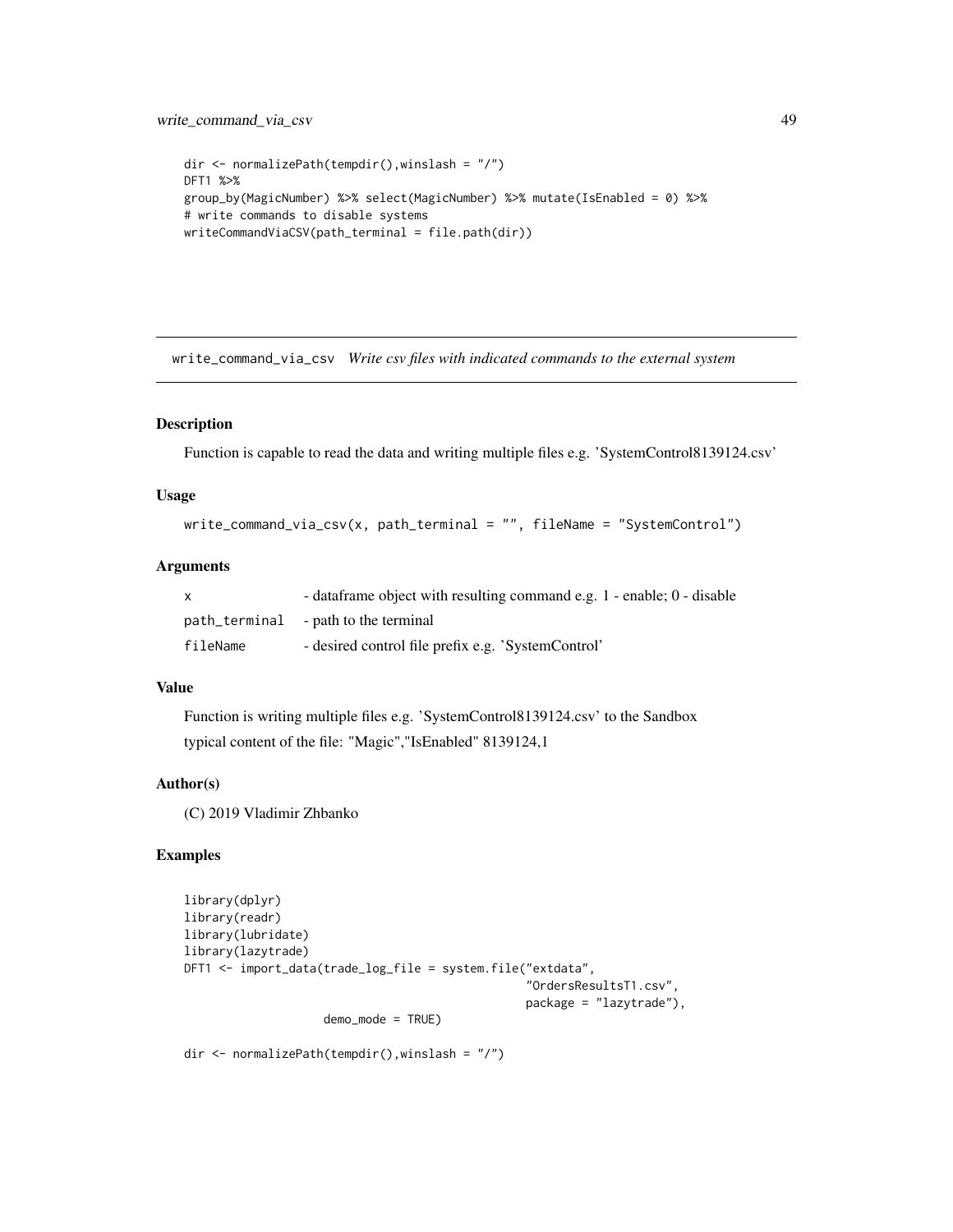```
DFT1 %>%
group_by(MagicNumber) %>% select(MagicNumber) %>% mutate(IsEnabled = 0) %>%
# write commands to disable/enable systems
write_command_via_csv(path_terminal = file.path(dir))
```
write\_control\_parameters

*Function to find and write the best control parameters.*

#### Description

This function is supposed to run on a weekly basis. Purpose of this function is to perform RL and trading simulation and find out the best possible control parameters for the RL function.

#### Usage

```
write_control_parameters(x, path_control_files)
```
#### Arguments

x - dataset containing the trading results for one trading robot path\_control\_files

- path where control parameters will be saved

#### Details

Function is used by the R script Adapt\_RL\_control.R

#### Value

Function writes best control parameters to be used by the Reinforcement Learning Function

#### Author(s)

(C) 2019 Vladimir Zhbanko

```
#test lasts 15 sec:
library(dplyr)
library(readr)
library(ReinforcementLearning)
library(magrittr)
```
<span id="page-49-0"></span>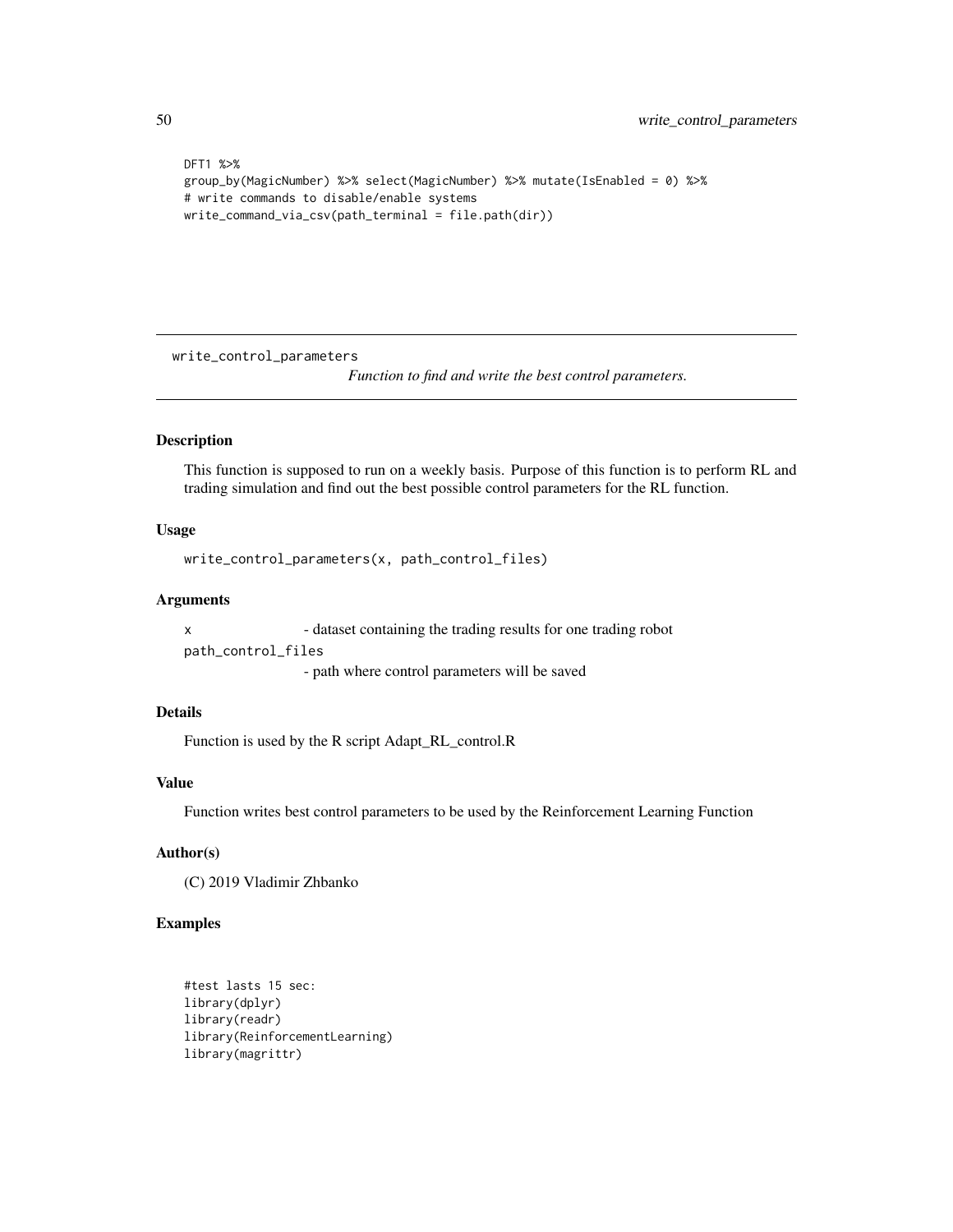```
data(data_trades)
write_control_parameters(data_trades, path_control_files = tempfile())
```
write\_control\_parameters\_mt

*Function to find and write the best control parameters.*

#### Description

This function is supposed to run on a weekly basis. Purpose of this function is to perform RL and trading simulation and find out the best possible control parameters for the RL function.

#### Usage

write\_control\_parameters\_mt(x, path\_control\_files)

#### **Arguments**

x - dataset containing the trading results for one trading robot path\_control\_files - path where control parameters will be saved

Function is used by the R script Adapt\_RL\_MT\_control.R

#### Value

Details

Function writes best control parameters to be used by the Reinforcement Learning Function

#### Author(s)

(C) 2019 Vladimir Zhbanko

#### Examples

```
# test lasts 15 sec:
library(dplyr)
library(readr)
library(ReinforcementLearning)
library(magrittr)
data(trading_systemDF)
```
# use optimal control parameters found by auxiliary function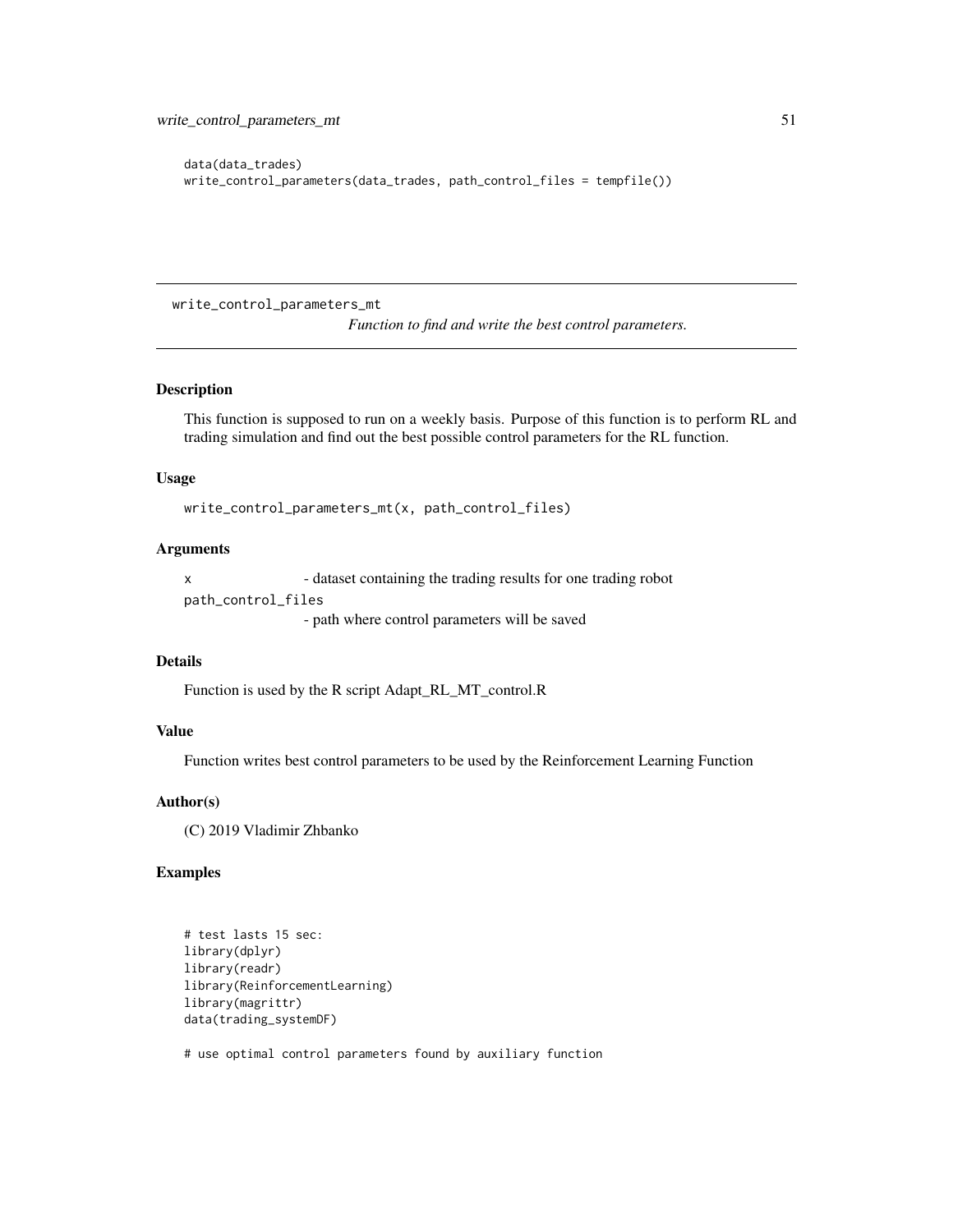<span id="page-51-0"></span>write\_control\_parameters\_mt(trading\_systemDF, path\_control\_files = tempfile())

write\_ini\_file *Create initialization files to launch MT4 platform with specific configuration*

#### Description

Function generate initialization files suitable for launching MT4 terminal with specific parameters. Several options available for generating files specific for each purpose. Option 'prod' will just use existing profile and connect to the broker server Option 'backtest' will generate file for the robot backtest Option 'opt' will generate file needed for the robot optimization Option 'full' allows to specify any desired parameter

#### Usage

```
write_ini_file(
  mt4_Profile = "Default",
  mt4_MarketWatch = "Forex.set",
  mt4_Login = "1234567",
  mt4_Password = "xxxxxXX",
  mt4_Server = "BrokerServerName",
  mt4_AutoConfiguration = "false",
  mt4_EnableNews = "false",
  mt4_ExpertsEnable = "true",
  mt4_ExpertsDllImport = "true",
  mt4_ExpertsExpImport = "true",
  mt4_ExpertsTrades = "true",
  mt4_Symbol = "EURUSD",
  mt4_Period = "H1",
  mt4_Template = "Default",
  mt4<sub>_</sub>Expert = ",
  mt4_ExpertParameters = "",
  mt4<sub>-</sub>Script = ",
  mt4_ScriptParameters = "",
  mt4_TestExpert = "",
  mt4_TestExpertParameters = "",
  mt4_TestSymbol = "EURUSD",
  mt4_TestPeriod = "H1",
  mt4_TestModel = "",
  mt4_TestSpread = "",
  mt4_TestOptimization = "false",
  mt4_TestDateEnable = "true",
  mt4_TestFromDate = "",
```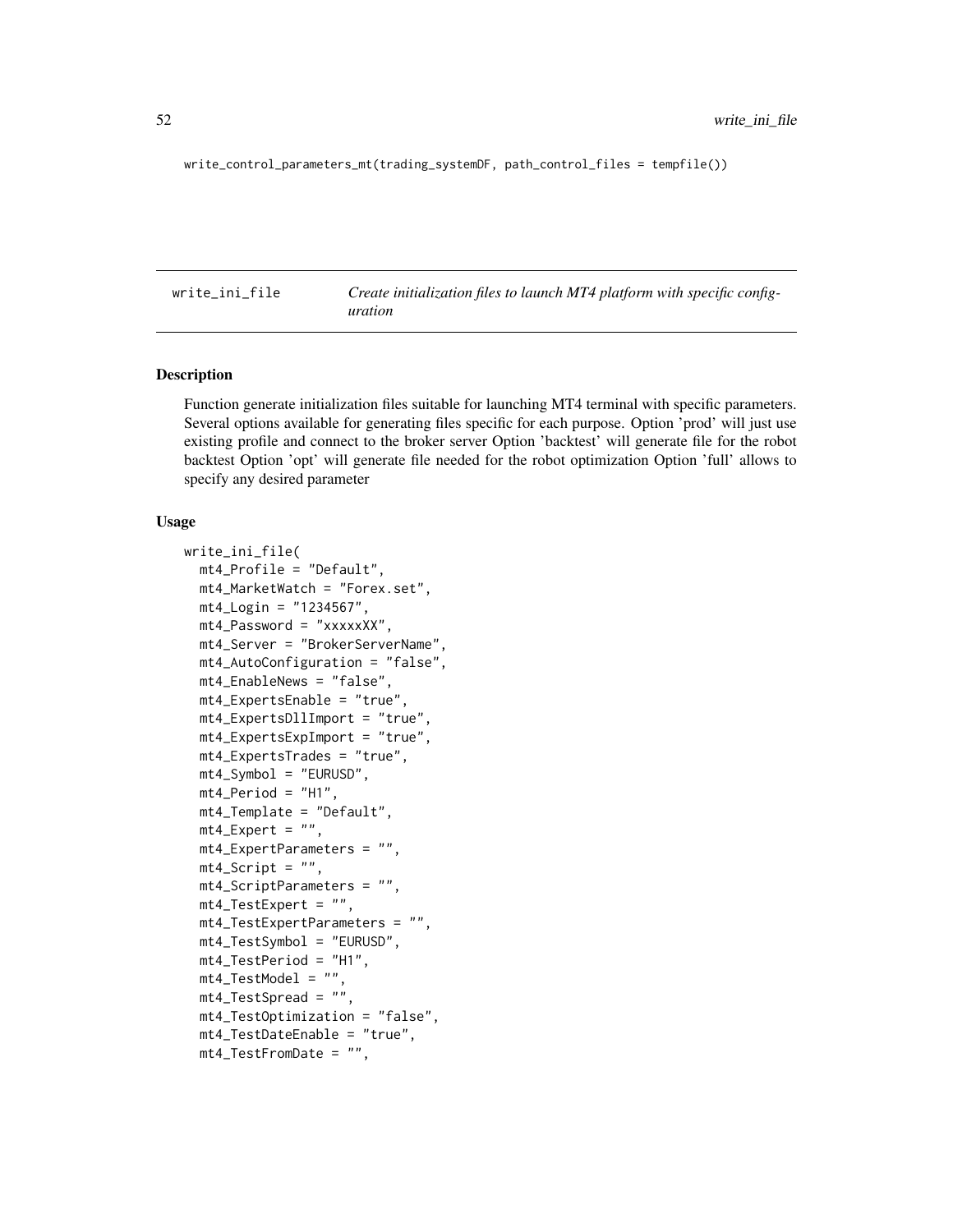#### write\_ini\_file 53

```
mt4_TestToDate = "",
 mt4_TestReport = "test report",
 mt4_TestReplaceReport = "false",
 mt4_TestShutdownTerminal = "",
 mt4_TestVisualEnable = "false",
 dss_inifilepath = "",
 dss_inifilename = "test.ini",
 dss_mode = "prod"
)
```
#### Arguments

| mt4_Profile           | string, the subdirectory name in the /profiles directory. The charts will be opened<br>in the client terminal according to the given profile. If this parameter is not<br>specified, the current profile will be opened  |
|-----------------------|--------------------------------------------------------------------------------------------------------------------------------------------------------------------------------------------------------------------------|
| mt4_MarketWatch       |                                                                                                                                                                                                                          |
|                       | string, file name (the symbolsets directory) that contains the symbol list to be<br>shown in the Market Watch window.                                                                                                    |
| mt4_Login             | string, the number of the account to connect to at startup. If this parameter is not<br>specified, the current login will be used.                                                                                       |
| mt4_Password          | string, the password that allows entering the system. This parameter will be<br>ignored if the client terminal stores personal data on the disk and the account to<br>be connected is in the list                        |
| mt4_Server            | string, the name of the trade server to be connected to. The server name is the<br>same as the name of the corresponding .srv file stored in the /config directory                                                       |
| mt4_AutoConfiguration |                                                                                                                                                                                                                          |
|                       | string, "true" or "false" depending on whether the autoconfiguration of Data<br>Center setting should be enabled or not. If this parameter is not specified, the<br>value from the current server settings will be used. |
|                       | mt4_EnableNews string, either 'false' or 'true'                                                                                                                                                                          |
| mt4_ExpertsEnable     |                                                                                                                                                                                                                          |
|                       | string, enable/disable experts.                                                                                                                                                                                          |
| mt4_ExpertsDllImport  |                                                                                                                                                                                                                          |
|                       | string, enable/disable DLL imports                                                                                                                                                                                       |
| mt4_ExpertsExpImport  |                                                                                                                                                                                                                          |
|                       | string, enable/disable import of functions from external experts or MQL4 li-<br>braries.                                                                                                                                 |
| mt4_ExpertsTrades     |                                                                                                                                                                                                                          |
|                       | string, enable/disable the experts trading                                                                                                                                                                               |
| mt4_Symbol            | string, the symbol of the security the chart of which should be opened immedi-<br>ately after the terminal startup                                                                                                       |
| mt4_Period            | string, the chart timeframe (M1, M5, M15, M30, H1, H4, D1, W1, MN). If this<br>parameter is not specified, H1 is used                                                                                                    |
| mt4_Template          | string, the name of the template file (the templates directory), which should be<br>applied to the chart.                                                                                                                |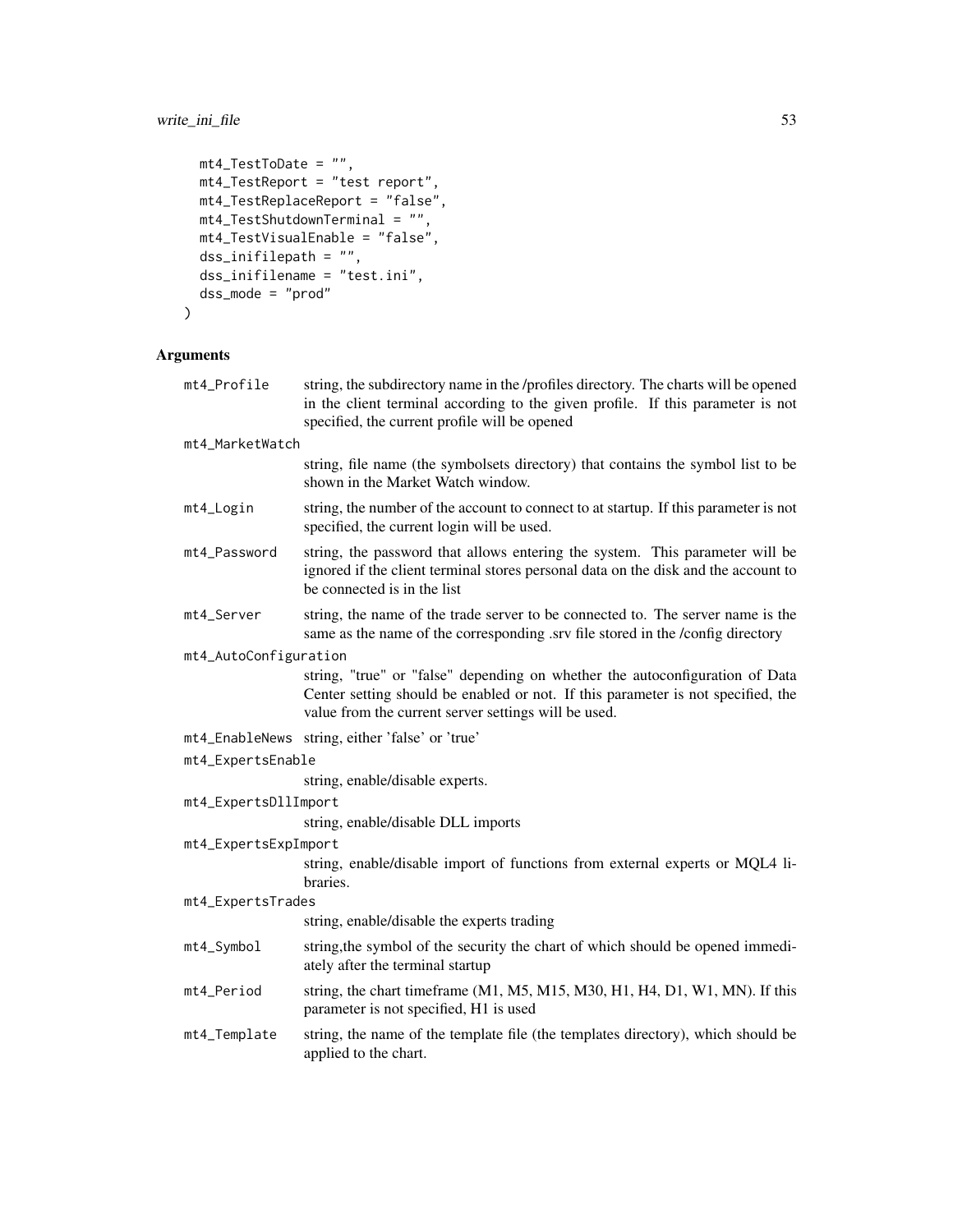| mt4_Expert                                                                                                  | string, the name of the expert that should be launched after the client terminal<br>has started                                                                                                                                                                                                                                                                                              |
|-------------------------------------------------------------------------------------------------------------|----------------------------------------------------------------------------------------------------------------------------------------------------------------------------------------------------------------------------------------------------------------------------------------------------------------------------------------------------------------------------------------------|
| mt4_ExpertParameters                                                                                        |                                                                                                                                                                                                                                                                                                                                                                                              |
|                                                                                                             | string, the name of the file containing the expert parameters (the MQL4 Presets<br>directory).                                                                                                                                                                                                                                                                                               |
| mt4_Script                                                                                                  | string, the name of the script, which must be launched after the client terminal<br>startup                                                                                                                                                                                                                                                                                                  |
| mt4_ScriptParameters                                                                                        |                                                                                                                                                                                                                                                                                                                                                                                              |
|                                                                                                             | string, the name of the file containing the script parameters (the MQL5 Presets<br>directory).                                                                                                                                                                                                                                                                                               |
|                                                                                                             | mt4_TestExpert string, the name of the expert to be launched for testing. If this parameter has<br>not been specified, no testing is launched.                                                                                                                                                                                                                                               |
| mt4_TestExpertParameters                                                                                    |                                                                                                                                                                                                                                                                                                                                                                                              |
|                                                                                                             | string, the name of the file containing parameters (the tester directory).                                                                                                                                                                                                                                                                                                                   |
| mt4_TestSymbol                                                                                              | string, the name of the symbol used for the expert testing. If this parameter has<br>not been specified, the latest value used in the tester is used.                                                                                                                                                                                                                                        |
| mt4_TestPeriod                                                                                              | string, the chart period (M1, M5, M15, M30, H1, H4, D1, W1, MN). If this<br>parameter has not been specified, H1 is used.                                                                                                                                                                                                                                                                    |
| mt4_TestModel                                                                                               | string, 0, 1, or 2, depending on the testing model (Every tick, Control points,<br>Open prices only). If this parameter has not been specified, 0 is used (Every<br>tick)                                                                                                                                                                                                                    |
| mt4_TestSpread                                                                                              | string, spread value that will be used for modeling Ask prices during testing. If<br>0 value is specified, the strategy tester will use the current spread of a symbol at<br>the beginning of testing                                                                                                                                                                                        |
| mt4_TestOptimization                                                                                        |                                                                                                                                                                                                                                                                                                                                                                                              |
|                                                                                                             | string, enable/disable optimization. The values that can be taken are "true" or<br>"false". If this parameter had not been specified, the "false" value is used.                                                                                                                                                                                                                             |
| mt4_TestDateEnable                                                                                          |                                                                                                                                                                                                                                                                                                                                                                                              |
|                                                                                                             | string, enable/disable the "Use date" flag. The values that can be taken are "true"<br>or "false". If this parameter had not been specified, the "false" value is used.                                                                                                                                                                                                                      |
| mt4_TestFromDate                                                                                            |                                                                                                                                                                                                                                                                                                                                                                                              |
|                                                                                                             | string, the date, from which to start testing, appeared as YYYY.MM.DD. If this<br>parameter has not been specified, this date is 1970.01.01.                                                                                                                                                                                                                                                 |
| mt4_TestToDate                                                                                              | string, the date, on which to finish testing, appeared as YYYY.MM.DD. If this<br>parameter has not been specified, this date is 1970.01.01.                                                                                                                                                                                                                                                  |
|                                                                                                             | mt4_TestReport string, the name of the test report file. The file will be created in the client<br>terminal directory. A relative path can be specified, for example: tester \ Movin-<br>gAverageReport". If the extension has not been specified in the file name, the<br>".htm" will be set automatically. If this parameter has not been specified, the test<br>report will not be formed |
| mt4_TestReplaceReport                                                                                       |                                                                                                                                                                                                                                                                                                                                                                                              |
|                                                                                                             | string, enable/disable the repeated report file record. The values that can be<br>taken are "true" or "false"                                                                                                                                                                                                                                                                                |
| mt4_TestShutdownTerminal<br>string, enable/disable shutdown of the terminal after the testing has been fin- |                                                                                                                                                                                                                                                                                                                                                                                              |
|                                                                                                             | ished.                                                                                                                                                                                                                                                                                                                                                                                       |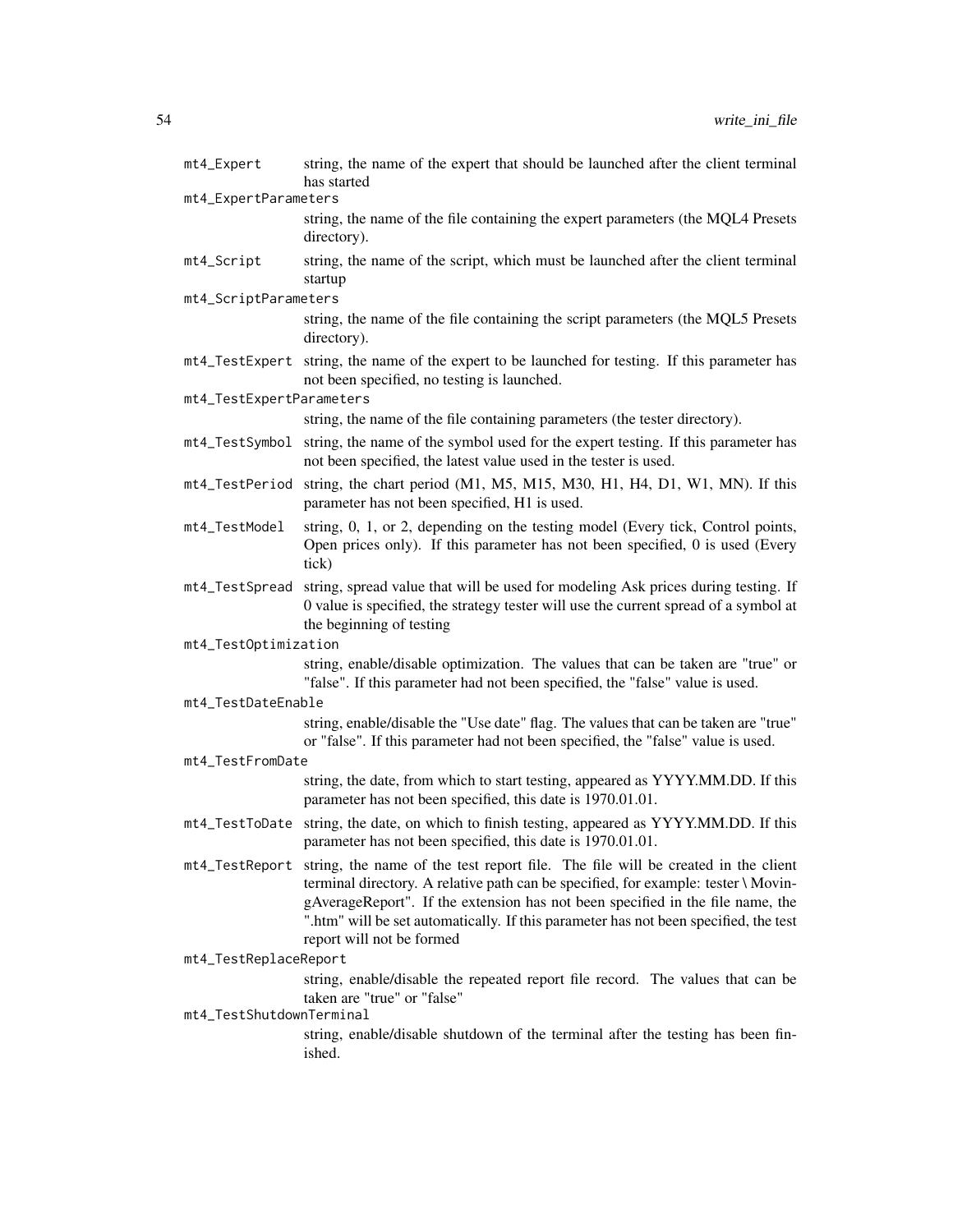#### write\_ini\_file 55

| mt4_TestVisualEnable |                                                                                                                                   |
|----------------------|-----------------------------------------------------------------------------------------------------------------------------------|
|                      | string, enable (true) or disable (false) the visual test mode. If the parameter is<br>not specified, the current setting is used. |
| dss_inifilepath      |                                                                                                                                   |
|                      | string, path on the computer where file will be stored                                                                            |
| dss_inifilename      |                                                                                                                                   |
|                      | string, file name that should be written                                                                                          |
| dss_mode             | string,                                                                                                                           |

#### Details

added value of this function is the ability to generate multiple files to backtest several robots for several timeframes. For example it is solves the problem of doing repetitive tasks to 'backtest' robots for several currencies and repeat this procedure over time.

Most of the variables present in the function are starting with a prefix mt4\_, the remainder of the name comes from the platform documentation, see references

Remaining variables are named with a prefix 'dss\_' stands for 'Decision Support System', as these are the variables used for further automation purposes

Note that for simplicity reasons not all parameters are present in this function. e.g. FTP Settings and Proxy Server settings are not present

#### Value

output is a file with desired parameters

#### Author(s)

(C) 2019 Vladimir Zhbanko

#### References

All parameters used are taken from the reference documentation https://www.metatrader4.com/en/tradingplatform/help/service/start\_conf\_file

```
library(lazytrade)
```

```
dir <- normalizePath(tempdir(),winslash = "/")
```

```
# test file to launch MT4 terminal with parameters
write_ini_file(mt4_Profile = "Default",
              mt4_Login = "12345678",
              mt4_Password = "password",
              mt4_Server = "BrokerServerName",
               dss_inifilepath = dir,
               dss_inifilename = "prod_T1.ini",
               dss_mode = "prod")
```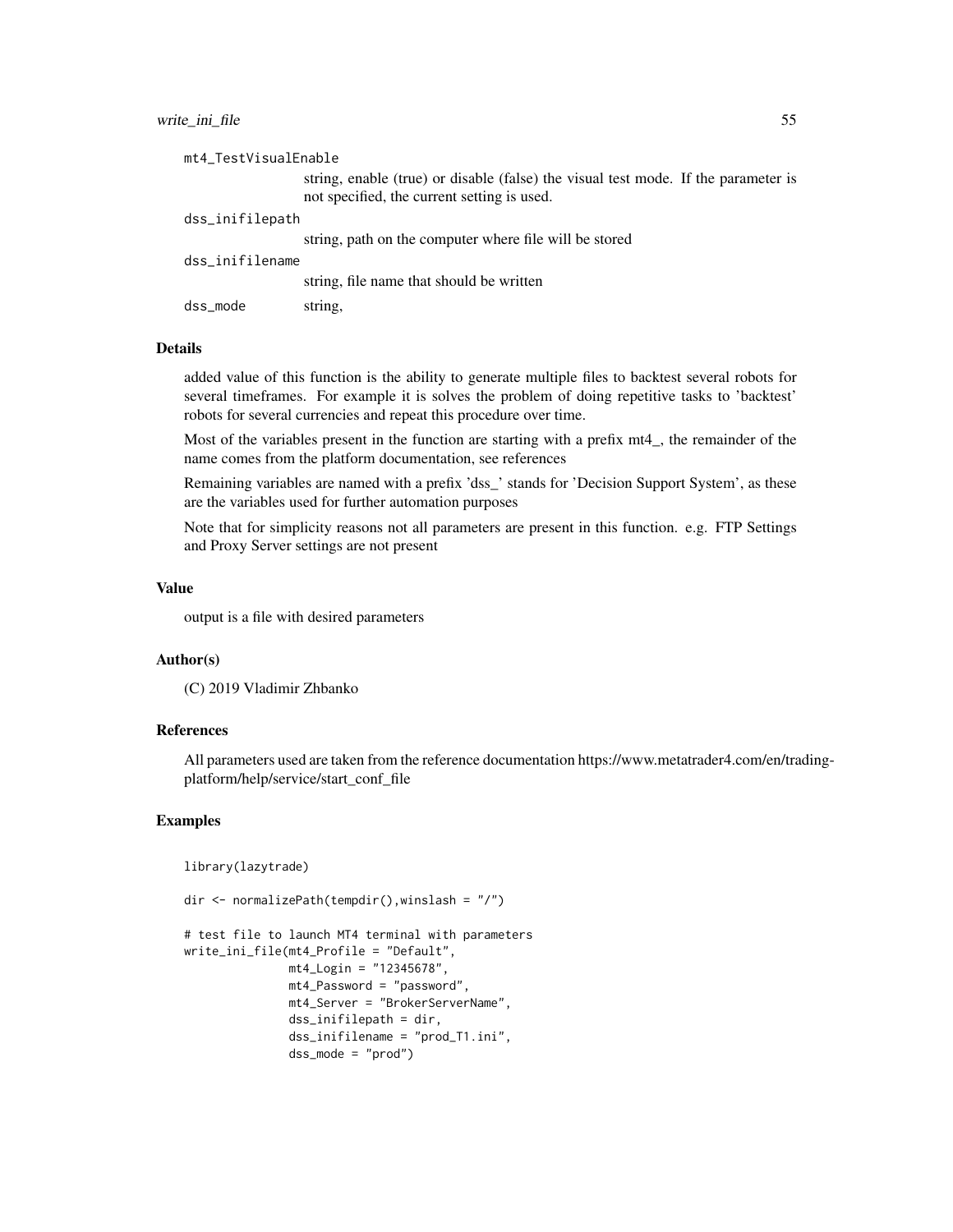```
# test file to launch robot backtest
TO <- format(as.Date(Sys.Date()), "%Y.%m.%d")
FROM <- format(as.Date(Sys.Date()-60), "%Y.%m.%d")
# test file for MT4 use for backtesting
write_ini_file(mt4_Profile = "Default",
               mt4_Login = "12345678",
               mt4_Password = "password",
               mt4_Server = "BrokerServerName",
               mt4_TestExpert="FALCON_D\\Falcon_D",
               mt4_TestExpertParameters="Falcon_D.set",
               mt4_TestSymbol="EURUSD",
               mt4_TestPeriod="H1",
               mt4_TestModel="2",
               mt4_TestSpread="20",
               mt4_TestOptimization="false",
               mt4_TestDateEnable="true",
               mt4_TestFromDate=FROM,
               mt4_TestToDate=TO,
               mt4_TestReport="EURUSD_Report",
               mt4_TestReplaceReport="false",
               mt4_TestShutdownTerminal="true",
               mt4_TestVisualEnable="false",
               dss_inifilepath = dir,
               dss_inifilename = "backtest.ini",
               dss_mode = "backtest")
```
x\_test\_model *Table with a dataset to test the Model*

#### Description

Table with a dataset to test the Model

#### Usage

x\_test\_model

#### Format

A dataframe with several columns

X1 future price change

X2-X76 Values of the macd indicator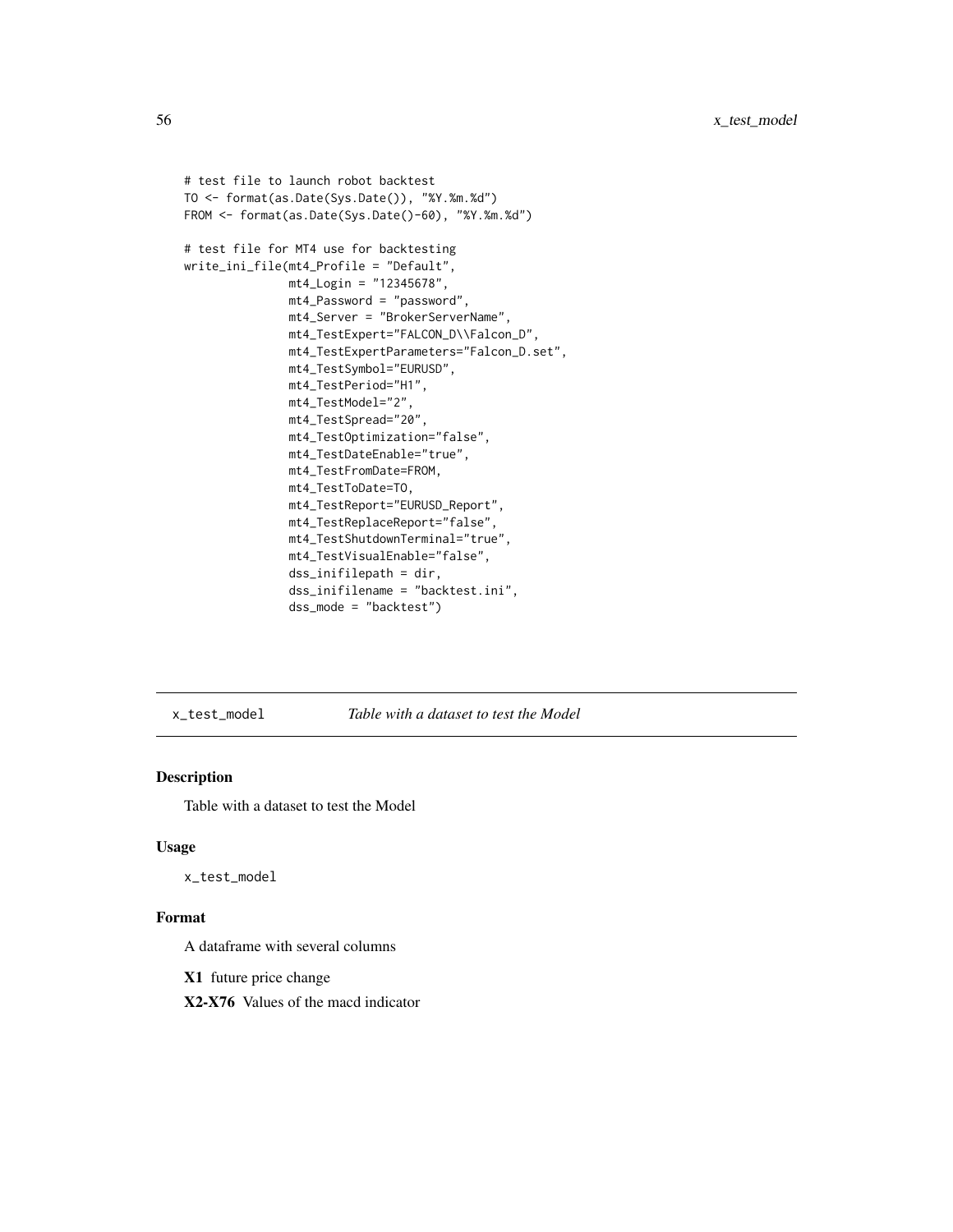# <span id="page-56-0"></span>**Index**

∗Topic datasets data\_trades, [14](#page-13-0) DFR, [16](#page-15-0) EURUSDM15X75, [18](#page-17-0) indicator\_dataset, [26](#page-25-0) indicator\_dataset\_big, [26](#page-25-0) macd\_100, [30](#page-29-0) macd\_df, [31](#page-30-0) macd\_ML2\_small, [31](#page-30-0) policy\_tr\_systDF, [35](#page-34-0) price\_dataset, [35](#page-34-0) price\_dataset\_big, [36](#page-35-0) profit\_factor\_data, [38](#page-37-0) profit\_factorDF, [37](#page-36-0) result\_prev, [40](#page-39-0) result\_R, [41](#page-40-0) test\_data\_pattern, [43](#page-42-0) TradeStatePolicy, [45](#page-44-0) trading\_systemDF, [46](#page-45-0) x\_test\_model, [56](#page-55-0) aml\_collect\_data, [3](#page-2-0) aml\_make\_model, [5](#page-4-0) aml\_score\_data, [6](#page-5-0) aml\_test\_model, [8](#page-7-0) check\_if\_optimize, [10](#page-9-0) create\_labelled\_data, [12](#page-11-0) create\_transposed\_data, [13](#page-12-0) data\_trades, [14](#page-13-0) decrypt\_mykeys, [15](#page-14-0) DFR, [16](#page-15-0) encrypt\_api\_key, [16](#page-15-0) EURUSDM15X75, [18](#page-17-0) evaluate\_macroeconomic\_event, [18](#page-17-0) evaluate\_market\_type, [20](#page-19-0) generate\_RL\_policy, [21](#page-20-0)

generate\_RL\_policy\_mt, [22](#page-21-0)

get\_profit\_factorDF, [23](#page-22-0) import\_data, [24](#page-23-0) import\_data\_mt, [25](#page-24-0) indicator\_dataset, [26](#page-25-0) indicator\_dataset\_big, [26](#page-25-0) load\_asset\_data, [27](#page-26-0) log\_RL\_progress, [28](#page-27-0) log\_RL\_progress\_mt, [29](#page-28-0) macd\_100, [30](#page-29-0) macd\_df, [31](#page-30-0) macd\_ML2\_small, [31](#page-30-0) mt\_make\_model, [32](#page-31-0) opt\_aggregate\_results, [33](#page-32-0) opt\_create\_graphs, [34](#page-33-0) policy\_tr\_systDF, [35](#page-34-0) price\_dataset, [35](#page-34-0) price\_dataset\_big, [36](#page-35-0) profit\_factor, [36](#page-35-0) profit\_factor\_data, [38](#page-37-0) profit\_factorDF, [37](#page-36-0) record\_policy, [38](#page-37-0) record\_policy\_mt, [39](#page-38-0) result\_prev, [40](#page-39-0) result\_R, [41](#page-40-0) self\_learn\_ai\_R, [41](#page-40-0) test\_data\_pattern, [43](#page-42-0) test\_model, [43](#page-42-0) to\_m, [44](#page-43-0) TradeStatePolicy, [45](#page-44-0) trading\_systemDF, [46](#page-45-0) util\_generate\_password, [46](#page-45-0) write\_command\_via\_csv, [49](#page-48-0)